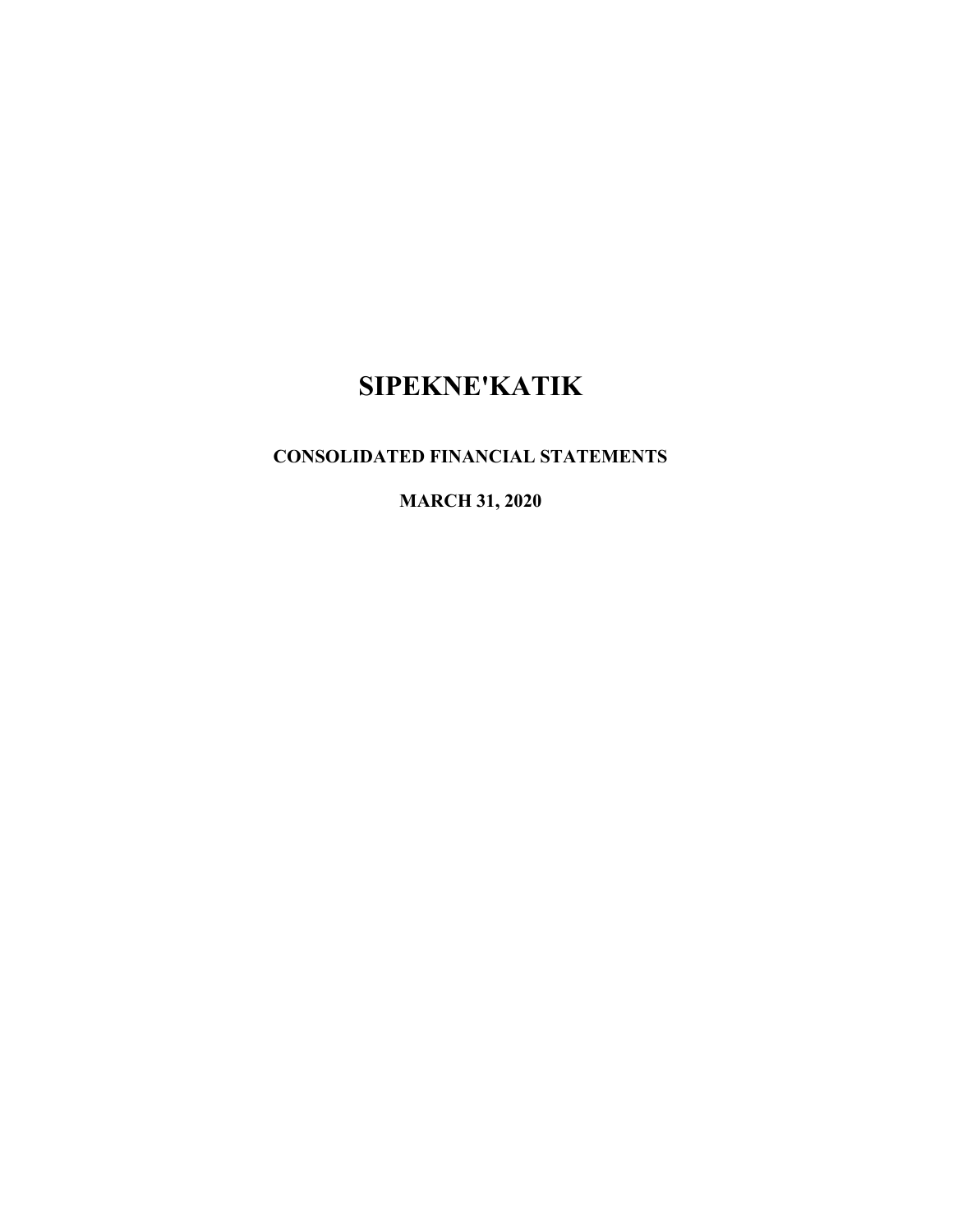# CONSOLIDATED FINANCIAL STATEMENTS

# MARCH 31, 2020

Page

Management's Responsibility for Financial Reporting

# Independent Auditor's Report

| <b>Financial Statements</b>                                  |               |
|--------------------------------------------------------------|---------------|
| Consolidated Statement of Financial Position                 |               |
| Consolidated Statement of Change in Net Debt                 | $\mathcal{D}$ |
| Consolidated Statement of Operations and Accumulated Surplus | 3             |
| Consolidated Statement of Cash Flows                         | 4             |
| Notes to Consolidated Financial Statements                   |               |

| Consolidated Schedules of Operations by Program        |    |
|--------------------------------------------------------|----|
| Consolidated Summary Schedule of Operations by Program | 21 |
| Social Development - Schedule #1                       | 22 |
| Band Administration - Schedule #2                      | 23 |
| Education - Schedule #3                                | 24 |
| Capital and Housing - Schedule #4                      | 25 |
| Operating and Maintenance - Schedule #5                | 26 |
| Economic Development - Schedule #6                     | 27 |
| Community Health - Schedule #7                         | 28 |
| Employment Training - Schedule #8                      | 29 |
| Gaming - Schedule #9                                   | 30 |
| Tobacco Store - Schedule #10                           | 31 |
| Fisheries - Schedule #11                               | 32 |
| Housing Projects - Schedule #12                        | 33 |
| Gas Bar - Schedule #13                                 | 34 |
| Covid-19 Emergency Funding - Schedule #14              | 35 |
|                                                        |    |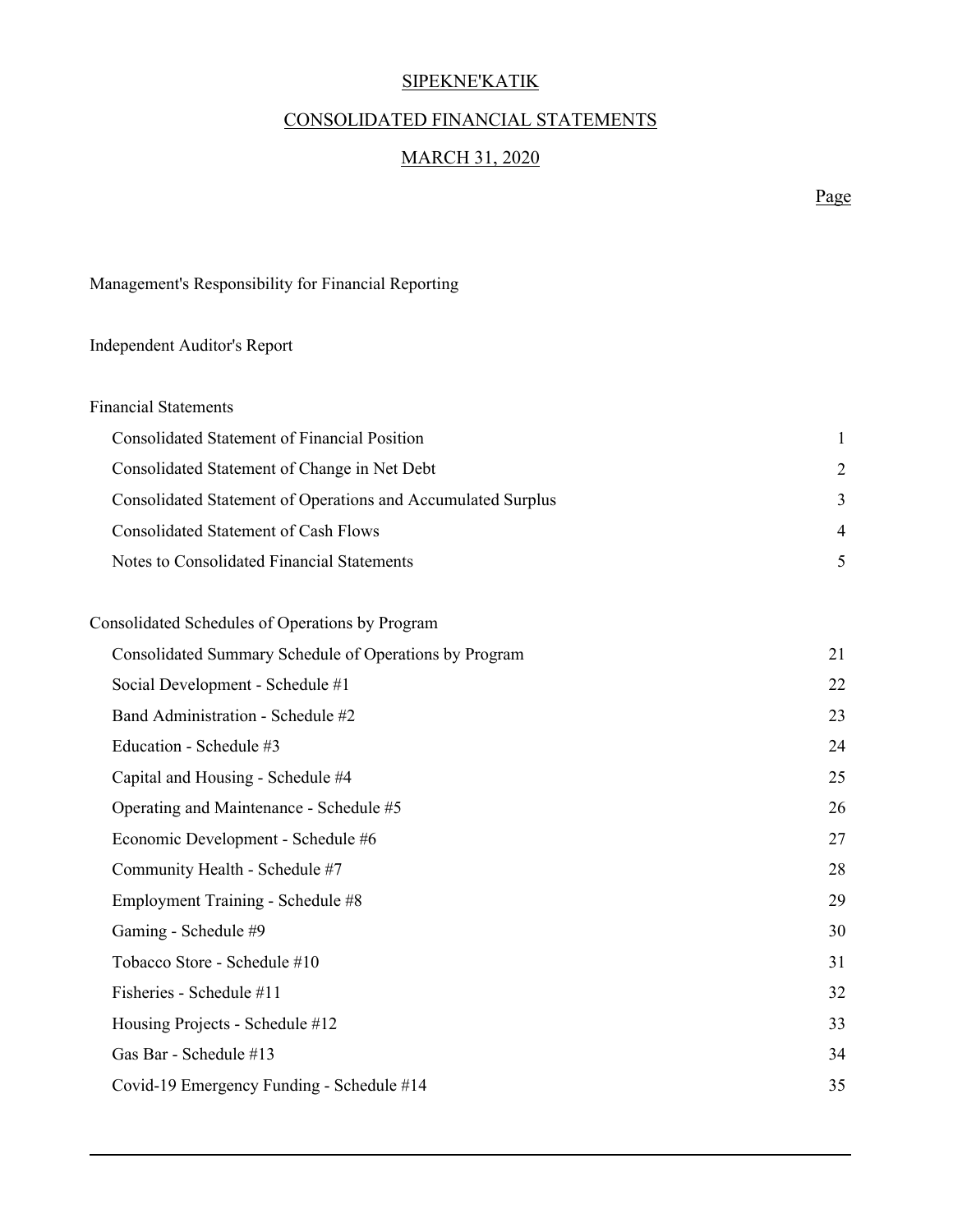# CONSOLIDATED FINANCIAL STATEMENTS

## MARCH 31,2020

Page

 $\overline{\phantom{a}}$ 

 $\bar{\gamma}$ 

 $\bar{z}$ 

 $\bar{\gamma}$ 

| <b>Supplementary Schedules</b>                                  |    |
|-----------------------------------------------------------------|----|
| Segment disclosure - current year                               | 36 |
| Segment disclosure - prior year                                 | 37 |
| Schedule of Indigenous Services Canada funding and expenditures | 38 |
| Schedule of Health Canada funding and expenditures              | 39 |
| Schedule of Government transfers                                | 40 |
| Externally restricted surplus - education continuity schedule   | 41 |
| Salaries, honoraria and travel paid to Chief and Council        | 42 |
| Salaries and travel - Management                                | 43 |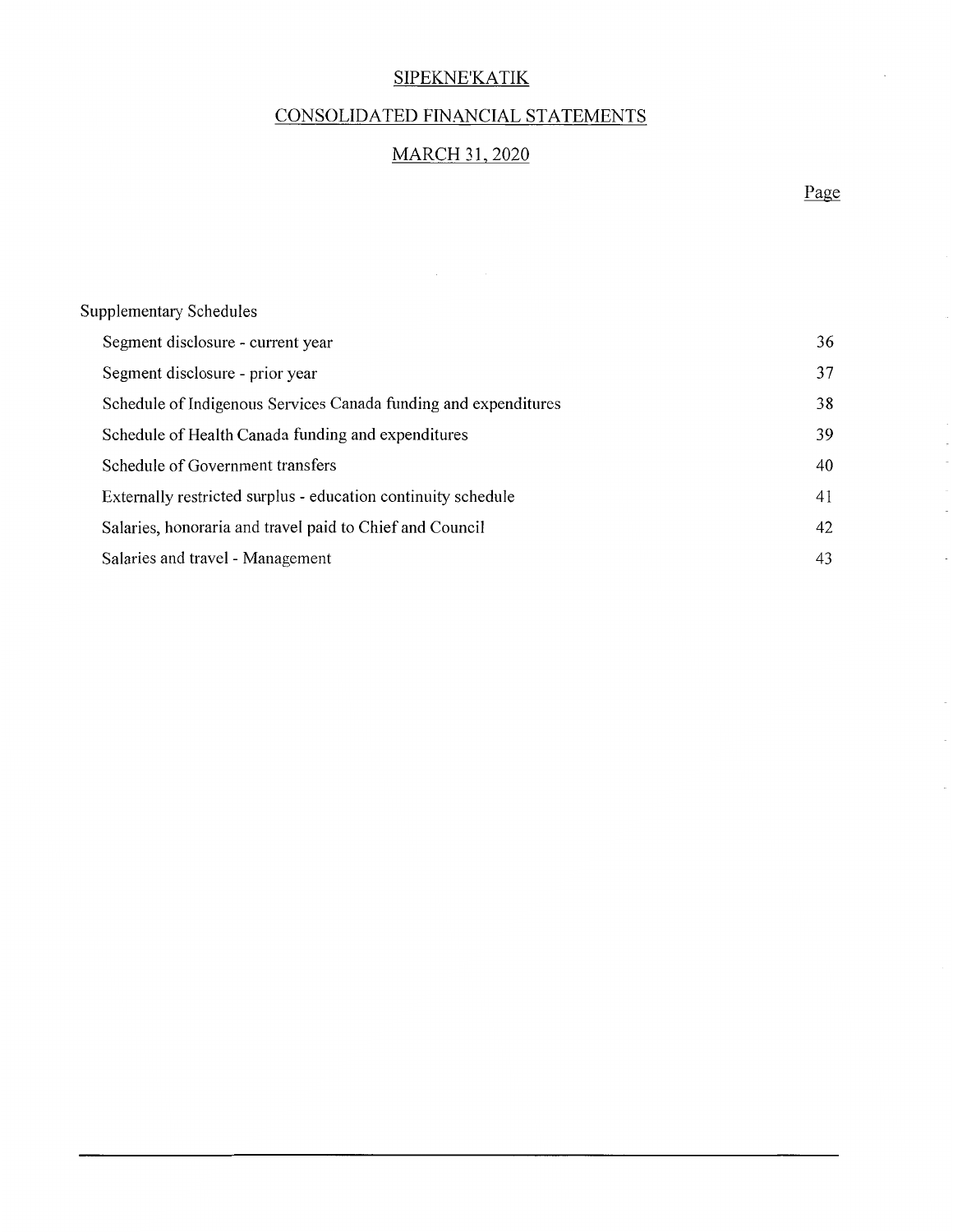#### MANAGEMENT'S RESPONSIBILITY FOR FINANCIAL REPORTING

#### MARCH 31, 2020

The accompanying consolidated financial statements of Sipekne'katik are the responsibility of management and have been approved by Chief and Council.

The consolidated financial statements have been prepared by management in accordance with Canadian public sector accounting standards prescribed for governments as recommended by the Public Sector Accounting Board of the Chartered Professional Accountants of Canada and as such include amounts that are the best estimates and judgments of management.

Management is responsible for the integrity and objectivity of these statements and for implementing and maintaining a system of internal controls to provide reasonable assurance that reliable financial information is produced.

Council is responsible for ensuring that management fulfills its responsibilities for financial reporting and internal control and is ultimately responsible for reviewing and approving the consolidated financial statements.

Council meets periodically with management, as well as the external auditors, to discuss internal controls over the financial reporting process, auditing matters and financial reporting issues, to satisfy themselves that each party is properly discharging their responsibilities, and to review the consolidated financial statements and the external auditor's report.

The external auditors, Lenehan McCain & Associates, Chartered Professional Accountants, conduct an independent examination, in accordance with Canadian auditing standards, and express their opinion on the consolidated financial statements. The external auditors have full and free access to financial management of Sipekne'katik and meet when required.

On behalf of Sipekne'katik:

Chief Date

 $\mathcal{L}_\text{max}$  and the contract of the contract of the contract of the contract of the contract of the contract of the contract of the contract of the contract of the contract of the contract of the contract of the contrac

**Executive Financial Officer** Date

 $\mathcal{L}_\text{max}$  and the contract of the contract of the contract of the contract of the contract of the contract of the contract of the contract of the contract of the contract of the contract of the contract of the contrac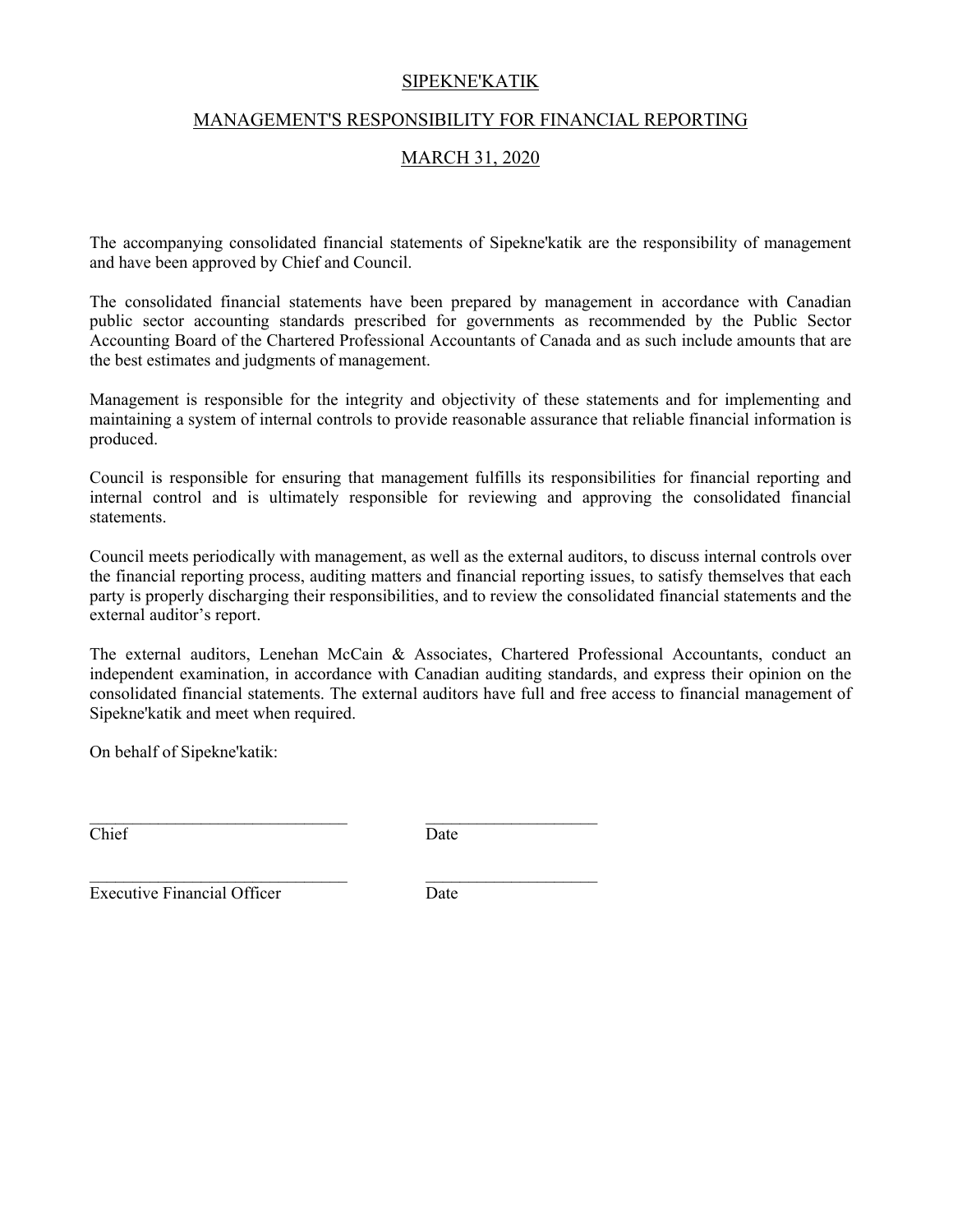

#### **Independent Auditor's Report**

To the Chief, Council and Members of Sipekne'katik

#### *Opinion*

We have audited the consolidated financial statements of Sipekne'katik, which comprise the consolidated statement of financial position as at March 31, 2020, and the consolidated statements of operations, change in net debt, cash flows and the related schedules for the year then ended, and notes to the consolidated financial statements, including a summary of significant accounting policies and other explanatory information.

In our opinion, the accompanying consolidated financial statements present fairly, in all material respects, the consolidated financial position of the First Nation as at March 31, 2020, and the results of its consolidated operations and its consolidated cash flows for the year then ended in accordance with Canadian public sector accounting standards.

#### *Basis for Opinion*

We conducted our audit in accordance with Canadian generally accepted auditing standards. Our responsibilities under those standards are further described in the Auditor's Responsibilities for the Audit of the Consolidated Financial Statements section of our report. We are independent of the First Nation in accordance with the ethical requirements that are relevant to our audit of the consolidated financial statements in Canada, and we have fulfilled our other ethical responsibilities in accordance with these requirements. We believe that the audit evidence we have obtained is sufficient and appropriate to provide a basis for our opinion.

#### *Responsibilities of Management and Those Charged with Governance for the Consolidated Financial Statements*

Management is responsible for the preparation and fair presentation of the consolidated financial statements in accordance with Canadian public sector accounting standards, and for such internal control as management determines is necessary to enable the preparation of consolidated financial statements that are free from material misstatement, whether due to fraud or error.

In preparing the consolidated financial statements, management is responsible for assessing the First Nation's ability to continue as a going concern, disclosing, as applicable, matters related to going concern and using the going concern basis of accounting.

Those charged with governance are responsible for overseeing the First Nation's financial reporting process.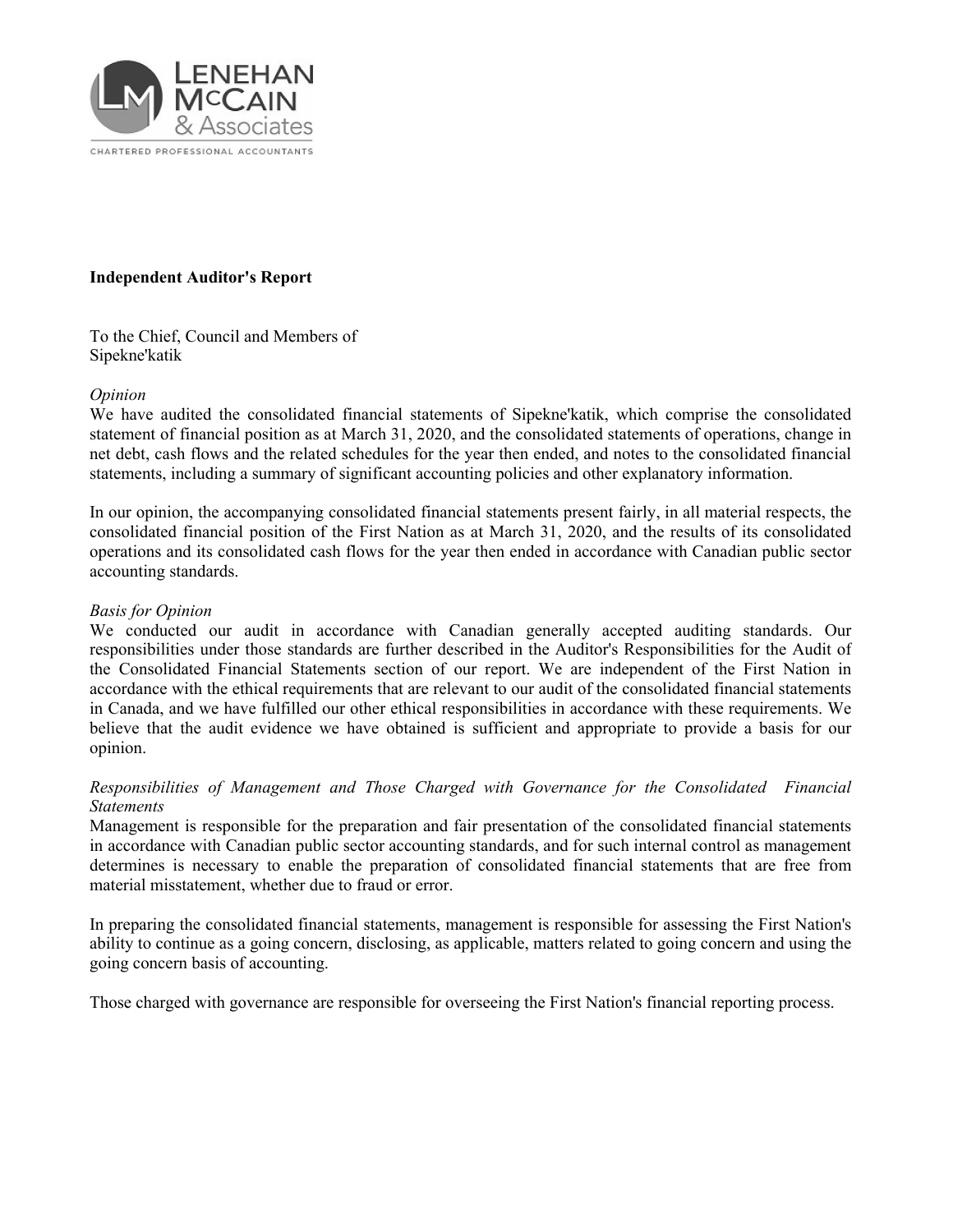#### Auditor's Responsibilities for the Audit of the Consolidated Financial Statements

Our objectives are to obtain reasonable assurance about whether the consolidated financial statements as a whole are free from material misstatement, whether due to fraud or error, and to issue an auditor's report that includes our opinion. Reasonable assurance is a high level of assurance, but is not a guarantee that an audit conducted in accordance with Canadian generally accepted auditing standards will always detect a material misstatement when it exists. Misstatements can arise from fraud or error and are considered material if, individually or in the aggregate, they could reasonably be expected to influence the economic decisions of users taken on the basis of these financial statements. As part of an audit in accordance with Canadian generally accepted auditing standards, we exercise professional judgment and maintain professional skepticism throughout the audit. We also:

- Identify and assess the risks of material misstatement of the consolidated financial statements, whether due to fraud or error, design and perform audit procedures responsive to those risks, and obtain audit evidence that is sufficient and appropriate to provide a basis for our opinion. The risk of not detecting a material misstatement resulting from fraud is higher than for one resulting from error, as fraud may involve collusion, forgery, intentional omissions, misrepresentations, or the override of internal control.
- Obtain an understanding of internal control relevant to the audit in order to design audit procedures that are appropriate in the circumstances, but not for the purpose of expressing an opinion on the effectiveness of the First Nation's internal control.
- \* Evaluate the appropriateness of accounting policies used and the reasonableness of accounting estimates and related disclosures made by management.
- Conclude on the appropriateness of management's use of the going concern basis of accounting and, based on the audit evidence obtained, whether a material uncertainty exists related to events or conditions that may cast significant doubt on the First Nation's ability to continue as a going concern. If we conclude that a material uncertainty exists, we are required to draw attention in our auditor's report to the related disclosures in the consolidated fmancial statements or, if such disclosures are inadequate, to modify our opinion. Our conclusions are based on the audit evidence obtained up to the date of our auditor's report. However, future events or conditions may cause the First Nation to cease to continue as a going concern.
- Evaluate the overall presentation, structure and content of the consolidated financial statements, including the disclosures, and whether the consolidated financial statements represent the underlying transactions and events in a manner that achieves fair presentation.

We communicate with those charged with governance regarding, among other matters, the planned scope and timing of the audit and significant audit findings, including any significant deficiencies in internal control that we identify during our audit.

 $\int_{-\infty}^{\infty}$  M<sup>c</sup> (ain + Associates

Lenehan McCain & Associates Chartered Professional Accountants

Woodstock, New Brunswick December 17, 2020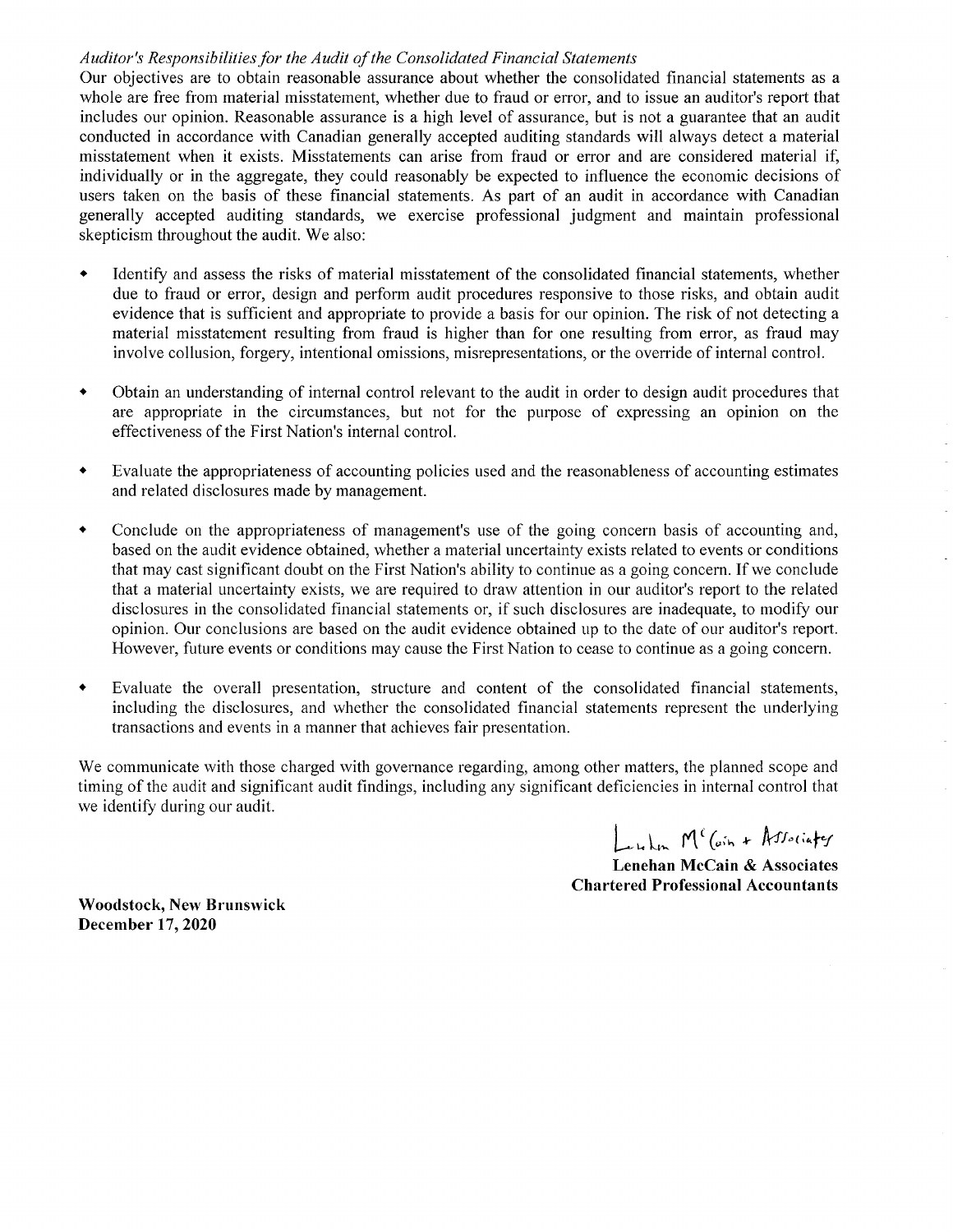## CONSOLIDATED STATEMENT OF FINANCIAL POSITION

## AS AT MARCH 31, 2020

|                                                      | 2020                     | 2019                      |
|------------------------------------------------------|--------------------------|---------------------------|
| <b>Financial Assets</b>                              |                          |                           |
| Cash (Note 9)                                        | $\mathbf S$<br>4,075,016 | $\mathbb{S}$<br>3,483,287 |
| Accounts receivable (Note 7)                         | 3,249,770                | 3,021,072                 |
| Funds on deposit with ISC (Note 6)                   | 86,892                   | 85,220                    |
| Funds held in trust (Note 10)                        | 135,859                  | 62,500                    |
| Debt reserve fund (Note 11)                          | 525,985                  | 200,599                   |
| Advances to Band members - 1919 land claim (Note 20) | 5,583,000                |                           |
| Inventory (Note 4)                                   | 68,764                   | 229,509                   |
|                                                      | 13,725,286               | 7,082,187                 |
| <b>Liabilities</b>                                   |                          |                           |
| Operating loan                                       | 170,000                  |                           |
| Accounts payable (Note 12)                           | 5,126,058                | 6,399,840                 |
| Deferred revenue (Note 13)                           | 2,144,452                | 1,381,802                 |
| Due to minor band members (Note 19)                  | 554,758                  | 597,758                   |
| Investments (Note 3)                                 | 640                      | 598                       |
| Long-term debt (Note 14)                             | 16,316,599               | 7,226,094                 |
|                                                      | 24,312,507               | 15,606,092                |
| Net debt                                             | (10, 587, 221)           | (8,523,905)               |
| <b>Non-financial Assets</b>                          |                          |                           |
| Tangible capital assets (Note 15)                    | 28,592,165               | 25,603,370                |
| Prepaid expenses (Note 5)                            | 5,000                    | 16,533                    |
|                                                      | 28,597,165               | 25,619,903                |
| <b>Accumulated Surplus</b>                           | \$18,009,944             | \$17,095,998              |

**Approved on behalf of the Sipekne'katik**

**\_\_\_\_\_\_\_\_\_\_\_\_\_\_\_\_\_\_\_\_\_\_\_\_\_, Chief**

**\_\_\_\_\_\_\_\_\_\_\_\_\_\_\_\_\_\_\_\_\_\_\_\_\_, Executive Financial Officer**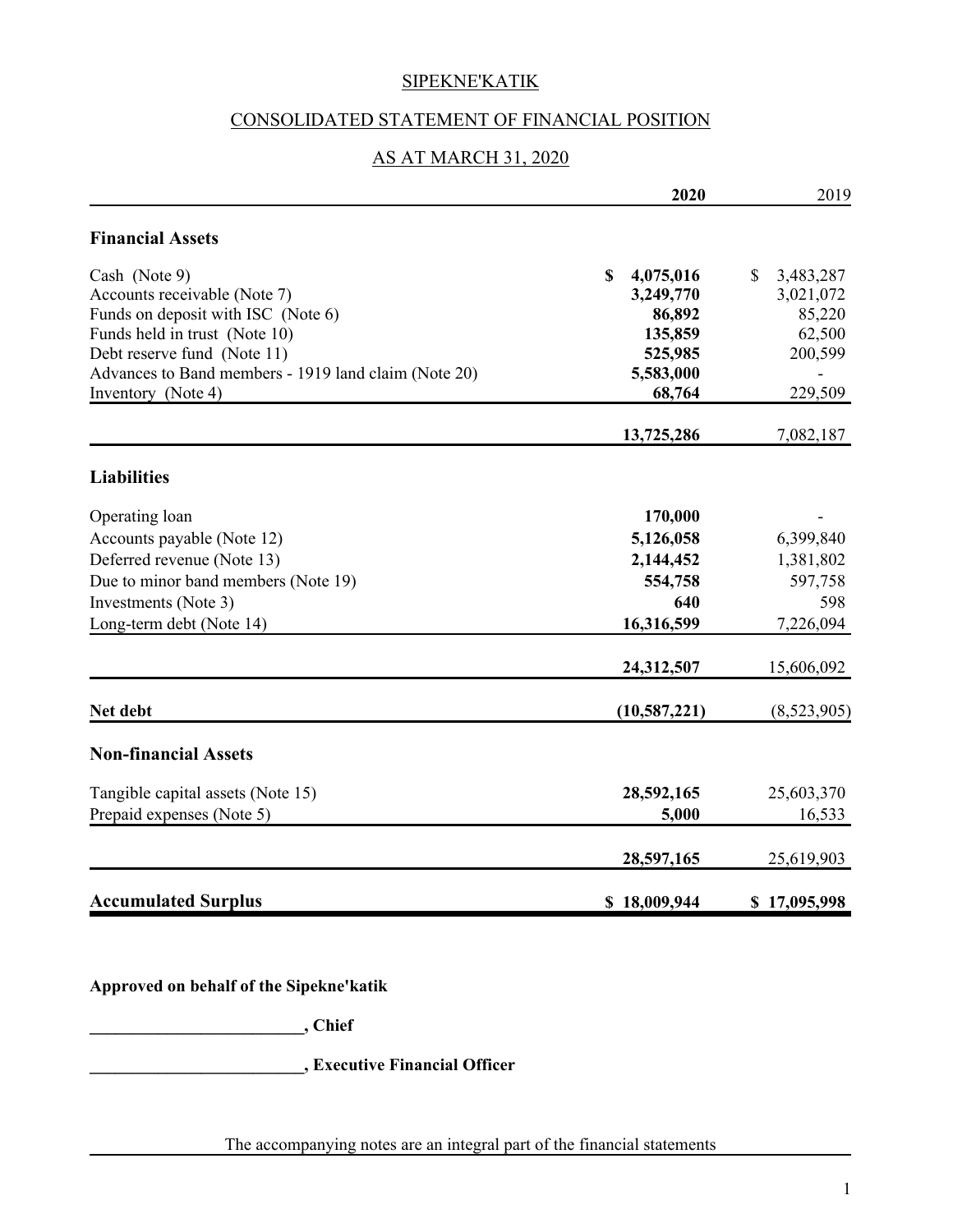# CONSOLIDATED STATEMENT OF CHANGE IN NET DEBT

## FOR THE YEAR ENDED MARCH 31, 2020

|                                             | 2020<br><b>Budget</b> | 2020<br>Actual | 2019<br>Actual                 |
|---------------------------------------------|-----------------------|----------------|--------------------------------|
|                                             |                       |                |                                |
| <b>Surplus</b>                              | (1,091,672)<br>\$     | 913,945<br>\$  | 771,980<br>S                   |
| Acquisition of tangible capital assets      |                       | (4,770,994)    | (5,042,078)                    |
| Amortization of tangible capital assets     | 1,500,000             | 1,782,202      | 1,760,221                      |
|                                             | 1,500,000             | (2,988,794)    | (3,281,857)                    |
| Change in prepaid expenses                  |                       | 11,533         | 10,691                         |
| Increase (decrease) in net financial assets | 408,328               | (2,063,316)    | (2,499,186)                    |
| Net debt at beginning of year               | (8,523,905)           | (8,523,905)    | (6,024,719)                    |
| Net debt at end of year                     | (8, 115, 577)<br>S.   |                | $$(10,587,221) \$ (8,523,905)$ |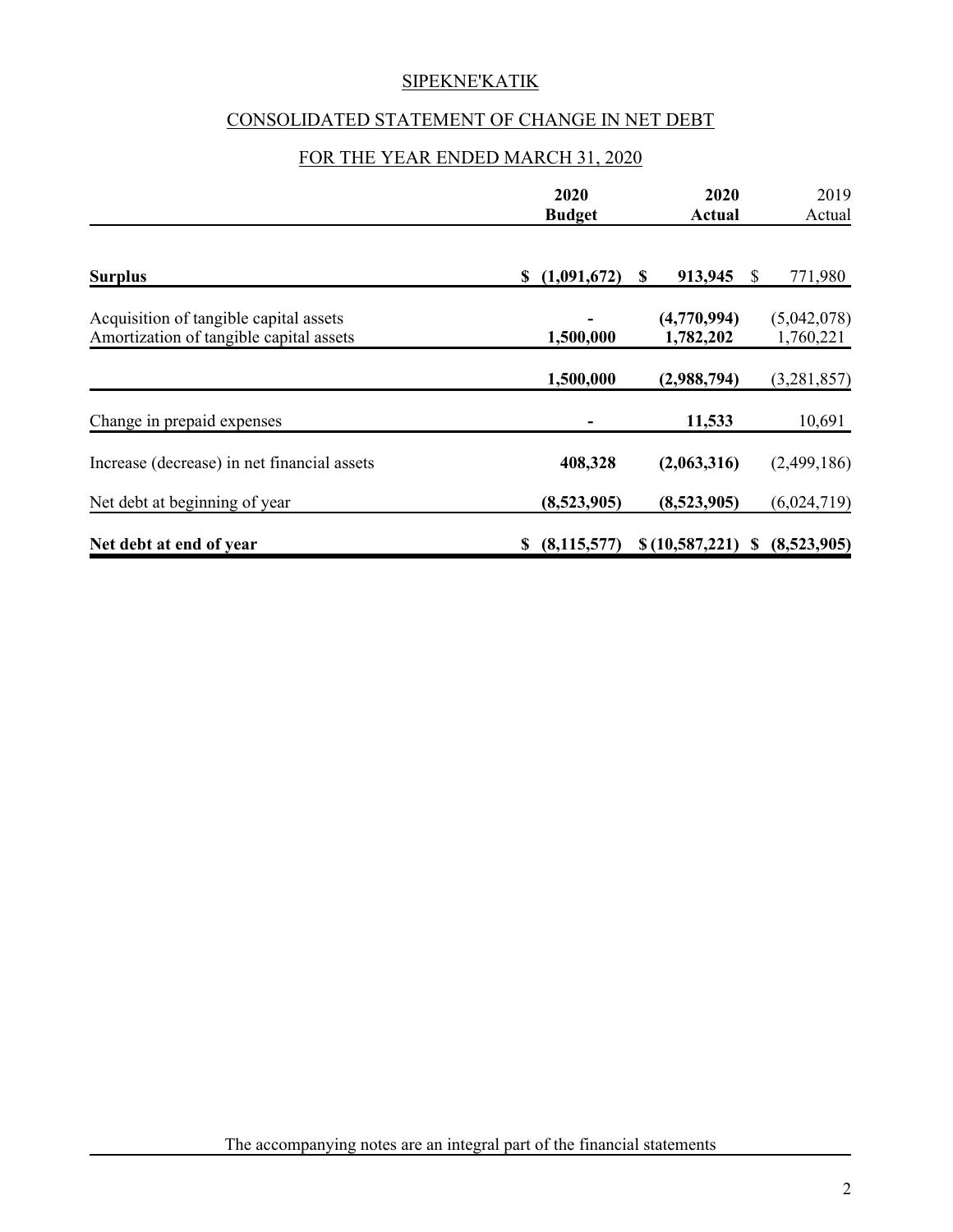#### CONSOLIDATED STATEMENT OF OPERATIONS AND ACCUMULATED SURPLUS

|                                          |                           | 2020<br><b>Budget</b> |    | 2020<br><b>Actual</b> |               | 2019<br>Actual |
|------------------------------------------|---------------------------|-----------------------|----|-----------------------|---------------|----------------|
| Revenue                                  |                           |                       |    |                       |               |                |
| Indigenous Services Canada               | \$                        | 7,790,896             | \$ | 9,531,811             | <sup>\$</sup> | 8,889,903      |
| Fisheries                                |                           | 2,825,000             |    | 3,824,981             |               | 3,824,990      |
| Tobacco store                            |                           | 9,200,000             |    | 9,604,006             |               | 9,425,814      |
| Gas bar                                  |                           | 1,940,000             |    | 2,114,099             |               | 1,991,818      |
| Health Canada                            |                           | 1,433,952             |    | 2,463,995             |               | 2,226,923      |
| <b>METS</b>                              |                           | 747,577               |    | 889,755               |               | 1,069,729      |
| Mi'kmaw Kina'matneway                    |                           | 7,476,712             |    | 8,139,627             |               | 8,433,133      |
| Gaming                                   |                           | 4,400,000             |    | 4,705,660             |               | 4,602,605      |
| Other                                    |                           | 1,837,024             |    | 946,193               |               | 2,279,956      |
|                                          |                           | 37,651,161            |    | 42,220,127            |               | 42,744,871     |
| Cost of goods sold                       |                           | 8,773,400             |    | 9,408,941             |               | 8,819,047      |
| <b>Gross profit</b>                      |                           | 28,877,761            |    | 32,811,186            |               | 33,925,824     |
| <b>Expenditures</b>                      |                           |                       |    |                       |               |                |
| Social Development                       |                           | 5,751,603             |    | 5,713,837             |               | 5,760,226      |
| <b>Band Administration</b>               |                           | 2,730,180             |    | 2,610,866             |               | 2,319,582      |
| Education                                |                           | 7,799,094             |    | 7,828,402             |               | 8,579,115      |
| Capital and Housing                      |                           | 1,356,800             |    | 1,763,366             |               | 1,943,668      |
| Operating and Maintenance                |                           | 2,187,700             |    | 2,104,787             |               | 2,187,113      |
| Economic Development                     |                           | 344,900               |    | 281,806               |               | 253,975        |
| Community Health                         |                           | 1,506,902             |    | 1,889,828             |               | 2,178,138      |
| <b>Employment Training</b>               |                           | 942,685               |    | 874,534               |               | 1,021,109      |
| Gaming                                   |                           | 1,889,200             |    | 1,761,626             |               | 1,796,451      |
| Tobacco Store                            |                           | 906,800               |    | 1,147,780             |               | 1,029,000      |
| Fisheries                                |                           | 2,304,700             |    | 2,828,852             |               | 2,849,064      |
| Housing Projects                         |                           | 417,269               |    | 647,291               |               | 1,172,948      |
| Gas Bar                                  |                           | 216,600               |    | 193,447               |               | 196,296        |
| Covid-19 Emergency Funding               |                           |                       |    | 350,144               |               |                |
|                                          |                           | 28,354,433            |    | 29,996,566            |               | 31,286,685     |
| <b>Surplus before other expenses</b>     |                           | 523,328               |    | 2,814,620             |               | 2,639,140      |
| <b>Other expenses</b>                    |                           |                       |    |                       |               |                |
| Amortization                             |                           | (1,500,000)           |    | (1,782,202)           |               | (1,760,221)    |
| Interest on long term debt               |                           | (115,000)             |    | (118, 473)            |               | (106, 939)     |
|                                          |                           | (1,615,000)           |    | (1,900,675)           |               | (1,867,160)    |
| <b>Surplus</b>                           |                           | (1,091,672)           |    | 913,945               |               | 771,980        |
| Accumulated surplus at beginning of year |                           | 17,095,998            |    | 17,095,998            |               | 16,324,018     |
| Accumulated surplus at end of year       | $\boldsymbol{\mathsf{S}}$ | 16,004,326            | S  | 18,009,943            | \$            | 17,095,998     |

## FOR THE YEAR ENDED MARCH 31, 2020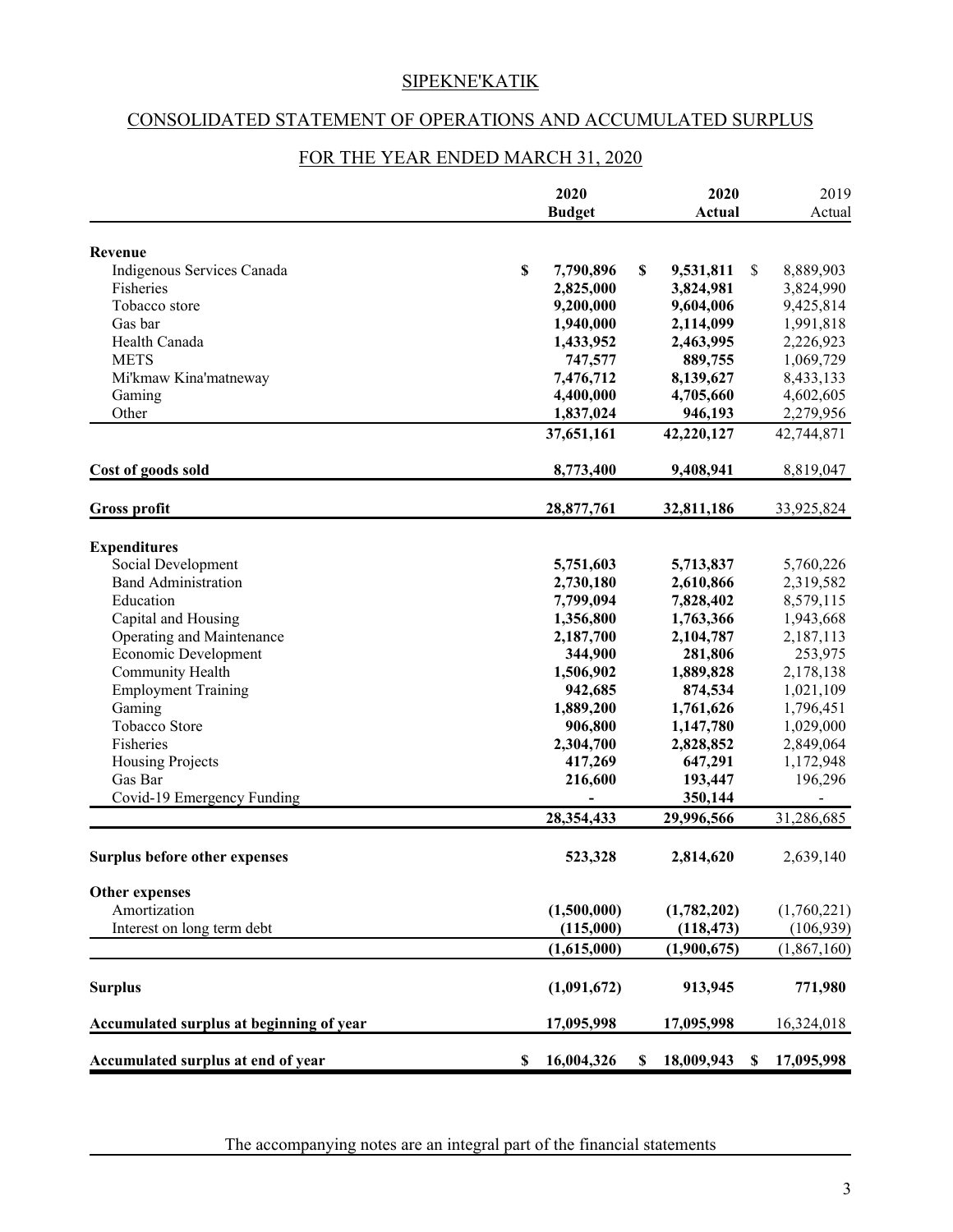# CONSOLIDATED STATEMENT OF CASH FLOWS

## FOR THE YEAR ENDED MARCH 31, 2020

|                                                 | 2020                   | 2019            |
|-------------------------------------------------|------------------------|-----------------|
| <b>Cash flows from</b>                          |                        |                 |
| <b>Operating activities</b>                     |                        |                 |
| Surplus                                         | $\mathbf S$<br>913,945 | \$<br>771,980   |
| Items not affecting cash                        |                        |                 |
| Amortization expense                            | 1,782,202              | 1,760,221       |
| Investment in Wallace Hill                      | 42                     | (7,284)         |
| Gain on sale of tangible capital assets         |                        | (12,000)        |
|                                                 |                        |                 |
|                                                 | 2,696,189              | 2,512,917       |
| Change in non-cash operating working capital    |                        |                 |
| Accounts receivable                             | (228, 698)             | 507,618         |
| Inventory                                       | 160,745                | (189,672)       |
| Prepaid expenses                                | 11,533                 | 10,691          |
| Funds on deposit with ISC                       | (1,672)                | (983)           |
| Funds held in trust                             | (73,359)               | (62,500)        |
| Advances to Band members - 1919 land claim      |                        |                 |
|                                                 | (5,583,000)            |                 |
| Accounts payable                                | (1,273,786)            | 1,401,843       |
| Deferred revenue                                | 762,650                | (440,713)       |
| Due to minor band members                       | (43,000)               | (54,000)        |
|                                                 | (3,572,398)            | 3,685,201       |
|                                                 |                        |                 |
| <b>Capital activities</b>                       |                        |                 |
| Acquisition of tangible capital assets          | (4,770,994)            | (5,042,078)     |
| Proceeds on disposal of tangible capital assets |                        | 12,000          |
|                                                 | (4,770,994)            | (5,030,078)     |
|                                                 |                        |                 |
| <b>Financing activities</b>                     |                        |                 |
| Proceeds of long-term debt                      | 9,514,650              | 2,460,927       |
| Repayment of long-term debt                     | (424, 143)             | (465, 553)      |
| Debt reserve fund                               | (325, 386)             | (97, 714)       |
|                                                 | 8,765,121              | 1,897,660       |
|                                                 |                        |                 |
| Increase in cash and cash equivalents           | 421,729                | 552,783         |
| Cash and cash equivalents, beginning of year    | 3,483,287              | 2,930,504       |
| Cash and cash equivalents, end of year          | 3,905,016<br>\$        | 3,483,287<br>\$ |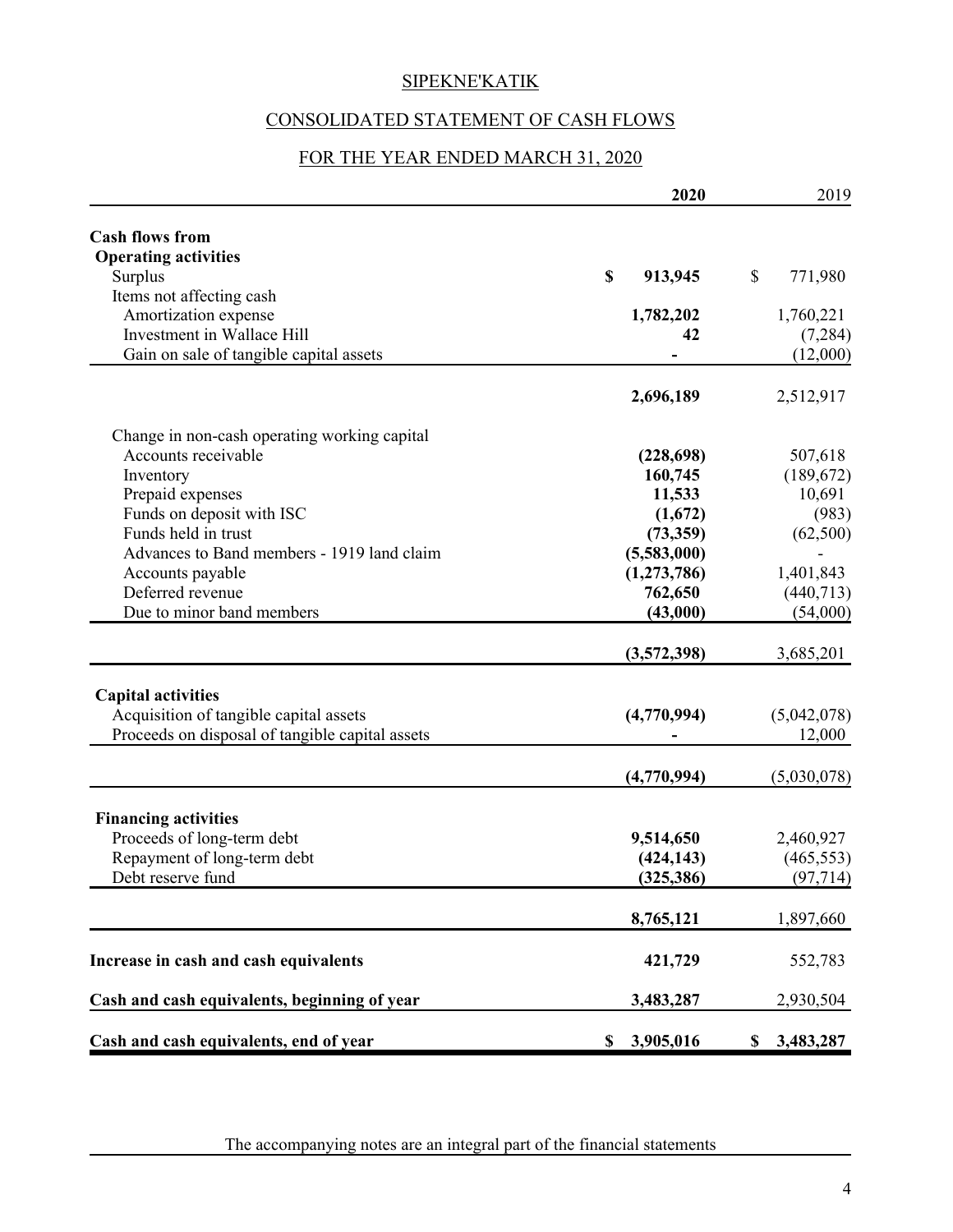#### NOTES TO CONSOLIDATED FINANCIAL STATEMENTS

#### MARCH 31, 2020

#### **1. Reporting Entity**

The consolidated financial statements of Sipekne'katik reflect the assets, liabilities, revenues, expenditures, changes in net debt and accumulated surplus of the reporting entity. The reporting entity is comprised of the organizations accountable for the administration of their affairs and resources to the Chief and Council or controlled by the First Nation. Inter-fund and inter-corporate balances and transactions have been eliminated.

Sipekne'katik provides services to its community members for various programs detailed in Schedules 1 to 14.

#### **2. Basis of Presentation and Significant Accounting Policies**

These financial statements are prepared in accordance with Canadian public sector accounting standards for governments as recommended by the Public Sector Accounting Board of the Chartered Professional Accountants of Canada.

#### **(a) Cash**

Cash and cash equivalents include cash on hand, balances with banks net of bank overdrafts and term deposits having a maturity of one year or less at acquisition which are held for the purpose of meeting short-term cash commitments.

#### **(b) Principles of Consolidation**

The consolidated financial statements include the accounts of all funds and operations in which Sipekne'katik has a controlling interest. All interfund balances have been eliminated on consolidation but in order to present the results of operations for each specific fund, transactions between funds have not been eliminated on the individual schedules.

Under the modified equity method of accounting, only Sipekne'katik's investment in the government business enterprise and the enterprise's net income and other changes in equity are recorded. No adjustment is made for accounting policies of the enterprise that are different from those of Sipekne'katik.

The organization accounted for on a modified equity basis is Wallace Hill Development Inc.

#### **(c) Inventory**

Inventory is valued at the lower of cost, determined on the first in first out basis, and net realizable value. Net realizable value is the estimated selling price in the ordinary course of business, less any applicable variable selling costs.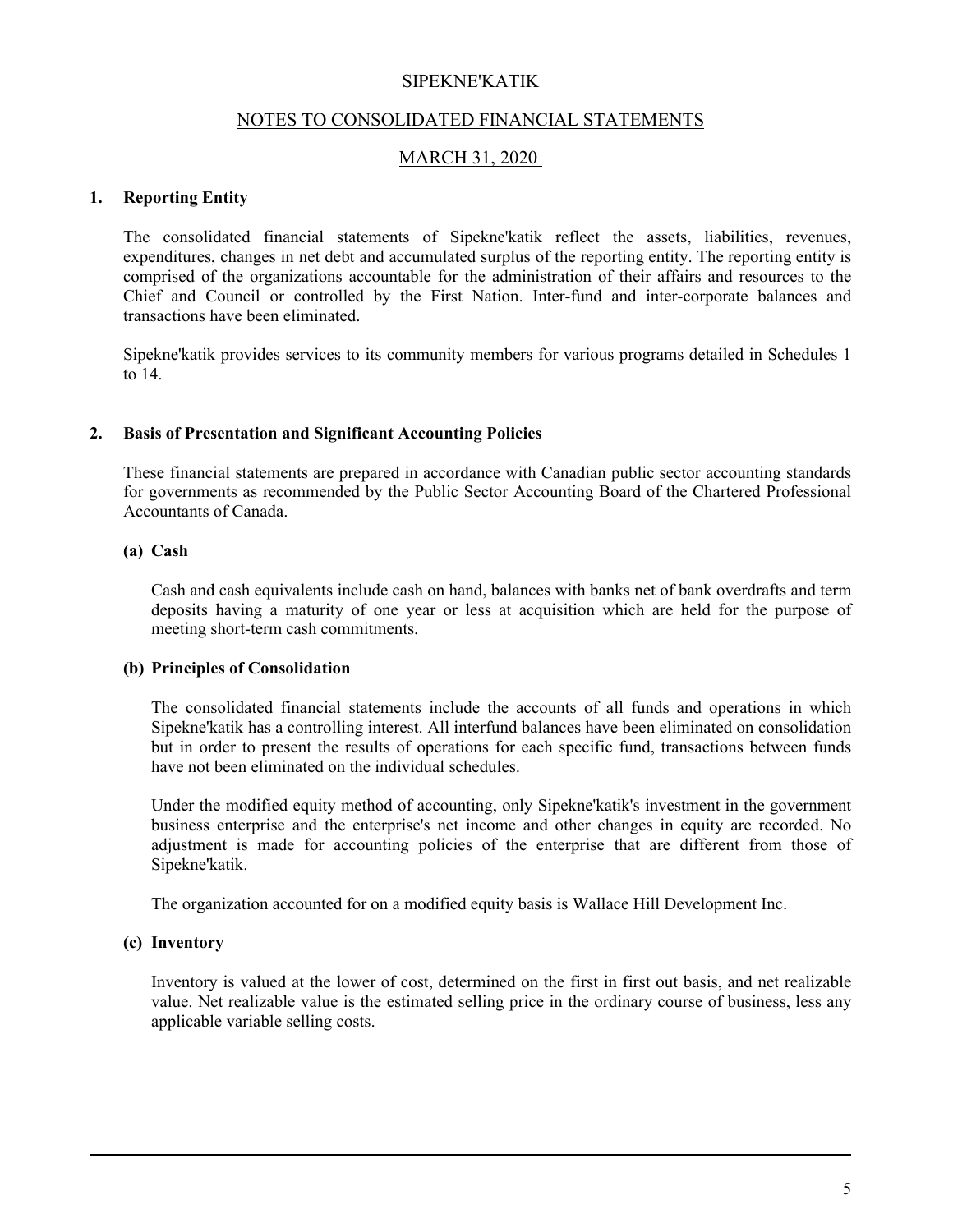#### NOTES TO CONSOLIDATED FINANCIAL STATEMENTS

## MARCH 31, 2020

#### **2. Basis of Presentation and Significant Accounting Policies (continued)**

#### **(d) Tangible capital assets**

Tangible capital assets (TCAs) are items that can be physically touched, are used to provide First Nation services, are used for First Nation administration purposes or are used for the construction and/or maintenance of other TCAs owned by the First Nation, will be useful for a period greater than one year and will be used by the First Nation on a regular basis.

Certain tangible capital assets, including but not limited to roads and infrastructure, have been recorded at a nominal amount of \$1 as specific historical data was not available. Whereas all such assets are amortized over a period not longer than twenty five years, it is management's opinion that all assets acquired prior to 1995 would now be fully amortized.

Tangible capital assets are recorded at cost, which includes all amounts directly attributable to acquisition, construction, development or betterment of the asset, and are amortized on the declining balance method over their estimated useful lives. Amortization begins in the year acquired. Current descriptions and useful lives are as follows:

| Buildings and housing       | 5-10 % Declining balance |
|-----------------------------|--------------------------|
| Vehicles                    | 30 % Declining balance   |
| Furniture and fixtures      | 20 % Declining balance   |
| Equipment and public works  | 20 % Declining balance   |
| Paving                      | 8 % Declining balance    |
| Recreational facilities     | 10 % Declining balance   |
| Pump/gaming renovations     | 20 % Declining balance   |
| Fishing vessels and zodiacs | 15 % Declining balance   |
|                             |                          |

#### **(e) Net Debt**

The First Nation's financial statements are presented so as to highlight net debt as the measurement of financial position. The net debt of the First Nation is determined by its liabilities less its financial assets. Net debt is comprised of two components, non-financial assets, and accumulated surplus.

#### **(f) Deferred Revenue**

Government funding and other revenue not fully expended at year end has been treated as deferred revenue by the First Nation and will be recorded in revenue in the fiscal year when the related expenditures are incurred.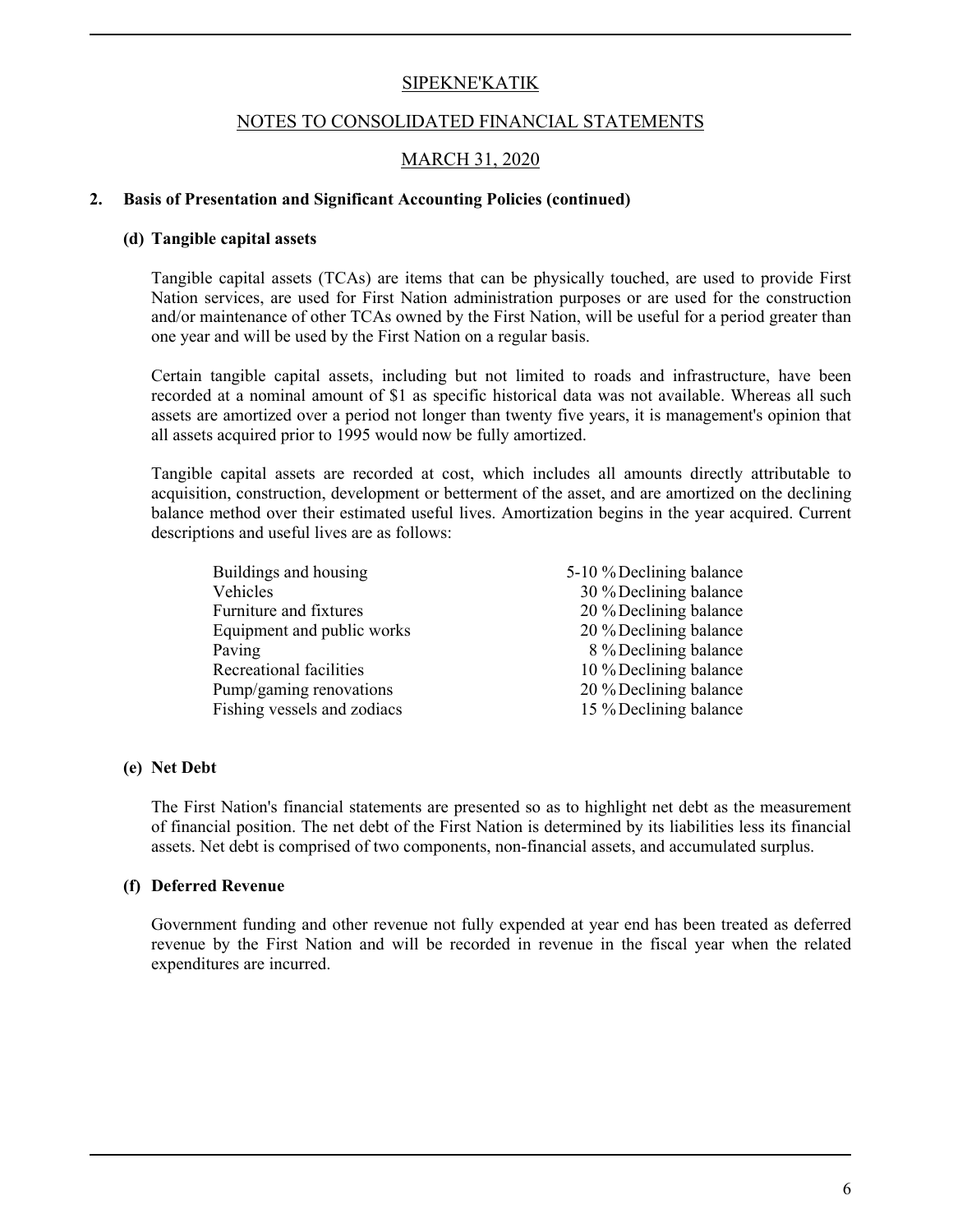#### NOTES TO CONSOLIDATED FINANCIAL STATEMENTS

## MARCH 31, 2020

#### **2. Basis of Presentation and Significant Accounting Policies (continued)**

#### **(g) Revenue recognition**

Revenues are recognized in the period in which the transactions or events occurred that gave rise to the revenues. All revenues are recorded on an accrual basis, except when the accruals cannot be determined with a reasonable degree of certainty or when their estimation is impracticable.

Government transfers are recognized as revenues when the transfer is authorized and any eligibility criteria are met, except to the extent that transfer stipulations give rise to an obligation that meets the definition of a liability. Transfers are recognized as deferred revenue when transfer stipulations give rise to a liability. Transfer revenue is recognized in the statement of operations as the stipulation liabilities are settled.

Contributions from other sources are deferred when restrictions are placed on their use by the contributor, and are recognized as revenue when used for the specific purpose.

Revenue related to fees or services received in advance of the fee being earned or the service is performed is deferred and recognized when the fee is earned or service performed.

Tobacco store and gas bar revenues are recorded at the point of sale.

#### **(h) Expense Recognition**

Expenses are recorded on the accrual basis as they are incurred and measurable based on receipt of goods or services and obligation to pay.

#### **(i) Use of estimates**

The preparation of financial statements in conformity with Public Sector Accounting Standards requires management to make estimates and assumptions that affect the reported amounts of assets and liabilities at the date of the financial statements and the reported amounts of revenue and expenses during the reporting period. By their nature, these estimates are subject to measurement uncertainty. Specifically, estimates are required relating to the provision for doubtful accounts and the useful lives of tangible capital assets. The effect of changes in such estimates on the financial statements in future periods is indeterminable.

#### **(j) Asset Classification**

Assets are classified as either financial or non-financial. Financial assets are assets that could be used to discharge existing liabilities or finance future operations. Non-financial assets are acquired, constructed or developed assets that do not provide resources to discharge existing liabilities but are employed to deliver government services, may be consumed in normal operations and are not for resale. Non-financial assets include tangible capital assets and prepaid expenses.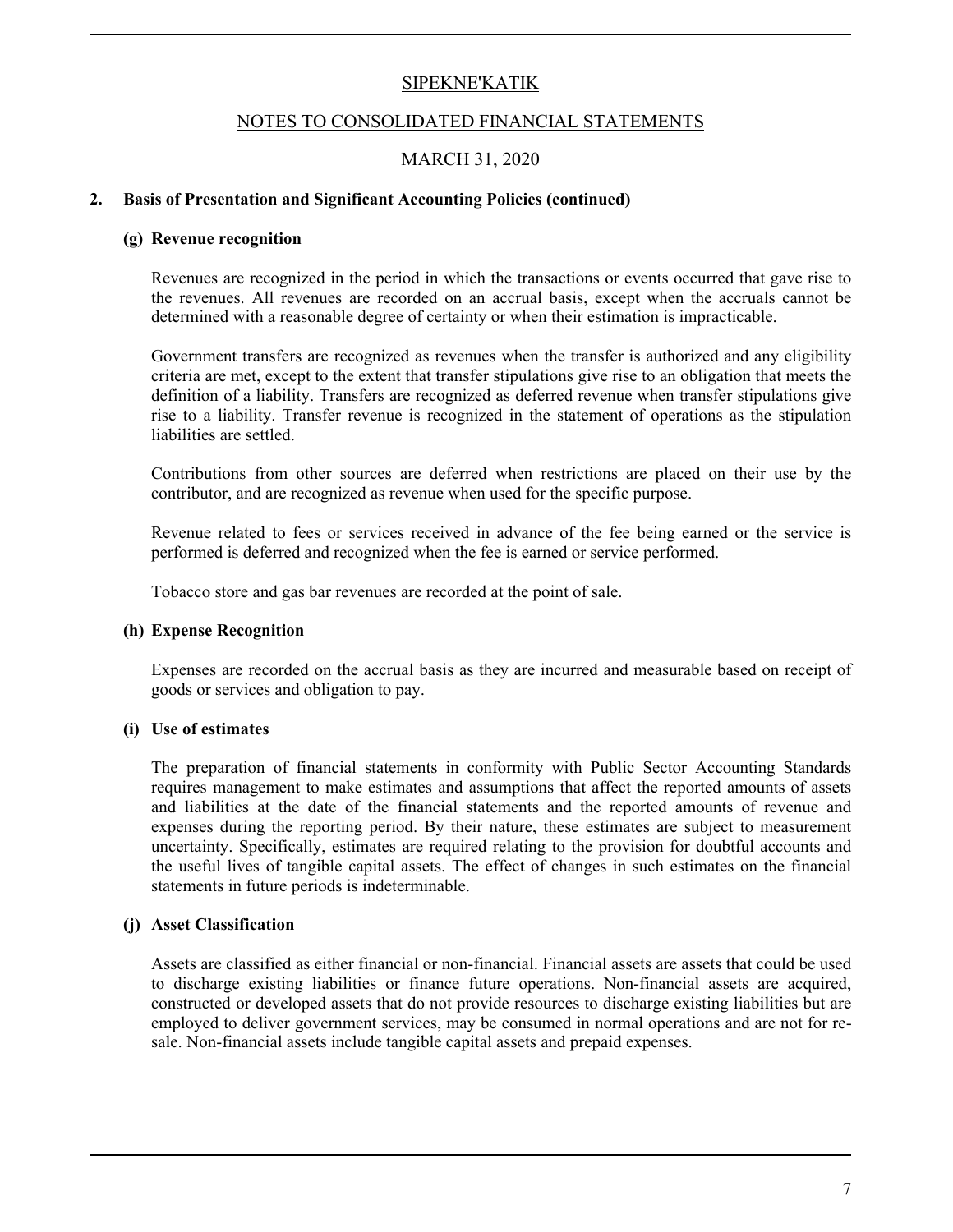#### NOTES TO CONSOLIDATED FINANCIAL STATEMENTS

## MARCH 31, 2020

#### **2. Basis of Presentation and Significant Accounting Policies (continued)**

#### **(k) Segment Disclosure**

The financial statements of Sipekne'katik provide supporting schedules which are established by program based on government funding provided. The various programs have been amalgamated for the purpose of presentation in the consolidated financial statements. Details of the operations of each program are set out in the supplementary schedules for management information purposes.

#### **(l) Financial instruments**

Financial instruments are financial assets or liabilities of the First Nation where the First Nation has the right to receive cash or another financial asset from another party or has the obligation to pay cash or other financial assets to another party or equity instruments of another entity.

All significant financial assets, financial liabilities and equity instruments of the First Nation are either recognized or disclosed in the financial statements together with other information relevant for making a reasonable assessment of future cash flows, interest rate risk and credit risk.

#### **(m)Investments**

Investments other than Wallace Hill Development Inc., which is accounted for using the modified equity basis of accounting, are accounted for using the cost basis of accounting.

#### **3. Investments**

**4. Inventory**

|                                                                                              | 2020         |    | 2019    |
|----------------------------------------------------------------------------------------------|--------------|----|---------|
| Investment in Wallace Hill Development Inc.                                                  | \$<br>1      | \$ |         |
| Investment in Beaubassin Mi'kmaq Wind Mgmt Ltd.<br>Investment in 3270886 Nova Scotia Limited |              |    |         |
| Equity (deficit) in Wallace Hill Development Inc.                                            | (643)        |    | (601)   |
|                                                                                              | \$<br>(640)  | S  | (598)   |
|                                                                                              |              |    |         |
| <b>Inventory</b>                                                                             |              |    |         |
|                                                                                              | 2020         |    | 2019    |
| Fuel for resale                                                                              | \$<br>22,323 | \$ | 32,717  |
| Tobacco for resale                                                                           | 46,441       |    | 196,792 |
|                                                                                              | \$<br>68,764 |    | 229,509 |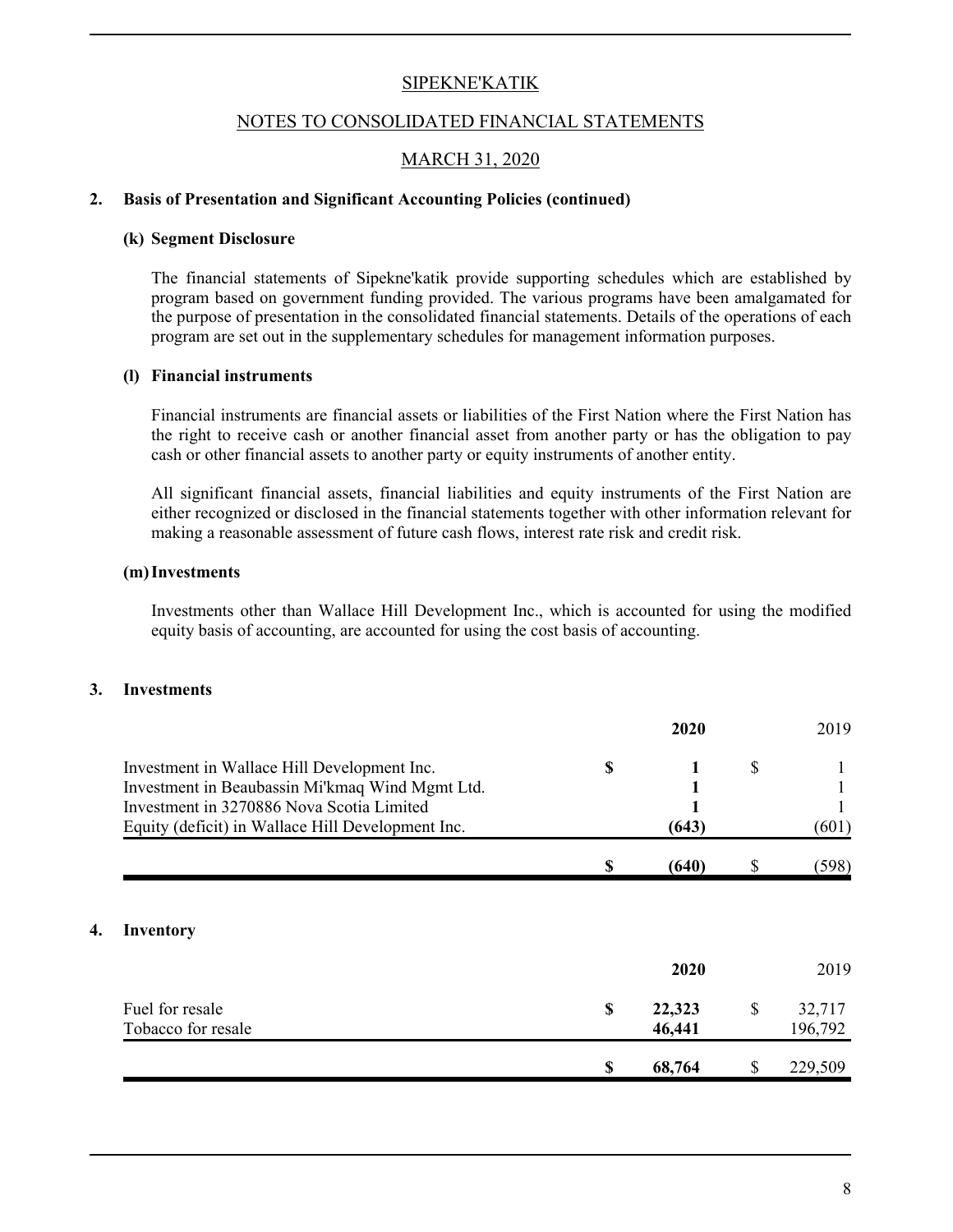## NOTES TO CONSOLIDATED FINANCIAL STATEMENTS

## MARCH 31, 2020

# **5. Prepaid expenses**

|                                           | 2020 |                         |  | 2019        |  |
|-------------------------------------------|------|-------------------------|--|-------------|--|
| Fuel and propane<br>Retainer - consulting | -SS  | $\blacksquare$<br>5,000 |  | 16,533<br>- |  |
|                                           |      | 5,000                   |  | 16,533      |  |

## **6. Funds on deposit with ISC**

|         |    | March 31,<br>2019 | Additions<br>(interest)  | Withdrawals              |   | March 31,<br>2020 |
|---------|----|-------------------|--------------------------|--------------------------|---|-------------------|
| Revenue | \$ | 44,881 \$         | 1,672                    | $\overline{\phantom{a}}$ | S | 46,553            |
| Capital |    | 40,339            | $\overline{\phantom{a}}$ | $\overline{\phantom{0}}$ |   | 40,339            |
|         | S  | 85,220 \$         | 1,672                    | $\overline{\phantom{a}}$ | S | 86,892            |

#### **7. Accounts receivable**

|                                         | 2020            |              | 2019      |
|-----------------------------------------|-----------------|--------------|-----------|
| Indigenous Services Canada              | \$<br>1,581,824 | $\mathbb{S}$ | 785,236   |
| Wallace Hill Development Incorporated   | 555,048         |              | 578,198   |
| Other government departments            | 318,311         |              | 546,006   |
| Mi'kmaw Kina'matnewey                   | 14,772          |              | 458,493   |
| Health Canada                           | 57,164          |              | 215,153   |
| Gaming program                          | 172,287         |              | 172,287   |
| <b>METS</b> programs                    | 307,642         |              | 161,427   |
| Canada Mortgage and Housing Corporation | 42,978          |              | 155,679   |
| Other                                   | 219,390         |              | 107,029   |
| Employees and other band members        | 106,232         |              | 106,232   |
| Department of Fisheries and Oceans      | 241,373         |              | 99,775    |
| Leases licences - fisheries             | 48,499          |              | 50,748    |
| Insurance proceeds                      |                 |              | 14,984    |
|                                         | 3,665,520       |              | 3,451,247 |
| Allowance for doubtful accounts         | (415,750)       |              | (415,750) |
|                                         | 3,249,770<br>S  |              | 3,021,072 |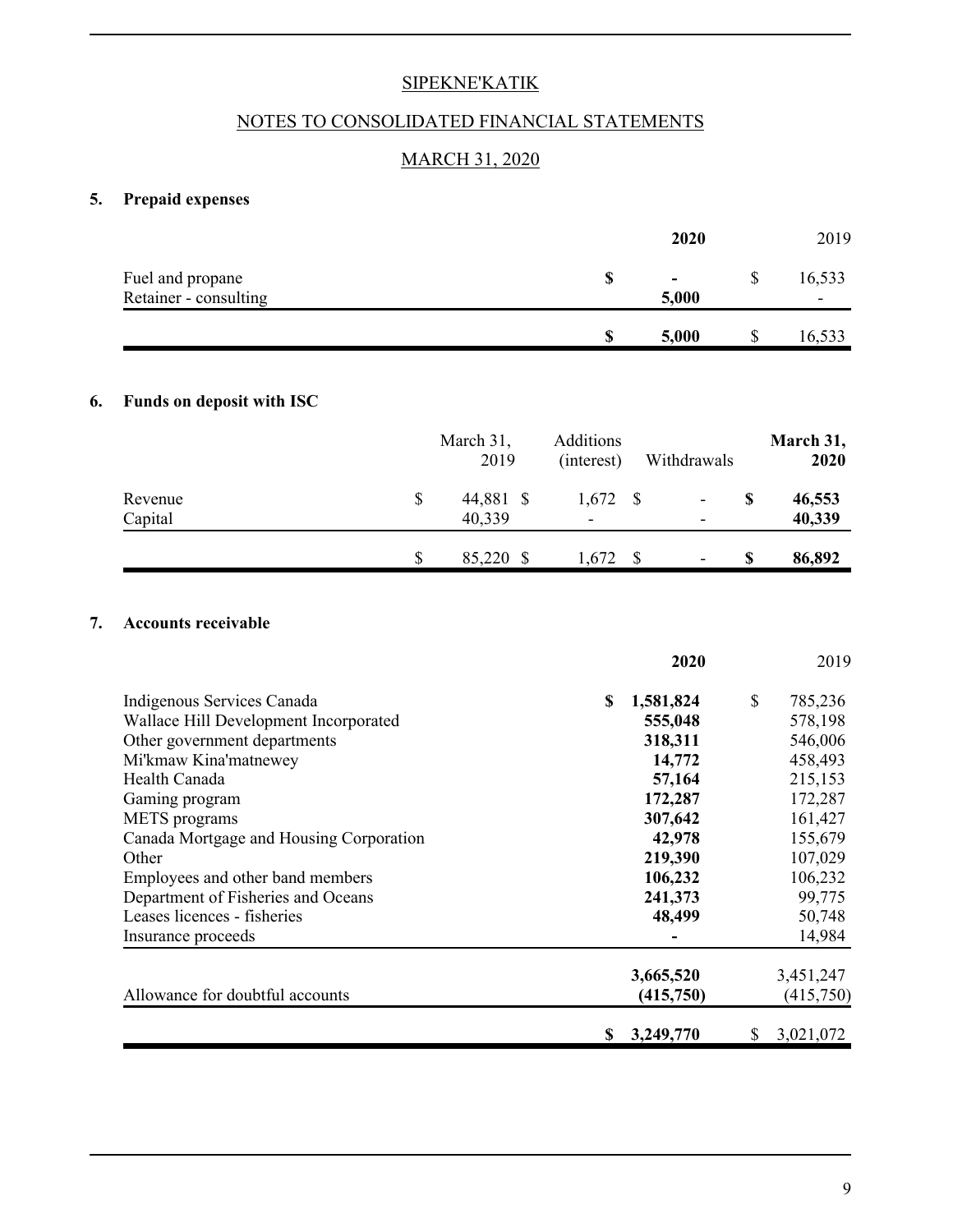#### NOTES TO CONSOLIDATED FINANCIAL STATEMENTS

## MARCH 31, 2020

#### **8. Due from related parties**

The First Nation advanced funds to a related party with the following amount outstanding at March 31, 2020:

Wallace Hill Development Inc. - \$555,048

The balance due from Wallace Hill Development Inc. is unsecured, non-interest bearing with no specific terms of repayment.

#### **9. Cash / cheques written in excess of deposits**

Under the terms of agreement with Canada Mortgage and Housing Corporation, Sipekne'katik must set aside funds annually for the anticipated repair, maintenance and replacement of assets under the Section 95 program. These funds are to be held in a separate bank account and invested only in accounts or instruments insured by the Canada Deposit Insurance Corporation or as otherwise approved by the Canada Mortgage and Housing Corporation. Cash and cash equivalents are comprised of the following:

|                                            | 2020       | 2019        |
|--------------------------------------------|------------|-------------|
| Cash on hand                               | 372        | 86,352      |
| Cheques written in excess of deposits      | (952, 984) | (1,245,597) |
| Guaranteed Investment Certificates (GIC's) | 4,145,092  | 3,921,549   |
| Externally restricted CMHC reserve GIC     | 882,536    | 720,983     |
|                                            | 4,075,016  | 3,483,287   |

#### **10. Funds held in trust**

Funds held in trust consist of an amount related to a negotiated employment contract as well as a holdback on a construction project.

#### **11. Debt reserve fund**

As part of the loan agreement with First Nations Finance Authority, 5% of the loan balance is held on deposit in the Debt Reserve Fund.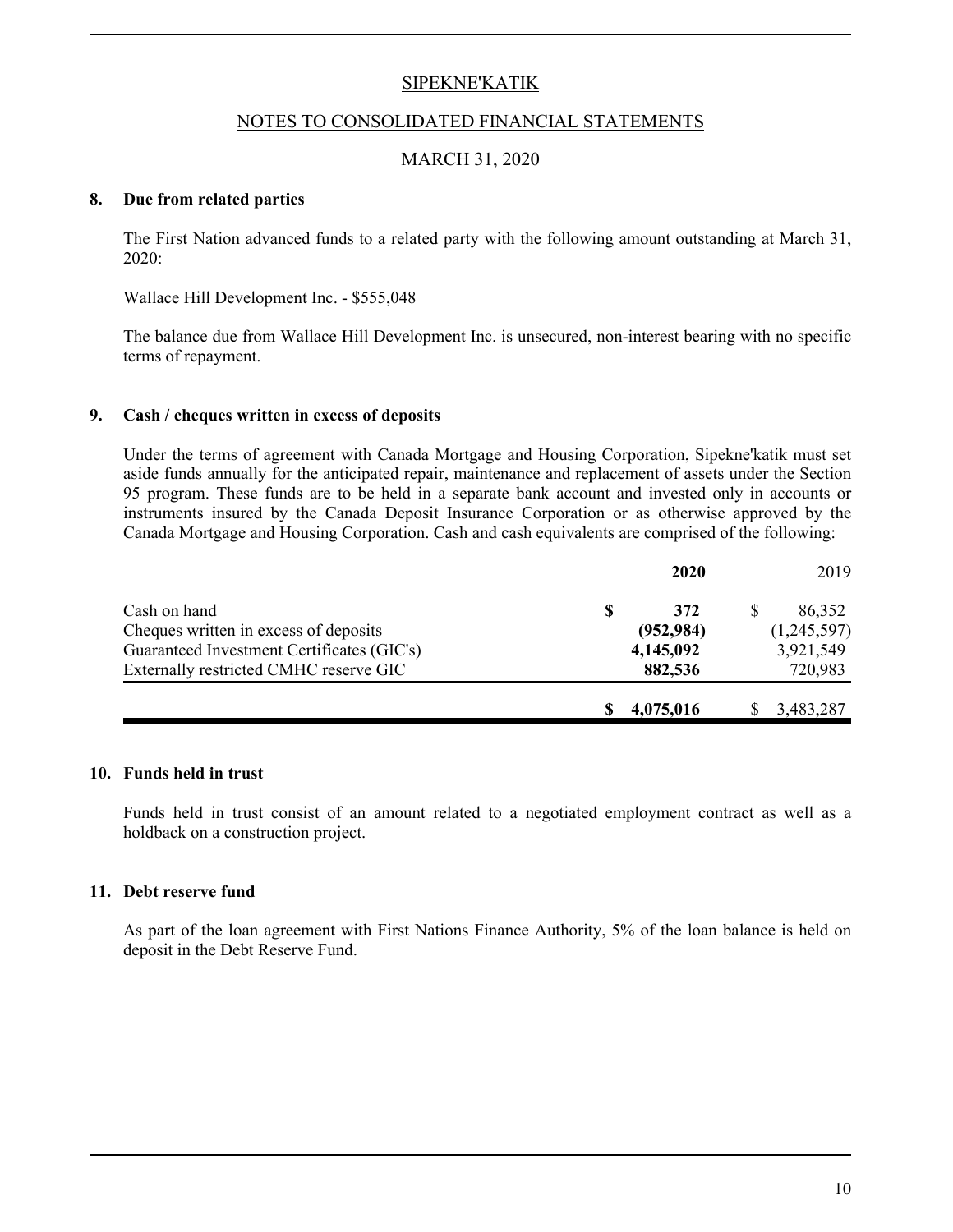# NOTES TO CONSOLIDATED FINANCIAL STATEMENTS

## MARCH 31, 2020

## **12. Accounts payable**

|                               | 2020            | 2019            |
|-------------------------------|-----------------|-----------------|
| <b>Current</b>                |                 |                 |
| Trade                         | \$<br>1,827,102 | 2,539,081<br>\$ |
| Receiver General              | 10,934          | 8,271           |
| HST recoverable               | (146, 023)      | (110, 235)      |
| Construction holdback payable |                 | 190,506         |
| Accrued payroll               | 77,630          | 434,392         |
| Worker's compensation         | 73,834          | 55,244          |
|                               | 1,843,477       | 3,131,684       |
| Long term                     |                 |                 |
| Trade accrued liabilities     | 3,282,581       | 3,282,581       |
|                               | 5,126,058<br>\$ | 6,399,840<br>\$ |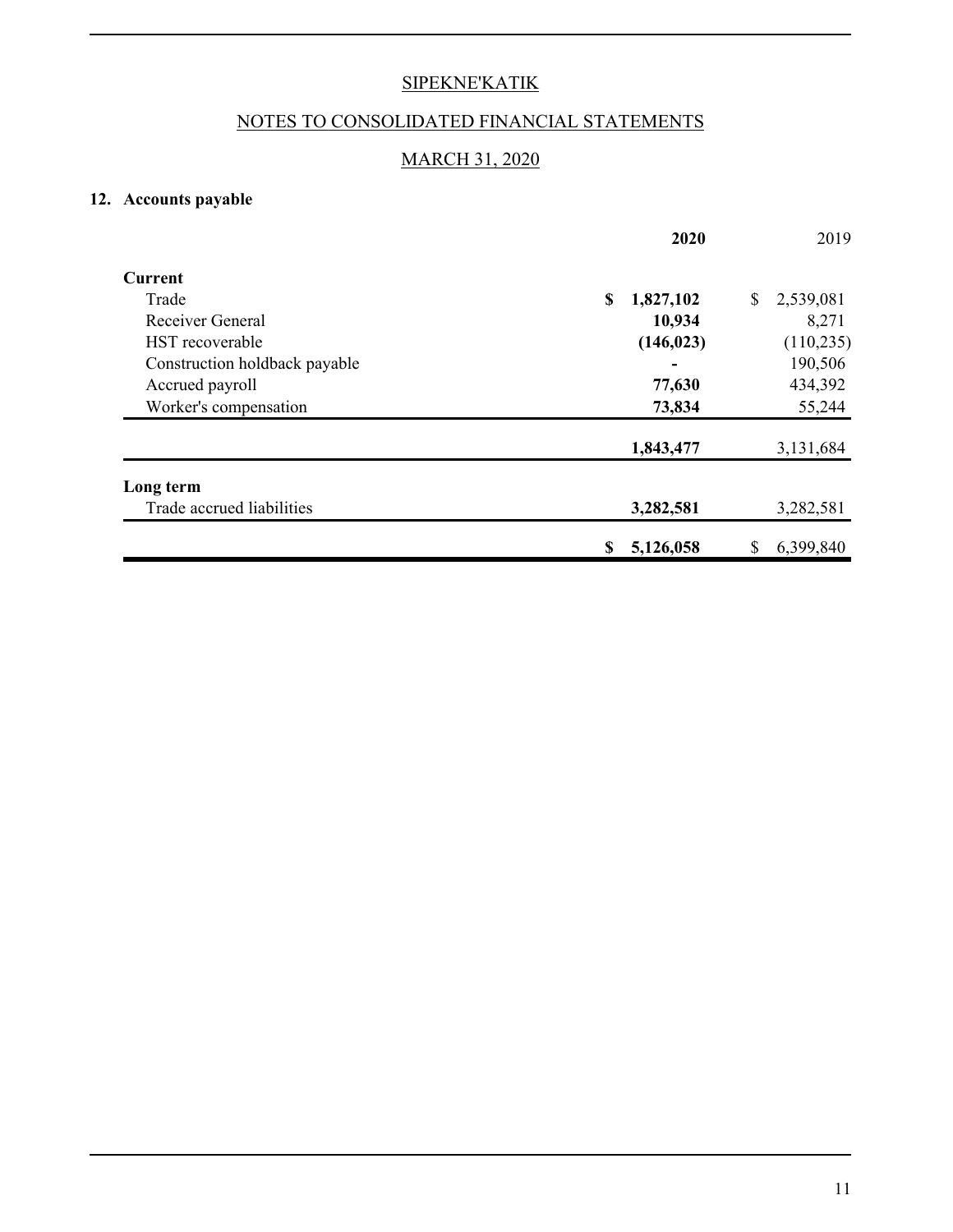# NOTES TO CONSOLIDATED FINANCIAL STATEMENTS

## MARCH 31, 2020

## **13. Deferred revenue**

|                                      |                 |                           | Funding   |                           | Revenue         |              |           |
|--------------------------------------|-----------------|---------------------------|-----------|---------------------------|-----------------|--------------|-----------|
|                                      | March 31,       |                           | received, |                           | recognized,     |              | March 31, |
|                                      | 2019            |                           | 2020      |                           | 2020            |              | 2020      |
| <b>Indigenous Services Canada</b>    |                 |                           |           |                           |                 |              |           |
| <b>Water Tower Repairs</b>           | \$<br>349,837   | $\mathcal{S}$             |           | \$                        |                 | $\mathbb{S}$ | 349,837   |
| Water Infrastructure - New Ross      | 78,558          |                           |           |                           | (24,077)        |              | 54,481    |
| Diversion Centre                     | 84,575          |                           |           |                           | (33,719)        |              | 50,856    |
| <b>Immediate Needs - Renovations</b> | 118,369         |                           |           |                           | (118,369)       |              |           |
| Capacity Dev - Subdivision           | 39,928          |                           |           |                           | (39, 928)       |              |           |
| Immediate Needs - Lot Devel & Cons.  | 50,000          |                           | 425,000   |                           | (50,000)        |              | 425,000   |
| <b>Default Prevention</b>            | 60,824          |                           |           |                           | (60, 824)       |              |           |
| Snide Lake Feasibility Study         | 51,433          |                           |           |                           | (51, 433)       |              |           |
| Construction                         | 350,000         |                           |           |                           | (350,000)       |              |           |
|                                      | 1,183,524       |                           | 425,000   |                           | (728, 350)      |              | 880,174   |
|                                      |                 |                           |           |                           |                 |              |           |
| <b>Health Canada</b>                 |                 |                           |           |                           |                 |              |           |
| Youth Solvent Abuse                  | 111,917         |                           | 155,964   |                           | (111, 917)      |              | 155,964   |
| Jordan's Principle                   | 42,390          |                           | 110,096   |                           | (42,390)        |              | 110,096   |
| <b>HCC Service Delivery</b>          | L,              |                           | 243,402   |                           |                 |              | 243,402   |
| O & M                                |                 |                           | 51,225    |                           |                 |              | 51,225    |
| <b>Medical Transportation</b>        |                 |                           | 56,658    |                           |                 |              | 56,658    |
|                                      | 154,307         |                           | 617,345   |                           | (154, 307)      |              | 617,345   |
|                                      |                 |                           |           |                           |                 |              |           |
| Other                                |                 |                           |           |                           |                 |              |           |
| Confederacy of Mainland Mi'kmaq      | 3,744           |                           |           |                           | (3,744)         |              |           |
| NS Health Authority - All About Me   | 2,044           |                           |           |                           | (2,044)         |              |           |
| Province of NS - Driver Education    | 38,183          |                           |           |                           | (38, 183)       |              |           |
| <b>KMKNO</b>                         | ÷               |                           | 41,510    |                           |                 |              | 41,510    |
| <b>IELCC</b>                         |                 |                           | 154,184   |                           |                 |              | 154,184   |
| <b>MK</b>                            |                 |                           | 375,866   |                           |                 |              | 375,866   |
| Insurance proceeds                   |                 |                           | 55,573    |                           |                 |              | 55,573    |
| DFO - Comp 4.0                       |                 |                           | 19,800    |                           |                 |              | 19,800    |
|                                      | 43,971          |                           | 646,933   |                           | (43, 971)       |              | 646,933   |
|                                      | \$<br>1,381,802 | $\boldsymbol{\mathsf{S}}$ | 1,689,278 | $\boldsymbol{\mathsf{S}}$ | $(926, 628)$ \$ |              | 2,144,452 |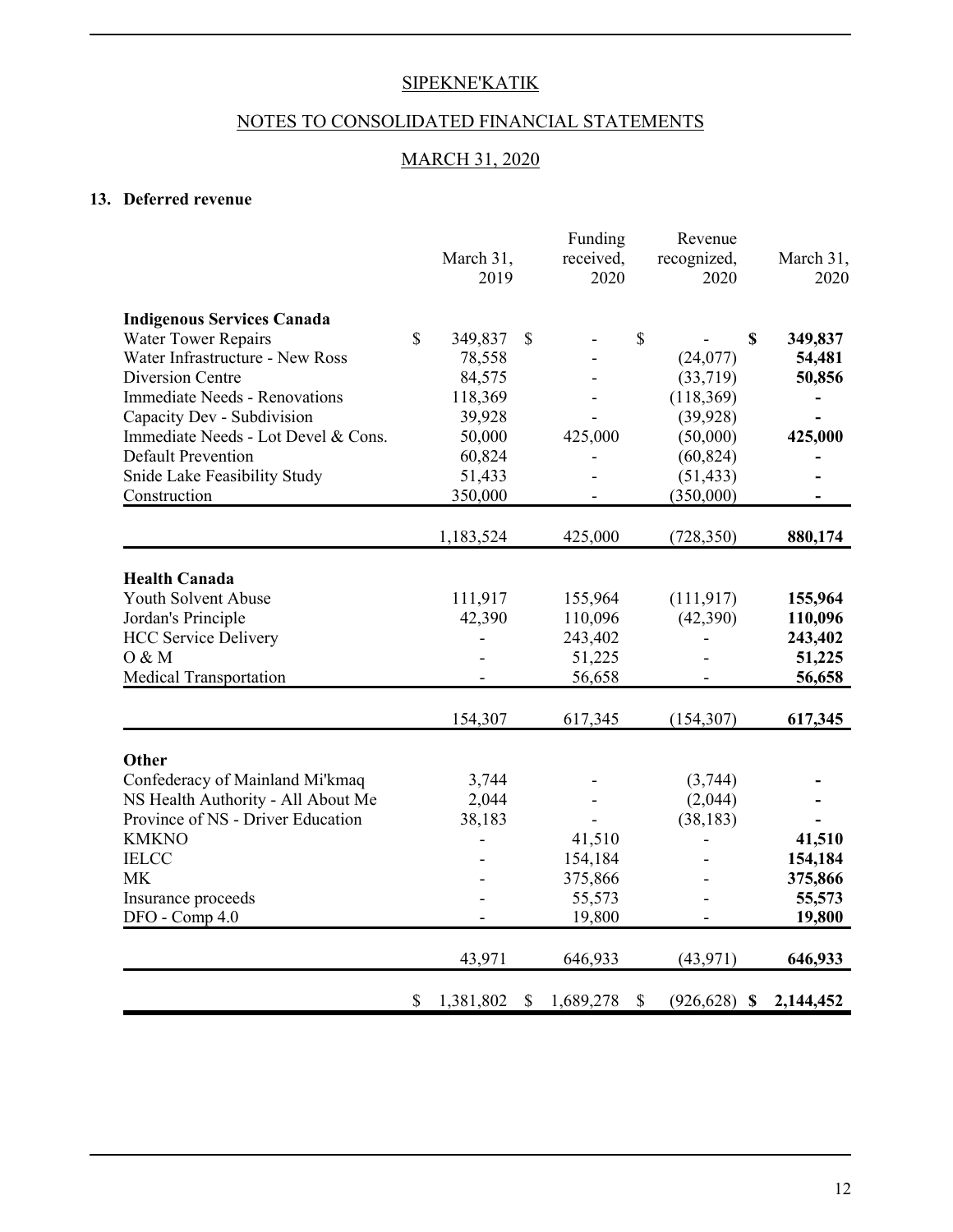# NOTES TO CONSOLIDATED FINANCIAL STATEMENTS

## MARCH 31, 2020

# **14. Long-term debt**

|                                                                                                                                                                                                                                                                                                       | 2020                          | 2019                       |
|-------------------------------------------------------------------------------------------------------------------------------------------------------------------------------------------------------------------------------------------------------------------------------------------------------|-------------------------------|----------------------------|
| Royal Bank of Canada<br>Housing project mortgages due November 2020 to September 2024,<br>bearing interest at 2.15% to 2.78%, payable in equal monthly<br>amounts of principal and interest totaling \$3,157. Mortgages are<br>guaranteed by the Minister of Indigenous Services Canada.              | \$<br>163,075                 | \$<br>196,409              |
| Canada Mortgage and Housing Corporation<br>Housing project mortgages due May 2020 to October 2024, bearing<br>interest at 1.03% to 2.68%, payable in equal monthly amounts of<br>principal and interest totaling \$21,791. Mortgages are guaranteed<br>by the Minister of Indigenous Services Canada. | 3,556,239                     | 3,087,111                  |
| Royal Bank of Canada<br>4.20% loan, payable \$4,627 monthly including interest, due March<br>2022, secured by fisheries building                                                                                                                                                                      | 106,360                       | 156,290                    |
| <b>First Nations Finance Authority</b><br>3.35% loan, payable \$37,917 monthly including interest, due<br>November 2022, secured by land and building                                                                                                                                                 | 3,625,625                     | 3,786,284                  |
| Royal Bank of Canada<br>Prime plus 0% loan, interest only payable monthly, \$4,000,000 non-<br>revolving term facility, to be converted to a term loan on or before<br>December 31, 2020, secured by gaming building                                                                                  | 2,549,300                     |                            |
| <b>First Nations Finance Authority</b><br>2.45% interim financing loan related to advances to members,<br>repaid in full on June 2, 2020                                                                                                                                                              | 6,316,000                     |                            |
| Current portion                                                                                                                                                                                                                                                                                       | 16,316,599<br>9,498,945<br>\$ | 7,226,094<br>\$<br>596,583 |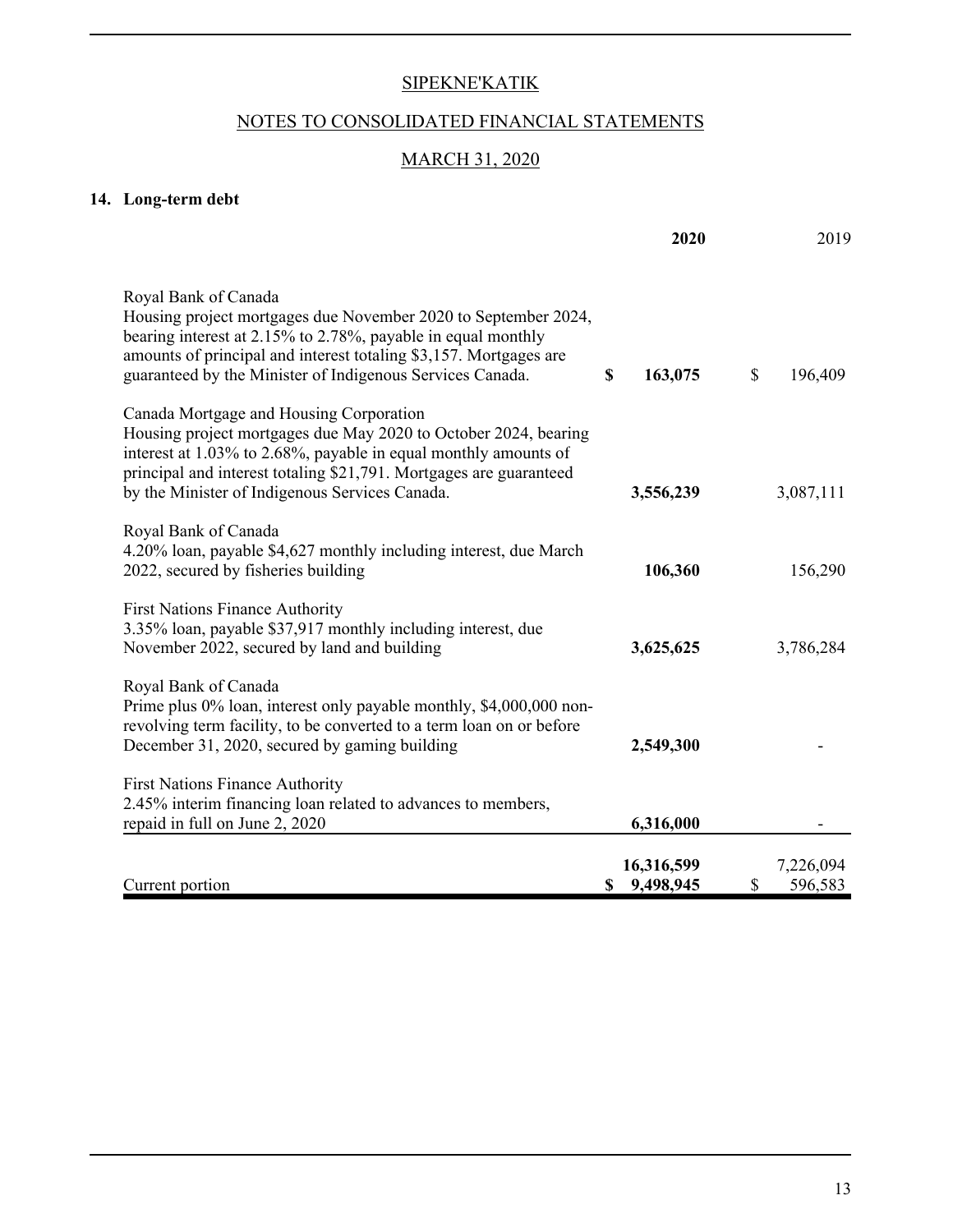## NOTES TO CONSOLIDATED FINANCIAL STATEMENTS

## MARCH 31, 2020

## **14. Long-term debt, continued**

Approximate principal portion of long-term debt due within each of the next five years, assuming refinancing of the mortgages under similar terms, is as follows:

| 2020-21             | 9,498,945<br>\$ |  |
|---------------------|-----------------|--|
| 2021-22             | 651,847         |  |
| 2022-23             | 592,642         |  |
| 2023-24             | 607,414         |  |
| 2024 and thereafter | 4,965,752       |  |
|                     |                 |  |
|                     | \$16,316,599    |  |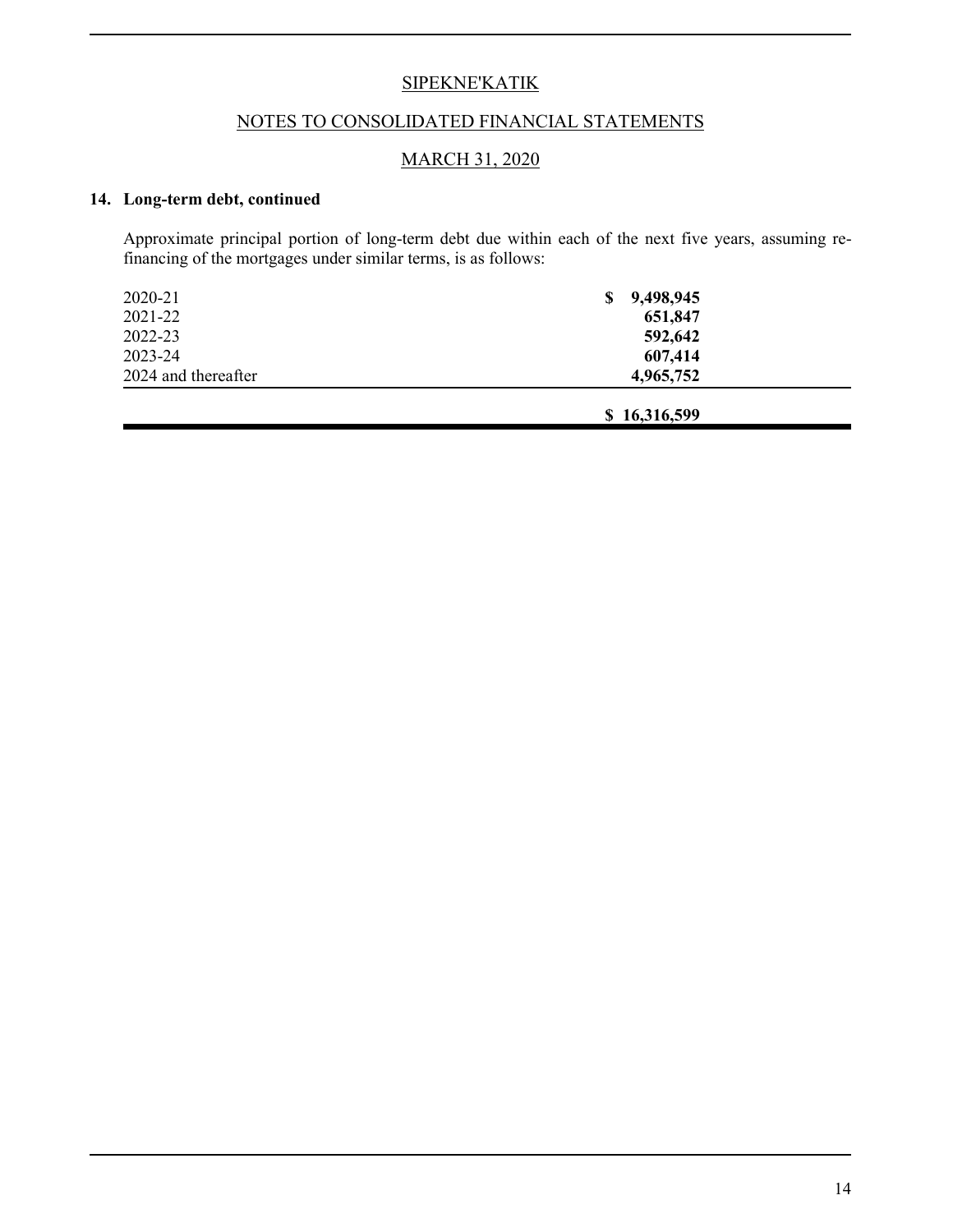## NOTES TO CONSOLIDATED FINANCIAL STATEMENTS

# MARCH 31, 2020

# **15. Tangible Capital Assets**

|                             |                                  |                          | Cost                     |                         |                                  | Accumulated amortization |                         |                        |  |
|-----------------------------|----------------------------------|--------------------------|--------------------------|-------------------------|----------------------------------|--------------------------|-------------------------|------------------------|--|
|                             | Balance,<br>beginning of<br>year | Additions                | Disposals                | Balance, end<br>of year | Balance,<br>beginning of<br>year | Amortization             | Balance, end<br>of year | 2020 net<br>book value |  |
| Land                        | $$2,241,402$ \$                  | <sup>\$</sup>            | $\overline{\phantom{a}}$ | S.<br>2,241,402         | \$<br>-S                         |                          | \$                      | 2,241,402<br>S.        |  |
| <b>Buildings</b>            | 6,467,762                        | 3,378,140                | $\blacksquare$           | 9,845,902               | 1,394,587                        | 254,352                  | 1,648,939               | 8,196,963              |  |
| Vehicles                    | 1,857,373                        | 111,623                  |                          | 1,968,996               | 1,089,568                        | 247,085                  | 1,336,653               | 632,343                |  |
| Band housing projects       | 17,554,255                       | 711,876                  |                          | 18,266,131              | 8,994,461                        | 445,786                  | 9,440,247               | 8,825,884              |  |
| Furniture and equipment     | 779,558                          | 241,268                  |                          | 1,020,826               | 667,957                          | 46,447                   | 714,404                 | 306,422                |  |
| Community centre            | 2,958,266                        |                          |                          | 2,958,266               | 2,804,523                        | 30,748                   | 2,835,271               | 122,995                |  |
| Pump/gaming renovations     | 30,896                           | $\blacksquare$           |                          | 30,896                  | 27,886                           | 602                      | 28,488                  | 2,408                  |  |
| Community housing           | 2,371,070                        | $\blacksquare$           | $\overline{\phantom{a}}$ | 2,371,070               | 1,625,588                        | 74,548                   | 1,700,136               | 670,934                |  |
| Administration building     | 917,433                          | $\sim$                   |                          | 917,433                 | 787,752                          | 12,968                   | 800,720                 | 116,713                |  |
| Health centre               | 873,671                          |                          |                          | 873,671                 | 690,883                          | 18,279                   | 709,162                 | 164,509                |  |
| P-12 school                 | 7,380,737                        | 273,747                  | $\overline{\phantom{a}}$ | 7,654,484               | 3,083,474                        | 221,707                  | 3,305,181               | 4,349,303              |  |
| Recreational facilities     | 246,593                          |                          | $\overline{\phantom{a}}$ | 246,593                 | 152,317                          | 9,428                    | 161,745                 | 84,848                 |  |
| Infrastructure              | 4,246,489                        | $\blacksquare$           | $\overline{\phantom{a}}$ | 4,246,489               | 3,117,607                        | 90,311                   | 3,207,918               | 1,038,571              |  |
| Public works dept           | 1,790,616                        | $\overline{\phantom{a}}$ | $\blacksquare$           | 1,790,616               | 1,102,210                        | 137,681                  | 1,239,891               | 550,725                |  |
| Roads                       | 1,290,165                        | 54,343                   | $\blacksquare$           | 1,344,508               | 949,838                          | 29,399                   | 979,237                 | 365,271                |  |
| Fishing vessels and zodiacs | 1,677,831                        | $\overline{\phantom{a}}$ | $\overline{\phantom{a}}$ | 1,677,831               | 592,096                          | 162,861                  | 754,957                 | 922,874                |  |
|                             | \$52,684,117 \$4,770,997 \$      |                          |                          | \$57,455,114            | \$27,080,747 \$                  |                          | 1,782,202 \$28,862,949  | \$28,592,165           |  |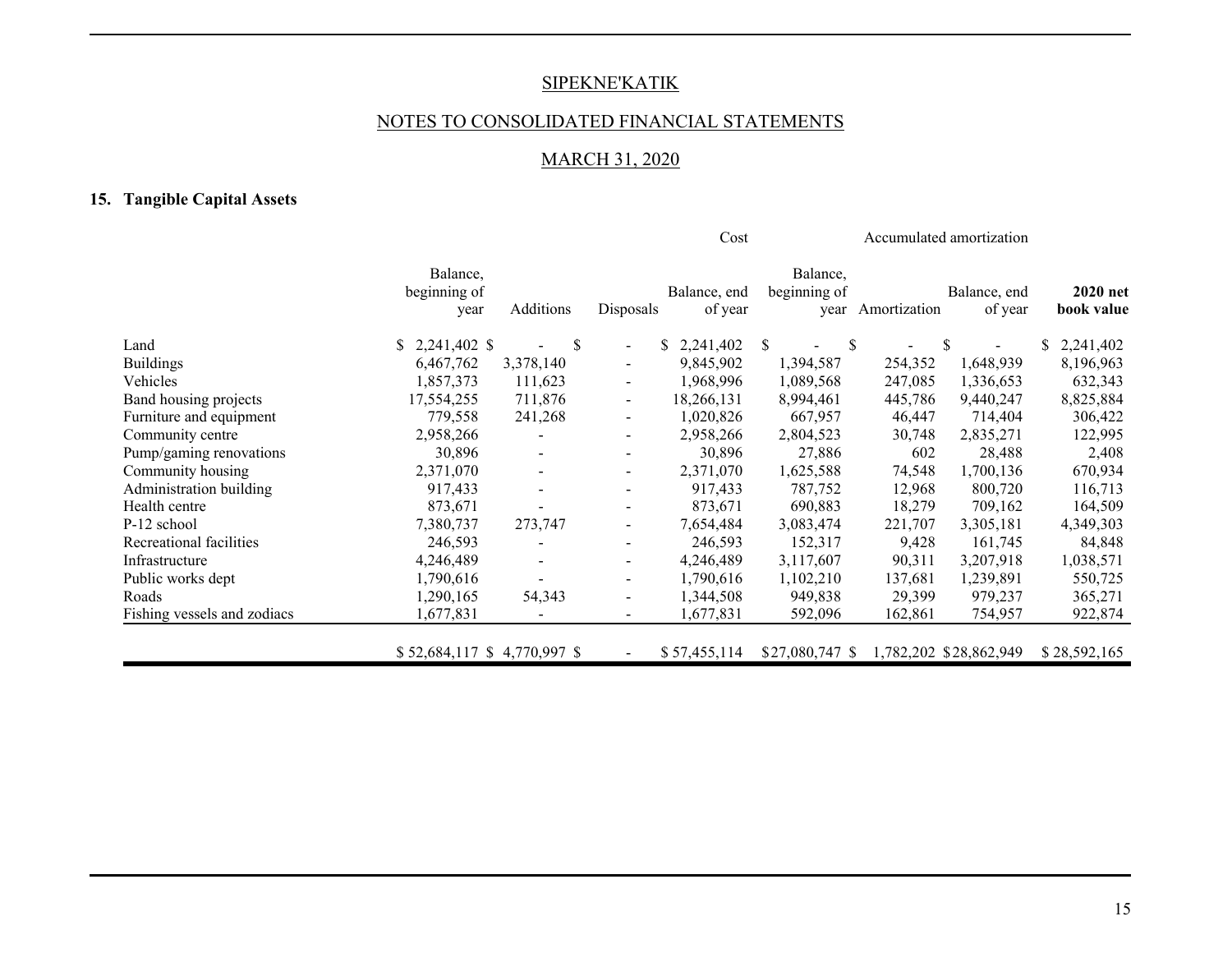## NOTES TO CONSOLIDATED FINANCIAL STATEMENTS

# MARCH 31, 2020

|                             |                                  |            | Cost                         |                          |                                  |              | Accumulated amortization |                        |
|-----------------------------|----------------------------------|------------|------------------------------|--------------------------|----------------------------------|--------------|--------------------------|------------------------|
|                             | Balance,<br>beginning of<br>year | Additions  | Disposals                    | Balance, end<br>of year  | Balance,<br>beginning of<br>year | Amortization | Balance, end<br>of year  | 2019 Net<br>book value |
| Land                        | 1,280,642 \$<br>S.               | 960,760 \$ | S.<br>$\blacksquare$         | 2,241,402                | <sup>\$</sup><br><sup>\$</sup>   |              | \$                       | \$2,241,402            |
| <b>Buildings</b>            | 4,400,480                        | 2,067,282  | $\overline{\phantom{0}}$     | 6,467,762                | 1,181,983                        | 212,604      | 1,394,587                | 5,073,175              |
| Vehicles                    | 1,618,372                        | 264,001    | (25,000)                     | 1,857,373                | 852,794                          | 236,774      | 1,089,568                | 767,805                |
| Band housing projects       | 16,389,059                       | 1,165,196  |                              | 17,554,255               | 8,574,608                        | 419,853      | 8,994,461                | 8,559,794              |
| Furniture and equipment     | 779,558                          |            | $\overline{\phantom{0}}$     | 779,558                  | 640,057                          | 27,900       | 667,957                  | 111,601                |
| Community centres           | 2,958,266                        |            | $\qquad \qquad \blacksquare$ | 2,958,266                | 2,766,087                        | 38,436       | 2,804,523                | 153,743                |
| Pump/gaming renovations     | 30,896                           |            | $\overline{\phantom{0}}$     | 30,896                   | 27,133                           | 753          | 27,886                   | 3,010                  |
| Community housing           | 2,371,070                        |            | $\qquad \qquad \blacksquare$ | 2,371,070                | 1,542,756                        | 82,832       | 1,625,588                | 745,482                |
| Administration building     | 917,433                          |            | $\overline{\phantom{a}}$     | 917,433                  | 773,343                          | 14,409       | 787,752                  | 129,681                |
| Health centre               | 873,671                          |            | -                            | 873,671                  | 670,573                          | 20,310       | 690,883                  | 182,788                |
| P-12 school                 | 7,137,737                        | 243,000    | $\overline{\phantom{0}}$     | 7,380,737                | 2,863,697                        | 219,777      | 3,083,474                | 4,297,263              |
| Recreational facilities     | 246,593                          |            | $\overline{\phantom{0}}$     | 246,593                  | 141,842                          | 10,475       | 152,317                  | 94,276                 |
| Infrastructure              | 4,246,489                        |            | -                            | 4,246,489                | 3,019,443                        | 98,164       | 3,117,607                | 1,128,882              |
| Public works dept           | 1,513,270                        | 277,346    | -                            | 1,790,616                | 964,777                          | 137,433      | 1,102,210                | 688,406                |
| Roads                       | 1,290,165                        |            | $\overline{a}$               | 1,290,165                | 920,244                          | 29,594       | 949,838                  | 340,327                |
| Fishing vessels and zodiacs | 1,613,336                        | 64,495     | -                            | 1,677,831                | 406,187                          | 185,909      | 592,096                  | 1,085,735              |
|                             | $$47,667,037$ \$ 5,042,080 \$    |            |                              | $(25,000)$ \$ 52,684,117 | \$25,345,524 \$                  |              | 1,735,223 \$27,080,747   | \$25,603,370           |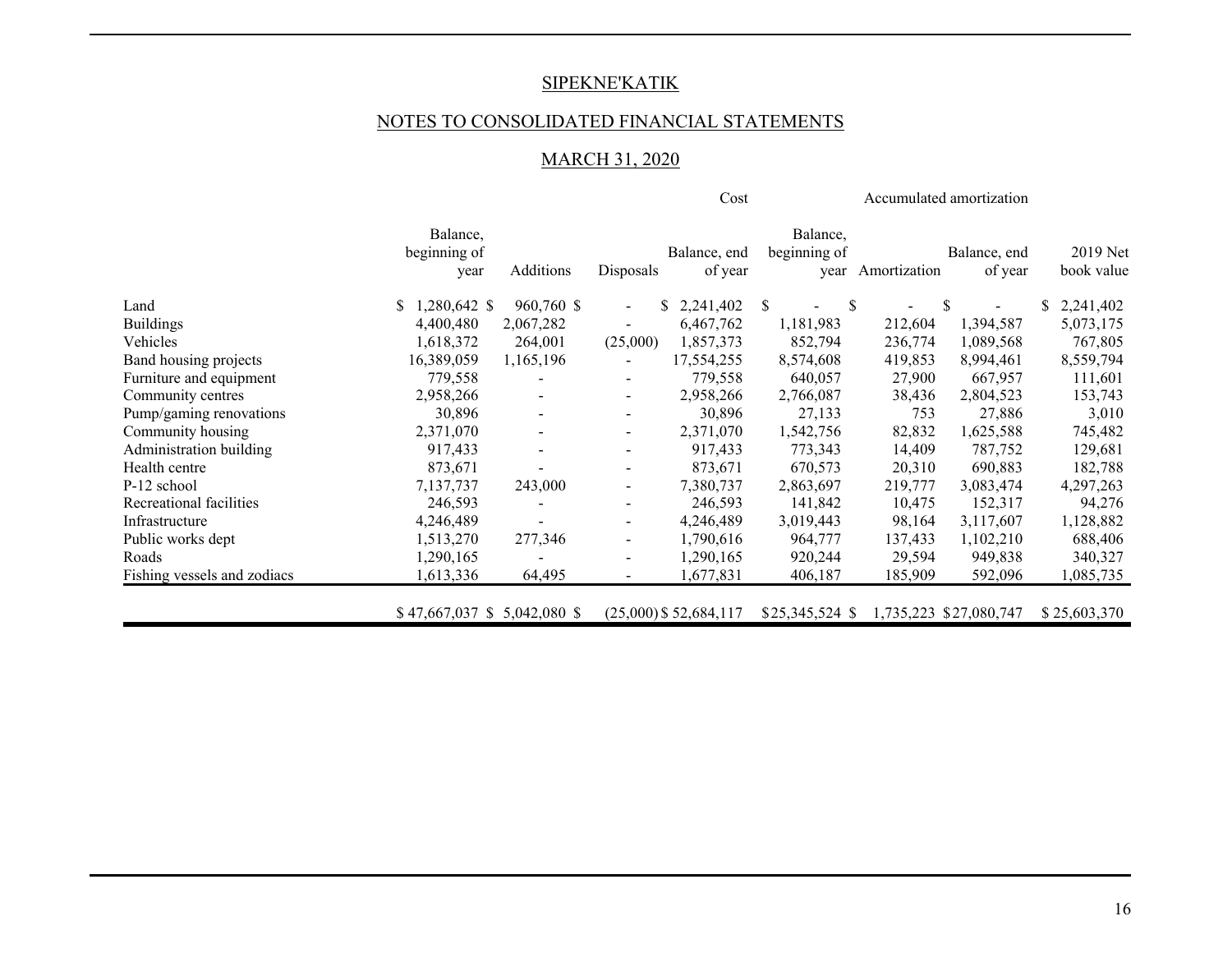#### NOTES TO CONSOLIDATED FINANCIAL STATEMENTS

#### MARCH 31, 2020

#### **16. Accumulated surplus**

Effective March 31, 2014 any surpluses from the Education program greater than 1% of the education budget or \$50,000 are required to be externally restricted as agreed upon with Mi'kmaw Kina'matenewey. A formal plan detailing how these funds will be used must be submitted and approved by Mi'kmaw Kina'matnewey by August 31st of each year.

|                                            | 2020            | 2019         |
|--------------------------------------------|-----------------|--------------|
| Externally restricted - education (pg. 41) | (927, 920)<br>S | (811, 413)   |
| Unrestricted                               | 346,297         | (469, 867)   |
| Investment in capital assets               | 18,591,566      | 18,377,278   |
|                                            | \$18,009,943    | \$17,095,998 |

#### **17. Annual Surplus Net of Capital Related Revenues and Amortization**

|                                                                                                          |   | 2020                    | 2019                     |
|----------------------------------------------------------------------------------------------------------|---|-------------------------|--------------------------|
| Annual surplus                                                                                           | S | 913,945                 | 771,980                  |
| Deduct: Federal government transfers for capital<br>Add: Amortization expense included in annual surplus |   | (429, 233)<br>1,782,202 | (1,471,688)<br>1,760,221 |
|                                                                                                          |   | 1,352,969               | 288,533                  |
| Annual surplus net of capital related revenues and amortization                                          |   | 2,266,914               | 1,060,513                |

#### **18. Comparative Amounts**

Certain comparative amounts have been reclassified to conform with the presentation adopted in the current period. There have been no changes to the accumulated surplus balance due to these reclassifications.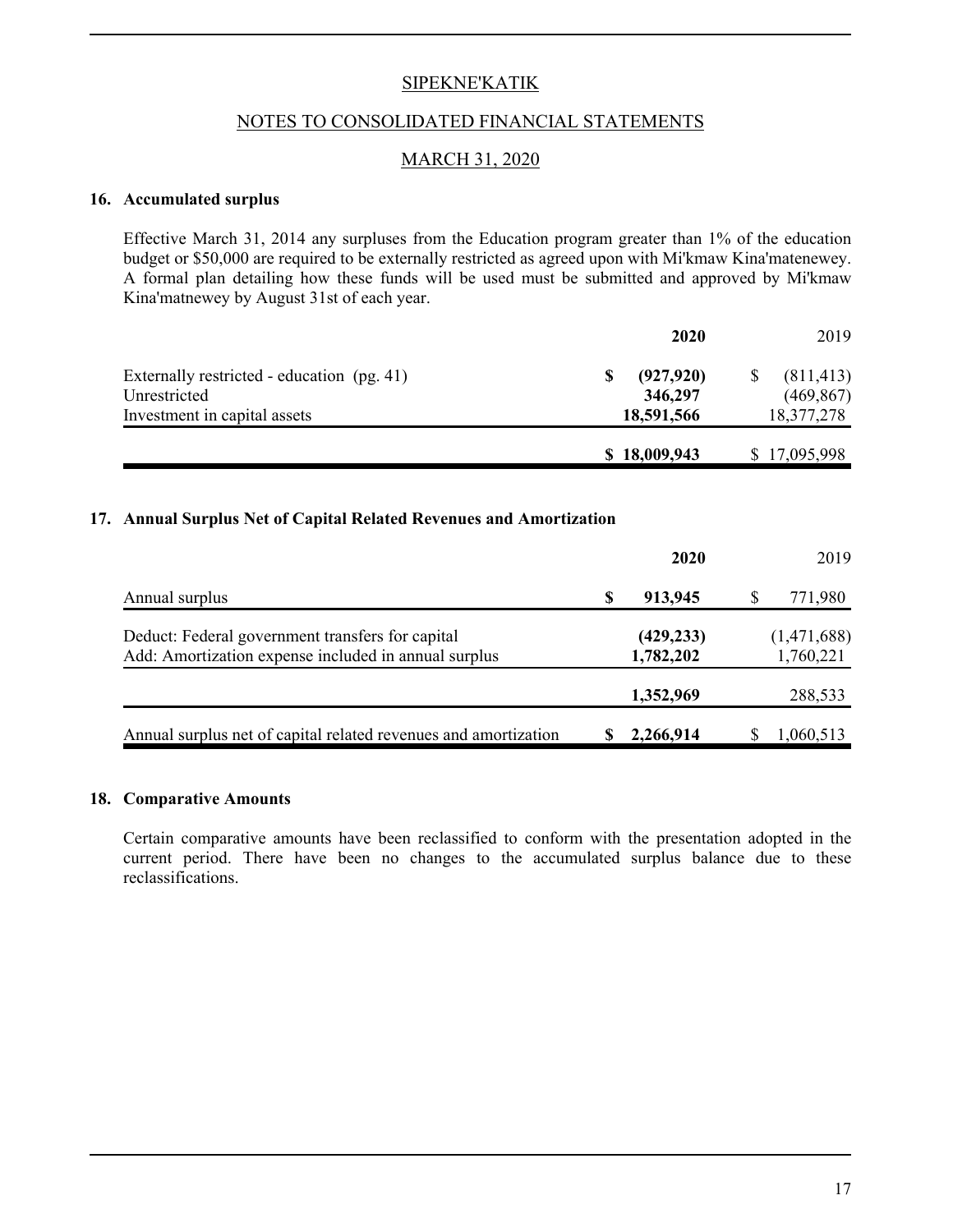#### NOTES TO CONSOLIDATED FINANCIAL STATEMENTS

#### MARCH 31, 2020

#### **19. Due to minor band members**

Annually from 2006 to 2011, Council approved Christmas bonuses of \$250 to be paid to each Band member. Band members are not entitled to receive their bonus until they attain the age of 18.

|                                                                          |   | 2020                | 2019                |  |
|--------------------------------------------------------------------------|---|---------------------|---------------------|--|
| Balance, beginning of year<br>Deduct: payments related to previous years | S | 597,758<br>(43,000) | 651,758<br>(54,000) |  |
| Balance, end of year                                                     |   | 554,758             | 597,758             |  |

#### **20. Advances to Band members - 1919 land claim**

During the year, the First Nation advanced \$3,000 to each Band member as part of the Halifax County 1919 Invalid Surrender Specific Claim for a total of \$5,583,000. To finance the advances, the First Nation received a bridge financing loan from First Nation Finance Authority which was repaid in full on June 2, 2020. The land claim was settled and executed on April 24, 2020 for \$27,818,358 which was subsequently deposited into a trust account on May 15, 2020.

#### **21. Economic Dependence**

Sipekne'katik receives a significant portion of its revenue pursuant to a funding agreement with Indigenous Services Canada and other federal government agencies.

#### **22. Contingent Liabilities**

Sipekne'katik has entered into contribution agreements with various federal government departments. Funding received under these contribution agreements is subject to repayment if the First Nation fails to comply with the terms and conditions of the agreements. The likelihood of compliance reviews and any potential findings are not determinable as at the date on the auditor's report.

In addition, in the normal course of its operations, Sipekne'katik becomes involved in legal actions. Some of these potential liabilities may become actual liabilities when one or more future events occur or fail to occur. To the extent that the future event is likely to occur, and a reasonable estimate of the loss can be made, an estimated liability is accrued and an expense recorded on Sipekne'katik's financial statements.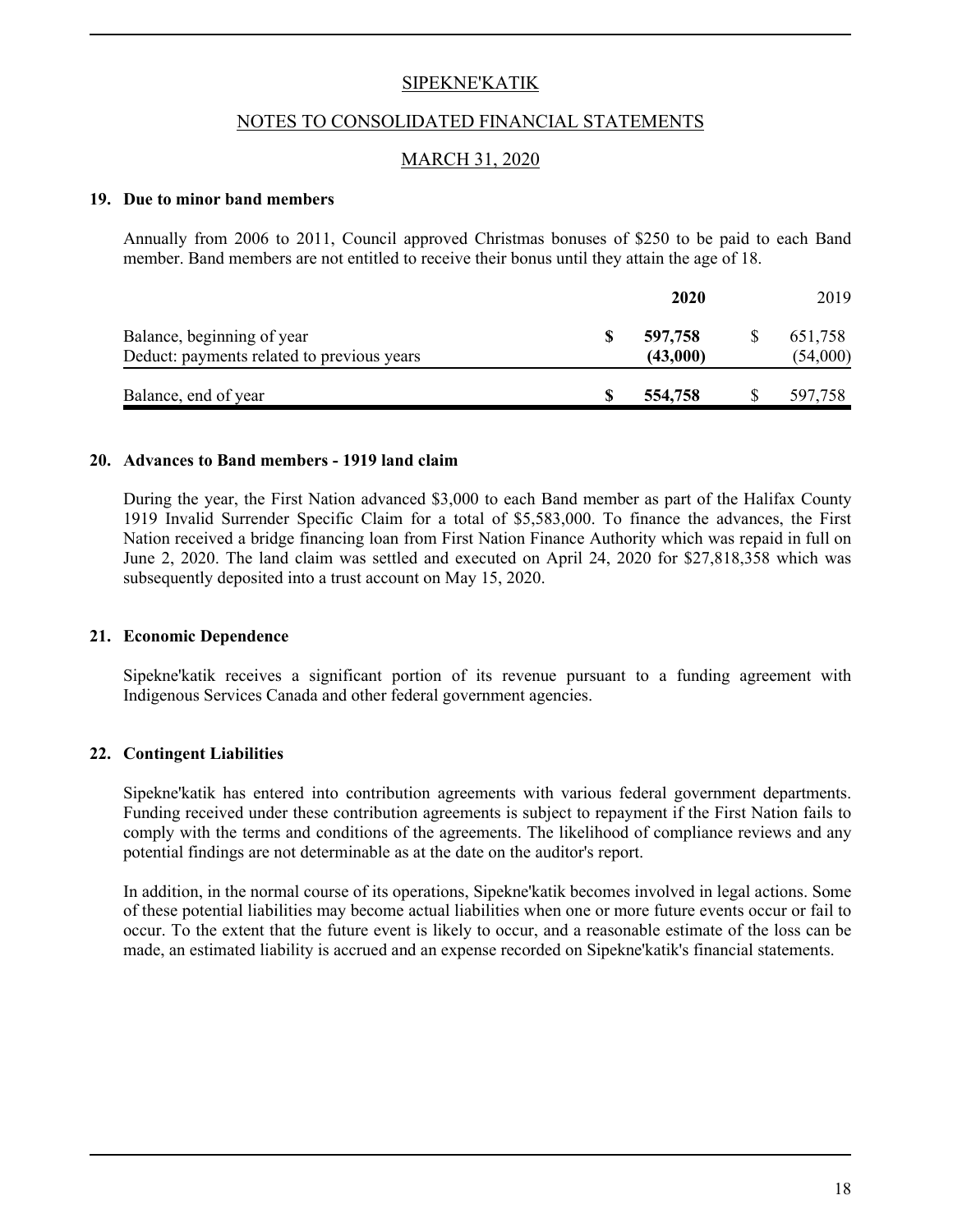#### NOTES TO CONSOLIDATED FINANCIAL STATEMENTS

#### MARCH 31, 2020

#### **23. Expenses by object**

|                            | 2020                       |                            |  |
|----------------------------|----------------------------|----------------------------|--|
| Wages and benefits         | \$11,078,260               | 11,613,239<br><sup>S</sup> |  |
| Tobacco shop               | 953,640                    | 914,734                    |  |
| Fuel and tobacco purchases | 9,408,941                  | 8,819,047                  |  |
| Social program expenses    | 5,500,454                  | 5,438,188                  |  |
| Health program expenses    | 729,882                    | 1,037,044                  |  |
| Travel                     | 126,073                    | 158,094                    |  |
| Tuition                    | 1,609,709                  | 1,501,231                  |  |
| Supplies and services      | 4,496,095                  | 3,969,261                  |  |
| Interest and bank charges  | 324,898                    | 268,652                    |  |
| Professional services      | 1,107,745                  | 768,674                    |  |
| Repairs                    | 1,574,701                  | 2,441,764                  |  |
| Other                      | 2,613,582                  | 3,282,742                  |  |
| Amortization               | 1,782,202                  | 1,760,221                  |  |
| Total                      | $$41,306,182 \$41,972,891$ |                            |  |

#### **24. Pension plan**

The First Nation participates in an individual defined contribution pension plan for its employees. The plan is not mandatory and there is no required waiting period for permanent employees to enroll in the plan. The First Nation contributes amounts equal to the employee's contribution up to a maximum of 5.5% of the employee's gross earnings. Employer contributions, which are expensed in the period incurred, totalled \$179,026 (2019 - \$175,559) during the year.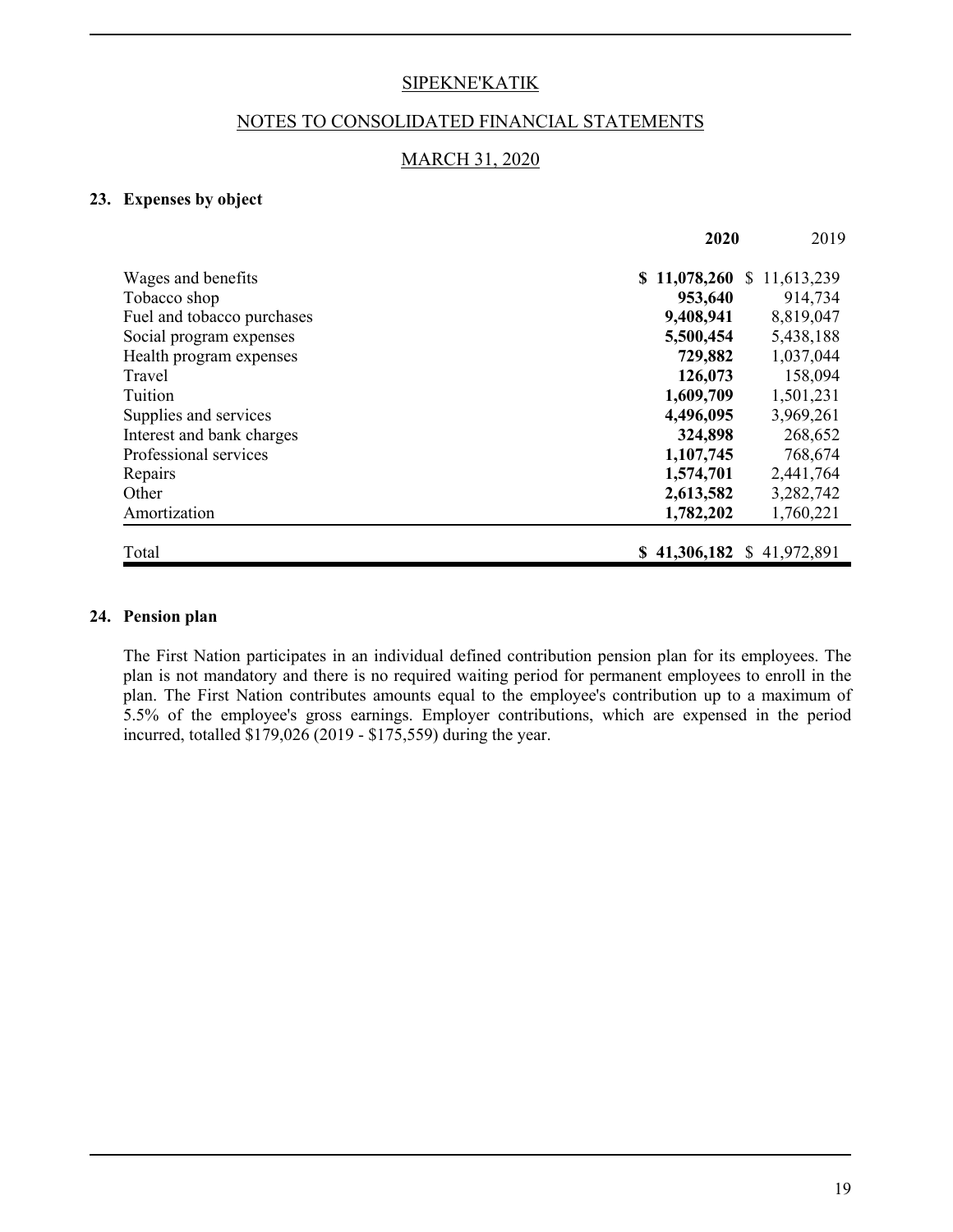#### NOTES TO CONSOLIDATED FINANCIAL STATEMENTS

## MARCH 31, 2020

#### **25. Financial Instruments Risks and Uncertainties**

The First Nation is exposed to the following risks in respect of certain of the financial instruments held:

Credit risk

The financial instruments that potentially subject the First Nation to a significant concentration of credit risk consist primarily of cash and accounts receivable.

The First Nation maintains cash balances with Canadian chartered banks which is insured by the Canada Deposit Insurance Corporation up to CDN \$100,000. From time to time, these balances exceed the federally insured limits and expose the First Nation to credit risk from concentration of cash. The First Nation limits this risk by transacting with reputable financial institutions.

The First Nation does have credit risk in accounts receivable \$3,249,770 (2019 - \$3,021,072). Credit risk is the risk that one party to a transaction will fail to discharge an obligation and cause the other party to incur a financial loss. The First Nation reduces its exposure to credit risk by performing valuations on a regular basis and creating an allowance for bad debts when applicable. The First Nation derives substantially all of its revenues and therefore, accounts receivable, from government sources. In the opinion of management, the credit risk exposure to the First Nation is low and is not material.

#### Liquidity risk

The First Nation does have a liquidity risk in the operating loan, accounts payable and accrued liabilities of \$5,296,058 (2019 - \$6,399,840). Liquidity risk is the risk that the First Nation cannot repay its obligations when they become due to its creditors. The First Nation reduces its exposure to liquidity risk by ensuring that it documents when authorized payments become due and maintains a responsible cash position. In the opinion of management, the liquidity risk is low but material.

#### Interest rate risk

At times, the First Nation may be exposed to interest rate risk. This risk exists due to interest rate exposure on certain term loans, which are variable based on the bank's prime rates. This exposure may have an effect on its interest expenses in future periods. The First Nation reduces its exposure to interest rate risk by regularly monitoring published bank prime interest rates. There are some loans payable that are at fixed term rates and therefore, do not affect interest rate risk. The First Nation does not use derivative instruments to reduce its exposure to interest rate risk. In the opinion of management the interest rate risk exposure to the First Nation is low and is not material.

#### **26. Budgeted figures**

Unaudited budgeted figures have been provided for comparison purposes and have been derived from the estimates approved by the Chief and Council.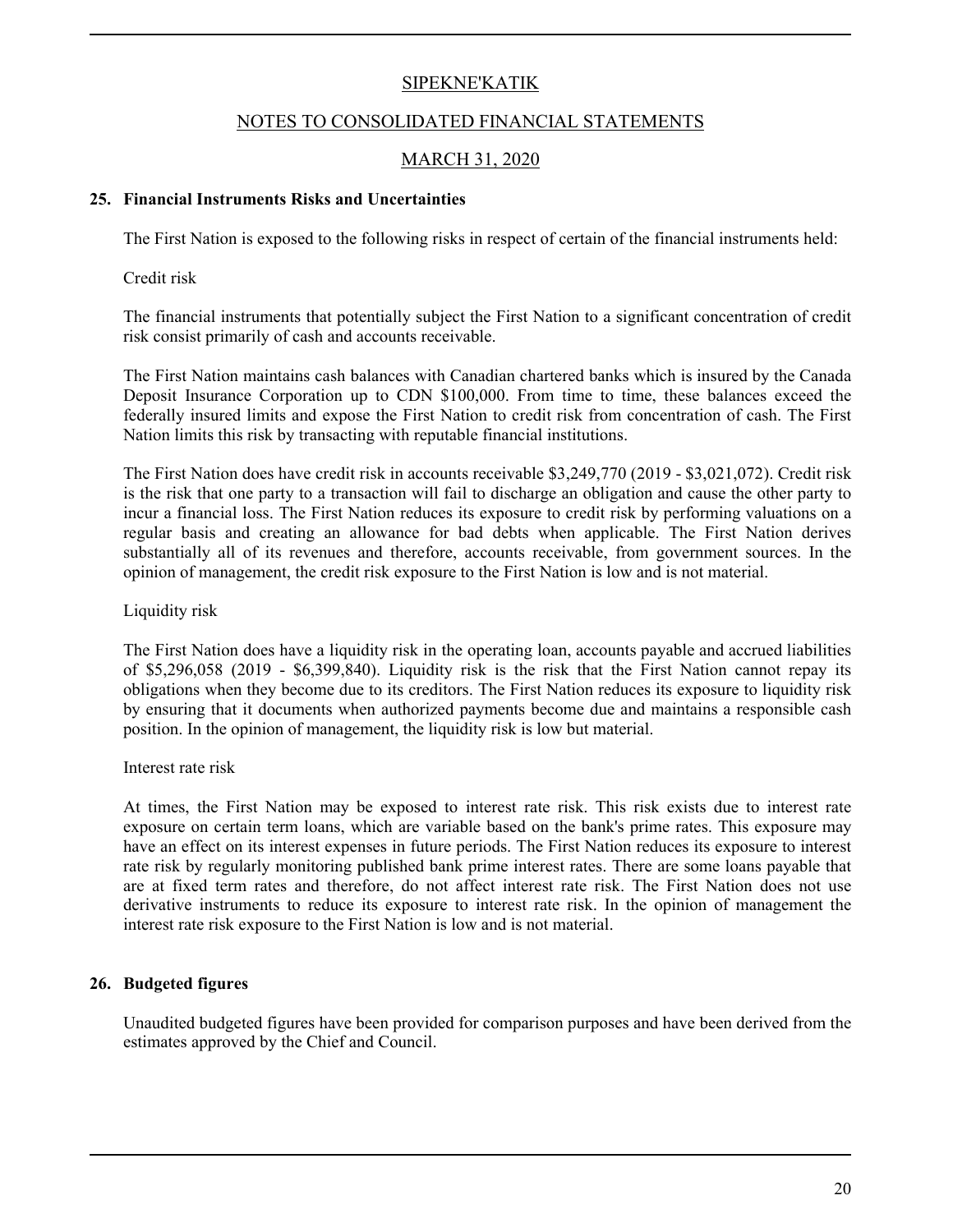## CONSOLIDATED SUMMARY SCHEDULE OF OPERATIONS BY PROGRAM

## FOR THE YEAR ENDED MARCH 31, 2020

|                            | Page | <b>ISC</b><br>Funds      | Other<br>Revenue | Total<br>Revenue | <b>Cost of Goods</b><br>Sold | Total<br><b>Expenditures</b> | Other<br>items                 | <b>Surplus</b><br>(Deficit) |
|----------------------------|------|--------------------------|------------------|------------------|------------------------------|------------------------------|--------------------------------|-----------------------------|
|                            |      |                          |                  |                  |                              |                              |                                |                             |
| Social Development         | 22\$ | $6,047,182$ \$           | $(333,345)$ \$   | 5,713,837 \$     | $\sim$                       | 5,713,837 \$<br>S            | -S<br>$\overline{\phantom{0}}$ |                             |
| <b>Band Administration</b> | 23   | 1,093,867                | 1,045,625        | 2,139,492        | $\overline{\phantom{a}}$     | 2,610,866                    | ۰                              | (471, 374)                  |
| Education                  | 24   |                          | 7,823,518        | 7,823,518        | $\overline{\phantom{a}}$     | 7,828,402                    | ۰                              | (4,884)                     |
| Capital and Housing        | 25   | 556,852                  | 42,000           | 598,852          | $\blacksquare$               | 1,763,366                    | ۰                              | (1,164,514)                 |
| Operating and Maintenance  | 26   | 935,274                  | 382,743          | 1,318,017        |                              | 2,104,787                    |                                | (786, 770)                  |
| Economic Development       | 27   | 174,417                  | 91,361           | 265,778          | $\overline{\phantom{a}}$     | 281,806                      | ٠                              | (16,028)                    |
| Community Health           | 28   |                          | 2,067,736        | 2,067,736        | $\overline{\phantom{a}}$     | 1,889,828                    | ۰                              | 177,908                     |
| <b>Employment Training</b> | 29   | 59,075                   | 858,192          | 917,267          |                              | 874,534                      | ۰                              | 42,733                      |
| Gaming                     | 30   |                          | 4,710,035        | 4,710,035        |                              | 1,761,626                    | ۰                              | 2,948,409                   |
| Tobacco Store              | 31   | $\overline{\phantom{a}}$ | 9,580,381        | 9,580,381        | 7,523,250                    | 1,147,780                    | ۰                              | 909,351                     |
| Fisheries                  | 32   |                          | 3,805,181        | 3,805,181        |                              | 2,828,852                    | ۰                              | 976,329                     |
| Housing Projects           | 33   | 315,000                  | 518,518          | 833,518          |                              | 647,291                      | $\overline{\phantom{a}}$       | 186,227                     |
| Gas Bar                    | 34   |                          | 2,096,371        | 2,096,371        | 1,885,691                    | 193,447                      | ۰                              | 17,233                      |
| Covid-19 Emergency Funding | 35   | 350,144                  |                  | 350,144          |                              | 350,144                      | $\overline{\phantom{a}}$       |                             |
| <b>Totals</b>              |      | 9,531,811 \$             | 32,688,316 \$    | 42,220,127 \$    | 9,408,941 \$                 | 29,996,566 \$                | $(1,900,675)$ \$               | 913,945                     |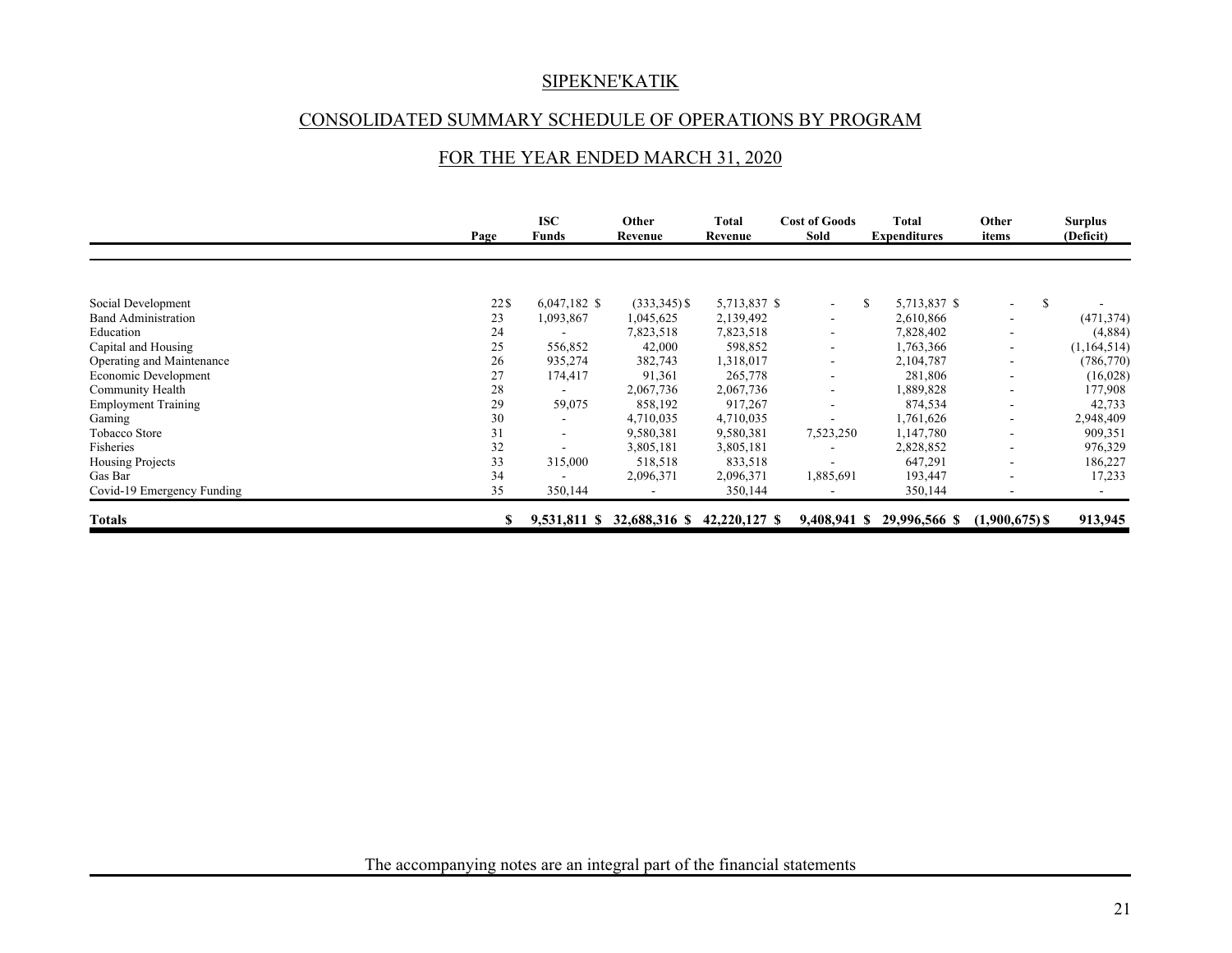## SOCIAL DEVELOPMENT CONSOLIDATED SCHEDULE OF OPERATIONS

## FOR THE YEAR ENDED MARCH 31, 2020

|                                               | 2020<br><b>Budget</b> | 2020<br><b>Actual</b> |              | 2019<br>Actual |
|-----------------------------------------------|-----------------------|-----------------------|--------------|----------------|
| Revenue                                       |                       |                       |              |                |
| ISC Income assistance                         | \$<br>5,570,675       | \$<br>5,761,403       | <sup>S</sup> | 5,570,676      |
| <b>ISC</b> Assisted living                    | 281,819               | 285,779               |              | 281,819        |
| Transfer to band administration               |                       | (333, 345)            |              | (92,269)       |
|                                               | 5,852,494             | 5,713,837             |              | 5,760,226      |
| <b>Expenditures</b>                           |                       |                       |              |                |
| Basic needs                                   | 5,227,653             | 5,189,167             |              | 5,075,823      |
| Wages and benefits                            | 197,750               | 189,627               |              | 189,645        |
| Special needs                                 | 190,000               | 164,856               |              | 192,246        |
| Rent transferred to housing projects, Sch. 12 |                       | 89,078                |              | 169,990        |
| Assisted living                               | 103,000               | 57,353                |              | 97,163         |
| Interest and bank charges                     | 18,000                | 12,793                |              | 23,841         |
| Office and administration                     | 8,700                 | 6,659                 |              | 4,937          |
| Travel                                        | 6,500                 | 4,304                 |              | 6,581          |
|                                               | 5,751,603             | 5,713,837             |              | 5,760,226      |
| <b>Surplus</b>                                | 100,891<br>\$         | \$                    | \$           |                |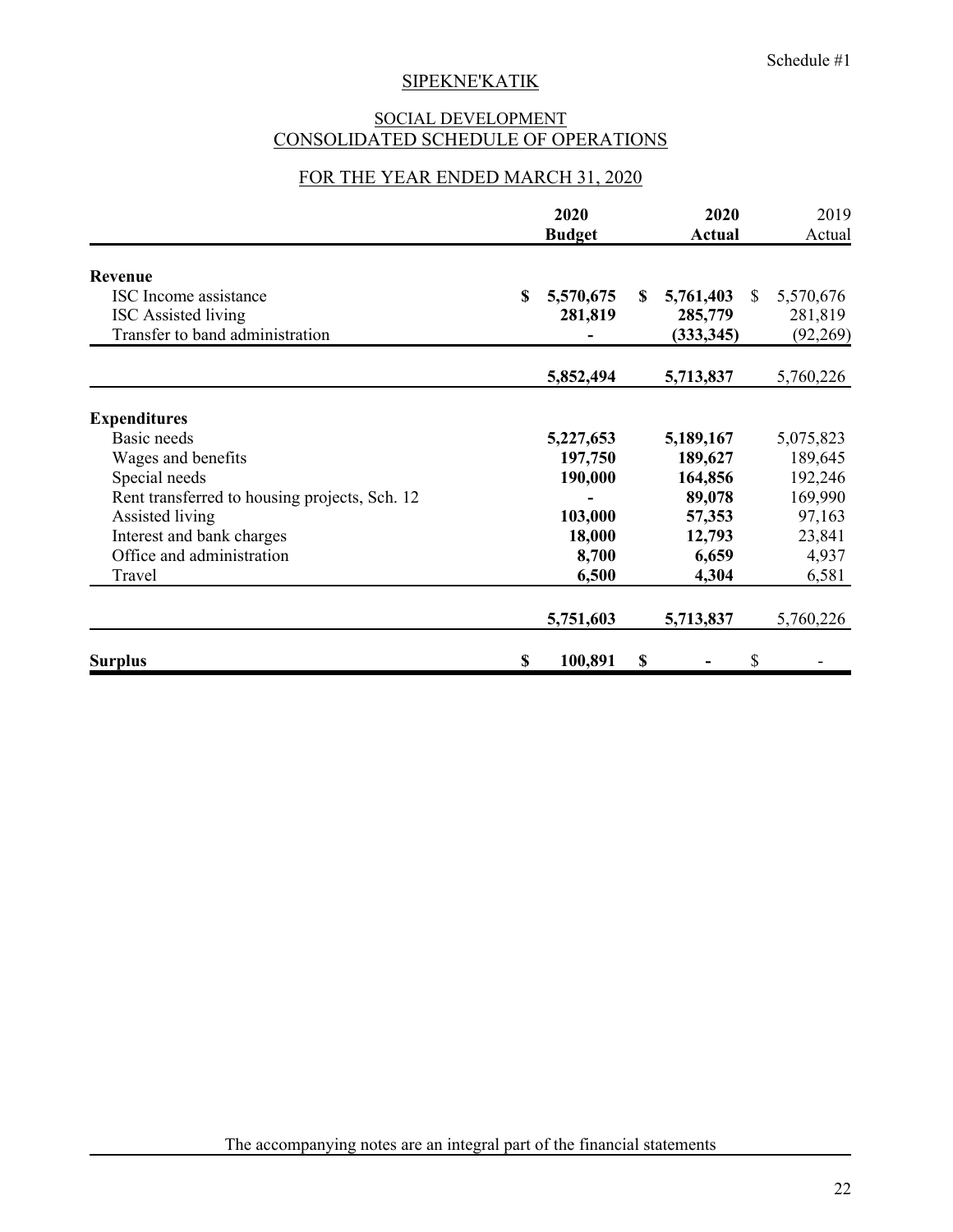## BAND ADMINISTRATION CONSOLIDATED SCHEDULE OF OPERATIONS

## FOR THE YEAR ENDED MARCH 31, 2020

|                                                   | 2020                     |    | 2020            |   | 2019           |  |
|---------------------------------------------------|--------------------------|----|-----------------|---|----------------|--|
|                                                   | <b>Budget</b>            |    | Actual          |   | Actual         |  |
| Revenue                                           |                          |    |                 |   |                |  |
| ISC Band support                                  | \$<br>654,415            | \$ | 681,942         | S | 751,728        |  |
| <b>ISC P&amp;ID</b>                               |                          |    | 343,327         |   | 177,391        |  |
| <b>Transfer from Social Development</b>           |                          |    | 333,345         |   | 92,269         |  |
| Health Administration Fees                        | 154,685                  |    | 223,508         |   | 178,810        |  |
| Governance recovery from LSK                      | 150,125                  |    | 150,125         |   | 154,745        |  |
| Miscellaneous                                     | 10,000                   |    | 126,343         |   | 64,944         |  |
| Band support recovery from LSK                    | 91,480                   |    | 91,480          |   | 90,625         |  |
| ISC Registration and membership                   | 68,598                   |    | 68,598          |   | 68,598         |  |
| Province of NS - Consultation                     | $\overline{\phantom{0}}$ |    | 60,000          |   | $\blacksquare$ |  |
| Pieridae Energy                                   |                          |    |                 |   | 80,000         |  |
| Department of Fisheries and Oceans                |                          |    |                 |   | 7,500          |  |
| Canadian Environmental Assessment Agency          |                          |    |                 |   | 6,250          |  |
| Deferred revenue - opening                        | 60,824                   |    | 60,824          |   |                |  |
| Deferred revenue - closing                        | $\blacksquare$           |    |                 |   | (60, 824)      |  |
|                                                   | 1,190,127                |    | 2,139,492       |   | 1,612,036      |  |
| <b>Expenditures</b>                               |                          |    |                 |   |                |  |
| Wages and benefits                                | 1,374,750                |    | 1,112,533       |   | 1,148,976      |  |
| Legal costs                                       | 195,000                  |    | 282,726         |   | 206,198        |  |
| 1919 land claim expenses                          | 300,000                  |    | 264,556         |   | 142,452        |  |
| Professional and institutional development (P&ID) | 113,225                  |    | 229,648         |   | 142,509        |  |
| Consultation                                      | 262,500                  |    | 210,411         |   | 205,550        |  |
| Other Council expenses                            | 130,000                  |    | 144,413         |   | 132,230        |  |
| Office and administration                         | 118,000                  |    | 116,980         |   | 95,445         |  |
| Interest and bank charges                         | 27,500                   |    | 96,040          |   | 41,473         |  |
| Band membership                                   | 56,205                   |    | 44,108          |   | 44,787         |  |
| Audit fees                                        | 40,000                   |    | 32,000          |   | 32,000         |  |
| HST recovery commission                           | 10,000                   |    | 15,691          |   | 13,791         |  |
| Telecommunications                                | 27,500                   |    | 15,634          |   | 24,931         |  |
| External accounting                               | 18,000                   |    | 15,550          |   | 18,000         |  |
| Insurance                                         | 11,000                   |    | 10,742          |   | 9,972          |  |
| Travel                                            | 23,000                   |    | 9,325           |   | 20,027         |  |
| Annual general assembly                           | 10,000                   |    | 7,232           |   | 6,541          |  |
| Professional development                          | 13,500                   |    | 3,277           |   | 7,882          |  |
| Election                                          | $\overline{\phantom{a}}$ |    | $\blacksquare$  |   | 26,818         |  |
|                                                   | 2,730,180                |    | 2,610,866       |   | 2,319,582      |  |
| <b>Deficit</b>                                    | \$<br>(1,540,053)        | \$ | $(471, 374)$ \$ |   | (707, 546)     |  |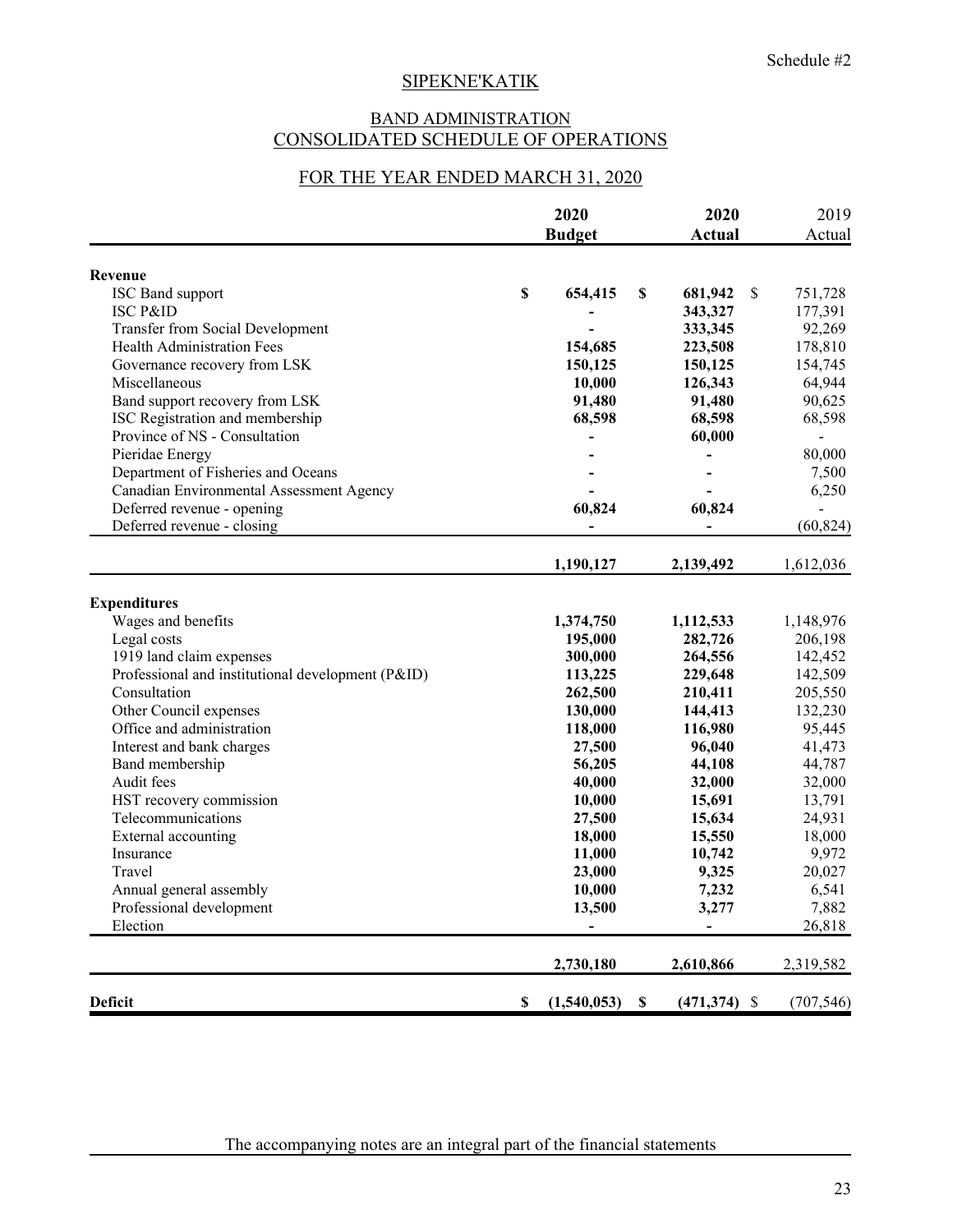## EDUCATION CONSOLIDATED SCHEDULE OF OPERATIONS

# FOR THE YEAR ENDED MARCH 31, 2020

|                                                      |               | 2020            |    | 2020            | 2019      |  |
|------------------------------------------------------|---------------|-----------------|----|-----------------|-----------|--|
|                                                      |               | <b>Budget</b>   |    | Actual          | Actual    |  |
|                                                      |               |                 |    |                 |           |  |
| Revenue                                              |               |                 |    |                 |           |  |
| Mi'kmaw Kina'matneway                                | <sup>\$</sup> | 6,972,499       | \$ | 7,447,239<br>\$ | 7,223,356 |  |
| MK - Cultural                                        |               | 216,337         |    | 400,568         | 578,871   |  |
| MK - Special Needs Proposal                          |               | 242,876         |    | 246,203         | 242,876   |  |
| MK - Math Enhancement                                |               |                 |    | 45,616          | 45,000    |  |
| Province of NS                                       |               |                 |    | 37,613          | 21,048    |  |
| <b>Cultural Education Centres Program (CECP)</b>     |               |                 |    | 14,130          | 15,700    |  |
| Other revenue                                        |               | 12,000          |    | 8,015           | 10,785    |  |
| MK - Capital - LSK Cooling System                    |               | 45,000          |    |                 | 243,000   |  |
| MK - Substitute reimbursements, Treaty Day and Other |               |                 |    |                 | 89,191    |  |
| MK - Red Road                                        |               |                 |    |                 | 10,839    |  |
| Deferred revenue, closing                            |               |                 |    | (375, 866)      |           |  |
|                                                      |               | 7,488,712       |    | 7,823,518       | 8,480,666 |  |
| <b>Expenditures</b>                                  |               |                 |    |                 |           |  |
| Wages and benefits                                   |               | 2,455,900       |    | 2,323,535       | 2,492,481 |  |
| Special education                                    |               | 789,300         |    | 891,578         | 871,061   |  |
| Post secondary tuition                               |               | 614,000         |    | 809,510         | 794,139   |  |
| Post secondary allowances and books                  |               | 614,000         |    | 800,199         | 707,092   |  |
| Operations and maintenance                           |               | 416,649         |    | 435,765         | 412,918   |  |
|                                                      |               | 466,700         |    |                 | 411,642   |  |
| Daily transportation                                 |               |                 |    | 430,498         |           |  |
| Sports and recreation                                |               | 470,150         |    | 408,484         | 545,242   |  |
| Cafeteria, breakfast and lunch programs              |               | 372,500         |    | 337,564         | 378,532   |  |
| Band school operations                               |               | 284,342         |    | 286,567         | 300,829   |  |
| Governance                                           |               | 150,125         |    | 150,125         | 154,745   |  |
| Cultural                                             |               | 216,337         |    | 148,861         | 578,871   |  |
| Special needs proposal                               |               | 242,876         |    | 122,044         | 242,876   |  |
| New paths                                            |               | 121,407         |    | 121,622         | 123,617   |  |
| Information technology                               |               | 122,200         |    | 113,499         | 126,499   |  |
| Academic incentives                                  |               | 115,000         |    | 111,199         | 105,610   |  |
| <b>Education band support</b>                        |               | 91,480          |    | 91,480          | 90,625    |  |
| Guidance and counselling                             |               | 103,628         |    | 86,303          | 90,464    |  |
| Student supplies                                     |               | 100,000         |    | 84,060          | 73,550    |  |
| Math tutor                                           |               | 45,000          |    | 44,249          | 45,963    |  |
| Cultural Education Centre Program expenses (CECP)    |               |                 |    | 15,700          | 15,700    |  |
| Red Road project                                     |               |                 |    | 8,473           | 10,839    |  |
| Post secondary travel                                |               | 7,500           |    | 5,087           | 3,820     |  |
| <b>Treaty Day</b>                                    |               |                 |    | 2,000           | 2,000     |  |
|                                                      |               | 7,799,094       |    | 7,828,402       | 8,579,115 |  |
| <b>Deficit</b>                                       | \$            | $(310, 382)$ \$ |    | $(4,884)$ \$    | (98, 449) |  |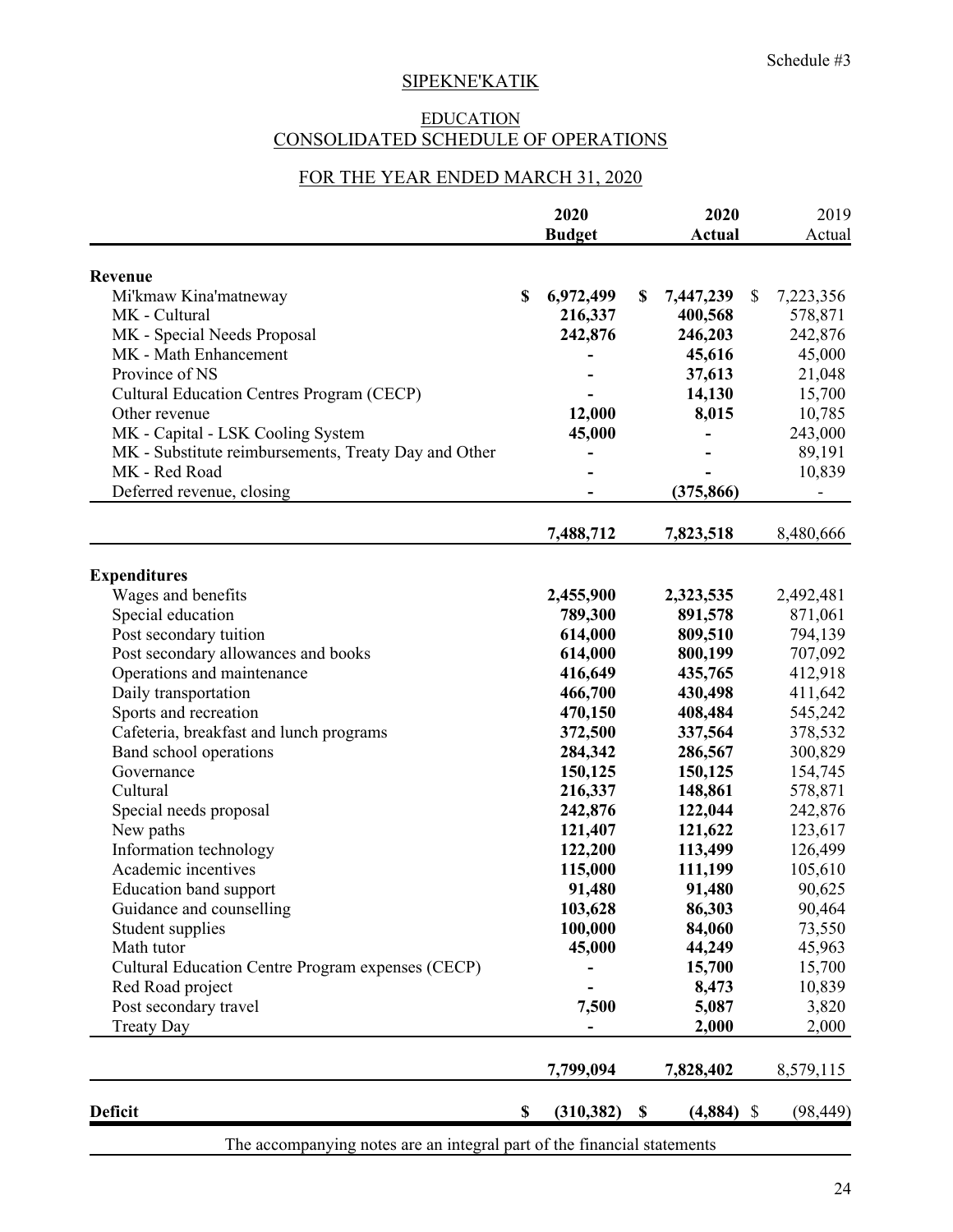## CAPITAL AND HOUSING CONSOLIDATED SCHEDULE OF OPERATIONS

## FOR THE YEAR ENDED MARCH 31, 2020

|                                             |    | 2020<br><b>Budget</b> |                        | 2020<br><b>Actual</b> |             |
|---------------------------------------------|----|-----------------------|------------------------|-----------------------|-------------|
| <b>Revenue</b>                              |    |                       |                        |                       |             |
| ISC Other Capital                           | \$ | 350,843               | $\mathbf S$<br>556,852 | <sup>\$</sup>         | 350,843     |
| Insurance proceeds                          |    |                       | 55,572                 |                       | 14,984      |
| Administration income CMHC housing projects |    |                       | 42,000                 |                       | 42,000      |
| Canada Mortgage and Housing Corporation     |    |                       |                        |                       | 12,000      |
| Deferred revenue, closing                   |    |                       | (55, 572)              |                       |             |
|                                             |    | 350,843               | 598,852                |                       | 419,827     |
| <b>Expenditures</b>                         |    |                       |                        |                       |             |
| Housing repairs and renovations             |    | 401,600               | 813,982                |                       | 1,085,116   |
| Wages and benefits                          |    | 742,100               | 687,396                |                       | 596,162     |
| Insurance                                   |    | 130,000               | 164,550                |                       | 154,581     |
| Utilities and fuel                          |    | 38,900                | 42,368                 |                       | 40,009      |
| Travel and vehicles                         |    | 15,300                | 27,814                 |                       | 33,011      |
| Office expenses                             |    | 13,300                | 14,637                 |                       | 12,381      |
| Consulting                                  |    |                       | 6,773                  |                       |             |
| Telecommunications and security             |    | 9,600                 | 5,038                  |                       | 5,568       |
| Equipment purchase / lease                  |    | 6,000                 | 808                    |                       | 16,840      |
|                                             |    | 1,356,800             | 1,763,366              |                       | 1,943,668   |
| <b>Deficit</b>                              | S  | (1,005,957)           | \$(1,164,514)          |                       | (1,523,841) |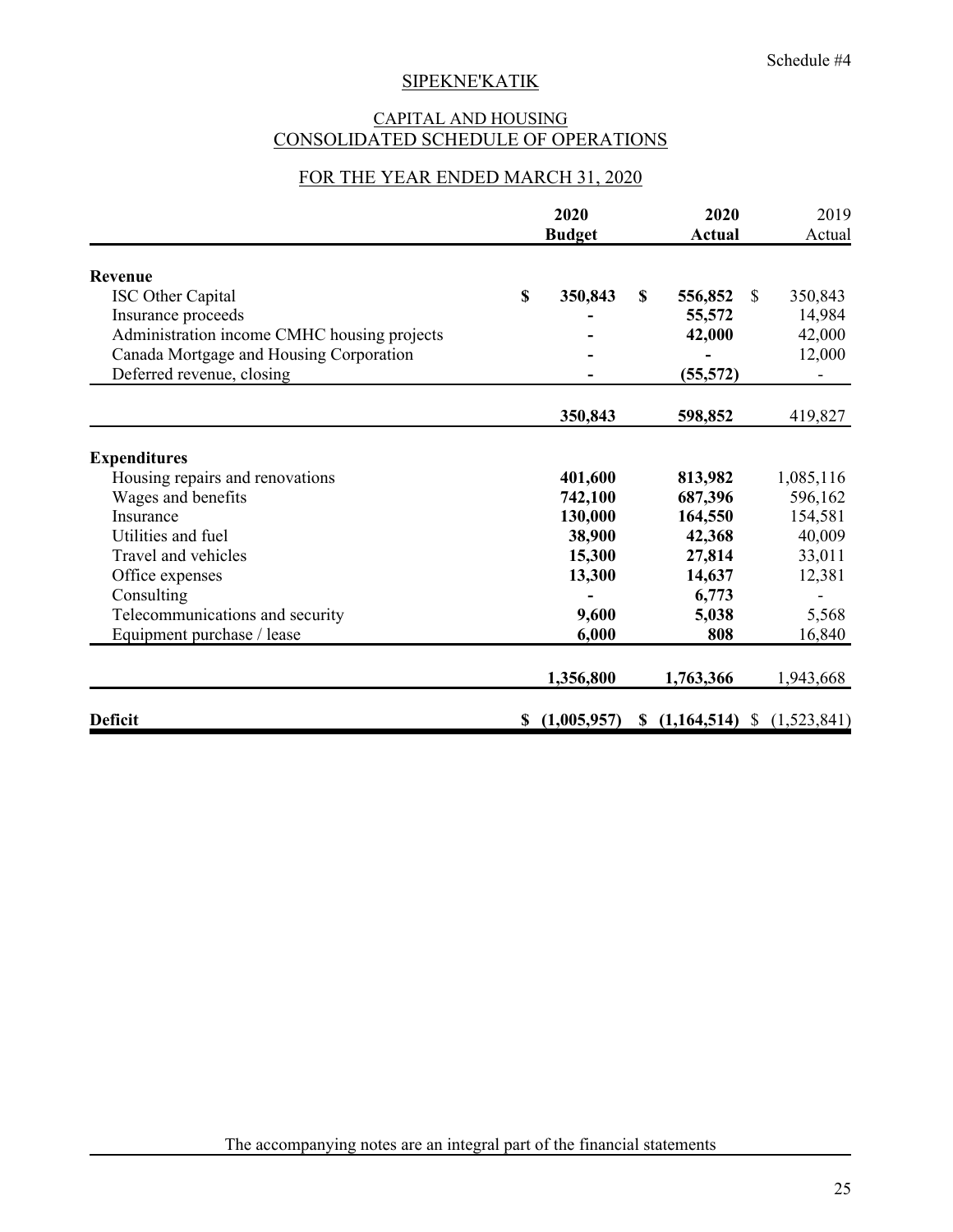## OPERATING AND MAINTENANCE CONSOLIDATED SCHEDULE OF OPERATIONS

## FOR THE YEAR ENDED MARCH 31, 2020

|                                            |             | 2020<br><b>Budget</b> |              | 2020<br>Actual  |    | 2019<br>Actual |
|--------------------------------------------|-------------|-----------------------|--------------|-----------------|----|----------------|
| Revenue                                    |             |                       |              |                 |    |                |
| ISC Facilities O&M                         | $\mathbf S$ | 297,136               | \$           | 579,501         | \$ | 297,136        |
| Deferred revenue - prior                   |             | 350,000               |              | 512,971         |    | 738,000        |
| O&M Recovery from LSK                      |             | 416,649               |              | 416,649         |    | 412,753        |
| ISC Other Capital                          |             | 350,843               |              | 355,773         |    | 350,843        |
| Rental income                              |             | 37,337                |              | 45,337          |    | 40,199         |
| Other revenue                              |             | $\overline{a}$        |              | 20,233          |    | 17,625         |
| Drinking water safety transfer from Health |             |                       |              | 17,728          |    |                |
| <b>ISC Water Systems</b>                   |             |                       |              |                 |    | 102,168        |
| <b>ISC New Ross Water</b>                  |             |                       |              |                 |    | 45,900         |
| Deferred revenue - current                 |             |                       |              | (630, 175)      |    | (512, 971)     |
|                                            |             | 1,451,965             |              | 1,318,017       |    | 1,491,653      |
| <b>Expenditures</b>                        |             |                       |              |                 |    |                |
| Wages and benefits                         |             | 423,150               |              | 415,322         |    | 418,094        |
| Repairs and maintenance                    |             | 221,000               |              | 264,568         |    | 236,702        |
| Water and sanitation                       |             | 158,600               |              | 246,999         |    | 242,063        |
| Security wages and benefits                |             | 230,000               |              | 218,021         |    | 242,011        |
| Heat and power                             |             | 220,000               |              | 212,779         |    | 217,735        |
| Heavy equipment                            |             | 181,250               |              | 164,478         |    | 156,932        |
| Road maintenance and snow plowing          |             | 213,000               |              | 159,617         |    | 131,967        |
| Garbage collection and recycling program   |             | 211,100               |              | 118,805         |    | 130,664        |
| Insurance                                  |             | 95,000                |              | 91,281          |    | 93,307         |
| Grounds maintenance                        |             | 49,600                |              | 49,630          |    | 44,526         |
| <b>Community Diversion Center</b>          |             |                       |              | 33,719          |    | 10,025         |
| Spring/Fall clean-up                       |             | 23,600                |              | 29,392          |    | 30,494         |
| New Ross Water                             |             |                       |              | 24,077          |    | 10,743         |
| Street lighting                            |             | 22,000                |              | 20,010          |    | 19,296         |
| Oil spill clean-up                         |             |                       |              | 17,206          |    | 10,220         |
| Travel                                     |             | 19,400                |              | 17,117          |    | 17,011         |
| Fire protection                            |             | 75,000                |              | 14,800          |    | 55,494         |
| Training                                   |             | 5,000                 |              | 5,278           |    | 2,154          |
| Consulting                                 |             | 40,000                |              | 1,688           |    | 8,138          |
| Fencing                                    |             | $\overline{a}$        |              | $\blacksquare$  |    | 107,662        |
| Water tower assessment                     |             |                       |              |                 |    | 1,875          |
|                                            |             | 2,187,700             |              | 2,104,787       |    | 2,187,113      |
| <b>Deficit</b>                             | \$          | (735, 735)            | $\mathbb{S}$ | $(786, 770)$ \$ |    | (695, 460)     |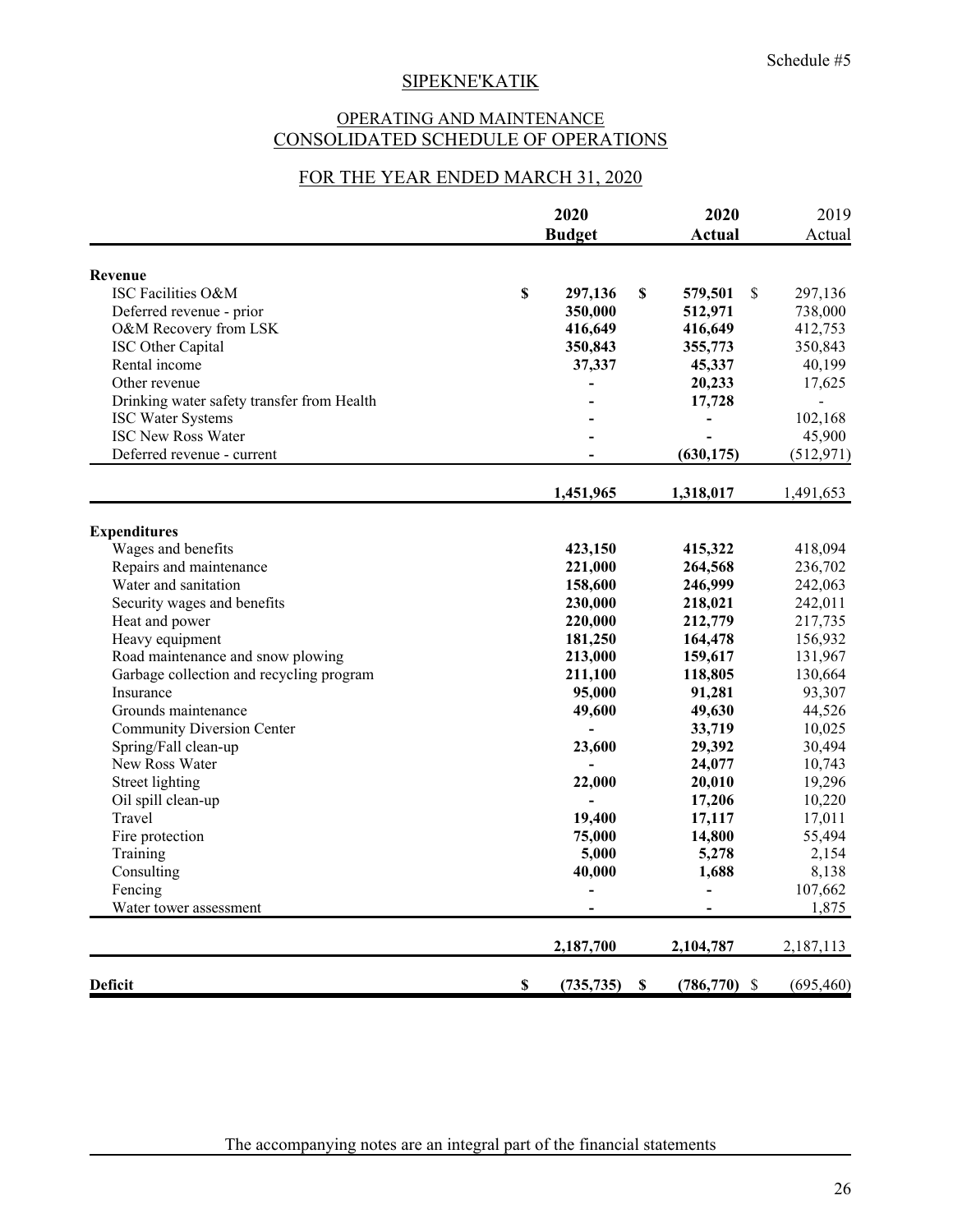## ECONOMIC DEVELOPMENT CONSOLIDATED SCHEDULE OF OPERATIONS

## FOR THE YEAR ENDED MARCH 31, 2020

|                                                     | 2020<br><b>Budget</b> | 2020<br><b>Actual</b>          | 2019<br>Actual           |
|-----------------------------------------------------|-----------------------|--------------------------------|--------------------------|
| Revenue                                             |                       |                                |                          |
| Indigenous Services Canada                          | \$<br>157,492         | \$<br>159,947                  | $\mathcal{S}$<br>157,492 |
| Deferred revenue - opening                          |                       | 91,361                         | 50,000                   |
| ISC - Land management allocation                    |                       | 14,470                         | 14,470                   |
| ISC - Snide Lake / Shubie Heights feasibility study |                       |                                | 55,609                   |
| Province of NS                                      |                       |                                | 6,951                    |
| Deferred revenue - closing                          |                       |                                | (91, 361)                |
|                                                     | 157,492               | 265,778                        | 193,161                  |
| <b>Expenditures</b>                                 |                       |                                |                          |
| Consulting and legal                                | 105,000               | 102,606                        | 31,684                   |
| Land use                                            | 69,800                | 66,818                         | 63,560                   |
| Wages and benefits                                  | 59,300                | 57,700                         | 52,279                   |
| Craft contributions                                 | 15,000                | 23,128                         | 14,992                   |
| Animal control                                      | 67,500                | 16,250                         | 65,250                   |
| <b>Business development</b>                         | 15,000                | 3,577                          | 1,312                    |
| Small ventures                                      | 5,000                 | 3,441                          | 5,448                    |
| Office expenses                                     | 4,100                 | 3,272                          | 5,970                    |
| IT infrastructure                                   |                       | 2,138                          | 4,909                    |
| Travel                                              | 1,200                 | 1,422                          | 3,729                    |
| Professional development                            | 3,000                 | 1,412                          | 999                      |
| Wallace Hill (income)/loss                          |                       | 42                             | (7,284)                  |
| Snide Lake / Shubie Heights feasibility study       |                       |                                | 11,127                   |
|                                                     | 344,900               | 281,806                        | 253,975                  |
| <b>Deficit</b>                                      | \$<br>(187, 408)      | $(16,028)$ \$<br>$\mathbf{\$}$ | (60, 814)                |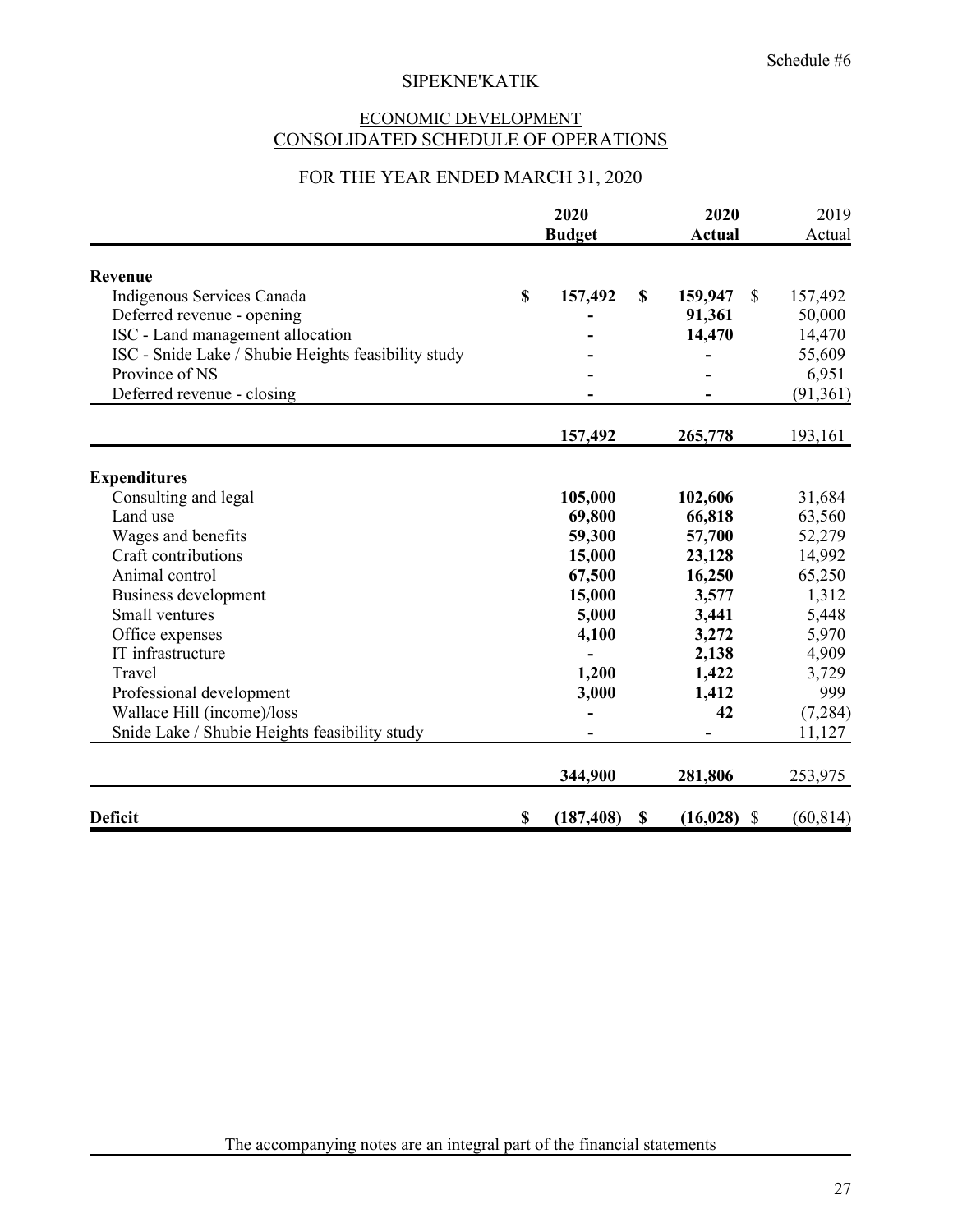## COMMUNITY HEALTH CONSOLIDATED SCHEDULE OF OPERATIONS

## FOR THE YEAR ENDED MARCH 31, 2020

|                                                                                                   | 2020            |             | 2020                     | 2019               |  |
|---------------------------------------------------------------------------------------------------|-----------------|-------------|--------------------------|--------------------|--|
|                                                                                                   | <b>Budget</b>   |             | <b>Actual</b>            | Actual             |  |
|                                                                                                   |                 |             |                          |                    |  |
| Revenue<br>Health Canada                                                                          | \$              | \$          | <sup>\$</sup>            |                    |  |
| Health Canada - Capital                                                                           | 1,433,952       |             | 2,026,307                | 1,988,423          |  |
| <b>METS</b>                                                                                       |                 |             | 437,688                  | 13,500             |  |
| KMKNO and other income                                                                            |                 |             | 195,294                  |                    |  |
|                                                                                                   |                 |             | 43,554<br>23,625         | 22,500             |  |
| Confederacy of Mainland Mi'kmaq                                                                   |                 |             |                          |                    |  |
| Health Canada - Aboriginal Head Start Building<br><b>Employment and Social Development Canada</b> |                 |             |                          | 225,000<br>193,980 |  |
|                                                                                                   |                 |             |                          |                    |  |
| Indigenous Services Canada                                                                        |                 |             |                          | 29,719             |  |
| Deferred revenue - opening                                                                        | 80,000          |             | 154,307                  | 861,727            |  |
| Deferred revenue - closing                                                                        | (28, 445)       |             | (813, 039)               | (154, 307)         |  |
|                                                                                                   | 1,485,507       |             | 2,067,736                | 3,180,542          |  |
| <b>Expenditures</b>                                                                               |                 |             |                          |                    |  |
| Home and community care                                                                           | 325,325         |             | 398,169                  | 402,443            |  |
| Community health promotion                                                                        | 240,839         |             | 243,113                  | 248,064            |  |
| <b>Brighter futures</b>                                                                           | 120,902         |             | 153,532                  | 124,529            |  |
| Jordan's Principle                                                                                | 90,000          |             | 150,530                  | 116,756            |  |
| Planning/quality management                                                                       | 116,368         |             | 148,759                  | 119,859            |  |
| National native alcohol and drug abuse program                                                    | 202,289         |             | 146,720                  | 219,723            |  |
| Building healthy communities - solvent abuse                                                      | 76,661          |             | 93,149                   | 137,421            |  |
| Operations and maintenance                                                                        | 71,023          |             | 91,778                   | 93,327             |  |
| Wages and benefits                                                                                | $\overline{a}$  |             | 73,352                   | 125,886            |  |
| Aboriginal diabetes initiative                                                                    | 42,313          |             | 70,723                   | 46,163             |  |
| National aboriginal youth suicide prevention strategy                                             | 23,871          |             | 55,145                   | 23,871             |  |
| Maternal child health                                                                             | 54,995          |             | 52,369                   | 65,740             |  |
| Prenatal nutrition                                                                                | 38,040          |             | 50,170                   | 39,181             |  |
| <b>IELCC</b>                                                                                      |                 |             | 41,110                   | 193,980            |  |
| Family violence prevention                                                                        |                 |             | 22,751                   | 29,719             |  |
| Oral health                                                                                       | 14,526          |             | 18,380                   | 19,829             |  |
| Drinking water safety transfer to O&M                                                             | 15,501          |             | 17,728                   | 15,501             |  |
| Aboriginal head start                                                                             | 71,649          |             | 16,701                   | 71,649             |  |
| HIV/AIDS program                                                                                  |                 |             | 16,531                   | 6,020              |  |
| Medical transportation                                                                            |                 |             | 12,401                   | 23,964             |  |
| Communicable disease emergencies                                                                  |                 |             | 12,124                   |                    |  |
| Insurance                                                                                         | 2,600           |             | 2,654                    | 2,493              |  |
| <b>Traditional healers</b>                                                                        |                 |             | 1,939                    | 22,500             |  |
| Health centre renovations                                                                         |                 |             |                          | 13,500             |  |
| Federal tobacco control strategy                                                                  |                 |             |                          | 10,000             |  |
| Targeted immunization strategy                                                                    |                 |             |                          | 6,020              |  |
|                                                                                                   | 1,506,902       |             | 1,889,828                | 2,178,138          |  |
|                                                                                                   |                 |             |                          |                    |  |
| <b>Surplus</b>                                                                                    | \$<br>(21, 395) | $\mathbf s$ | 177,908<br>$\mathcal{S}$ | 1,002,404          |  |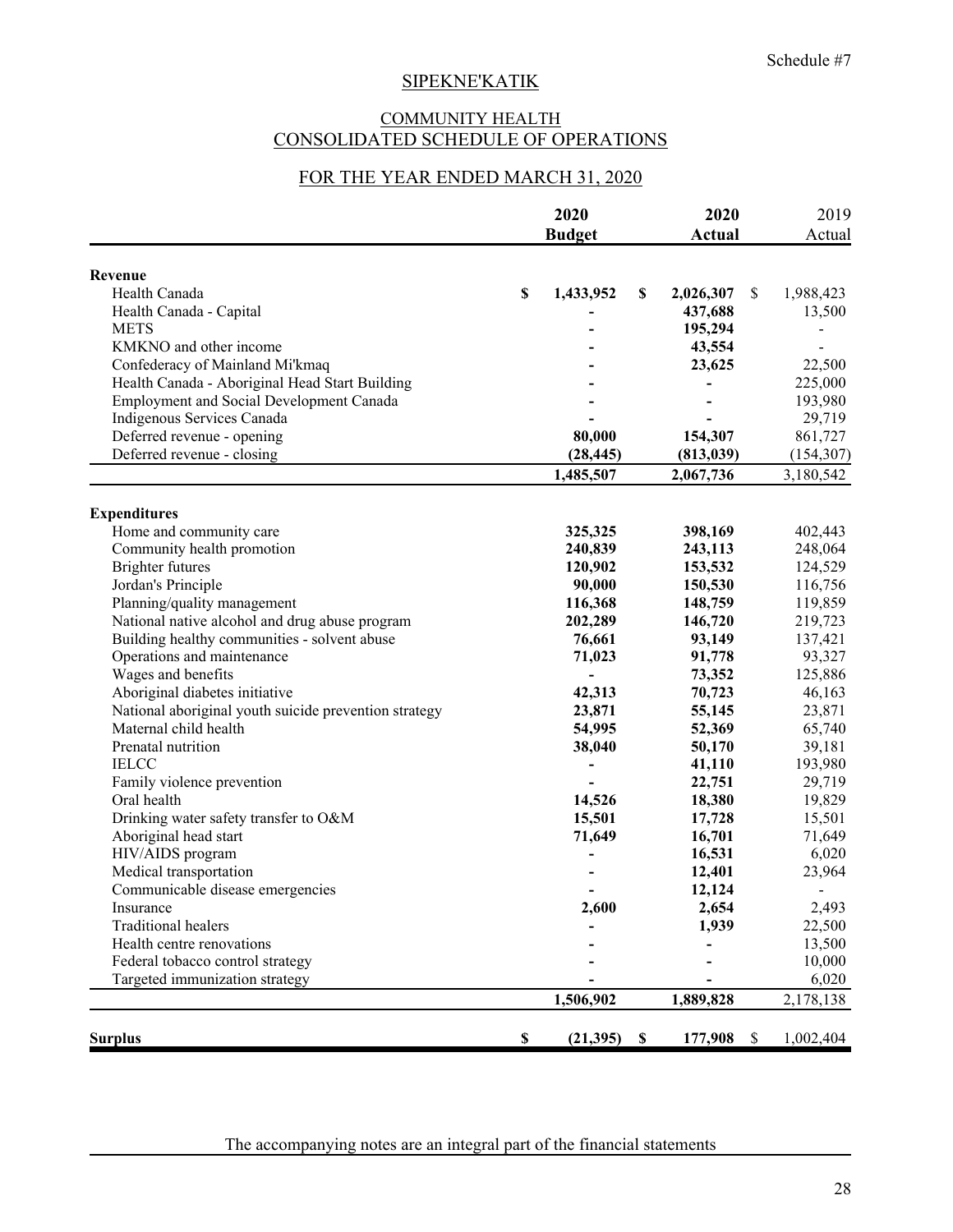## EMPLOYMENT TRAINING CONSOLIDATED SCHEDULE OF OPERATIONS

## FOR THE YEAR ENDED MARCH 31, 2020

|                                                  | 2020<br><b>Budget</b> |             | 2020<br><b>Actual</b> |               | 2019<br>Actual |  |
|--------------------------------------------------|-----------------------|-------------|-----------------------|---------------|----------------|--|
| Revenue                                          |                       |             |                       |               |                |  |
| ISC Summer work experience                       | \$<br>59,075          | \$          | 59,075                | $\mathbb{S}$  | 66,199         |  |
| Mi'kmaq Employment Training Secretariat          | 747,577               |             | 694,461               |               | 737,871        |  |
| Other                                            |                       |             | 76,973                |               |                |  |
| Daycare service                                  | 37,500                |             | 46,575                |               | 43,984         |  |
| Province of Nova Scotia                          |                       |             | 2,000                 |               | 38,183         |  |
| METS - Other                                     |                       |             |                       |               | 292,063        |  |
| METS - Capital                                   |                       |             |                       |               | 39,795         |  |
| Deferred revenue - opening                       |                       |             | 38,183                |               |                |  |
| Deferred revenue - closing                       |                       |             |                       |               | (38, 183)      |  |
|                                                  | 844,152               |             | 917,267               |               | 1,179,912      |  |
| <b>Expenditures</b>                              |                       |             |                       |               |                |  |
| Mi'kmaq Employment Training Secretariat programs | 557,610               |             | 482,862               |               | 599,623        |  |
| Child care initiative                            | 256,950               |             | 195,919               |               | 248,147        |  |
| Wages and benefits                               | 59,075                |             | 85,831                |               | 66,199         |  |
| Native employment                                | 66,050                |             | 55,910                |               | 61,026         |  |
| Driver education                                 |                       |             | 53,750                |               |                |  |
| Summer camp and lawn maintenance                 | 3,000                 |             | 262                   |               |                |  |
| Daycare capital                                  |                       |             |                       |               | 46,114         |  |
|                                                  | 942,685               |             | 874,534               |               | 1,021,109      |  |
| <b>Surplus</b>                                   | \$<br>(98, 533)       | $\mathbf S$ | 42,733                | <sup>\$</sup> | 158,803        |  |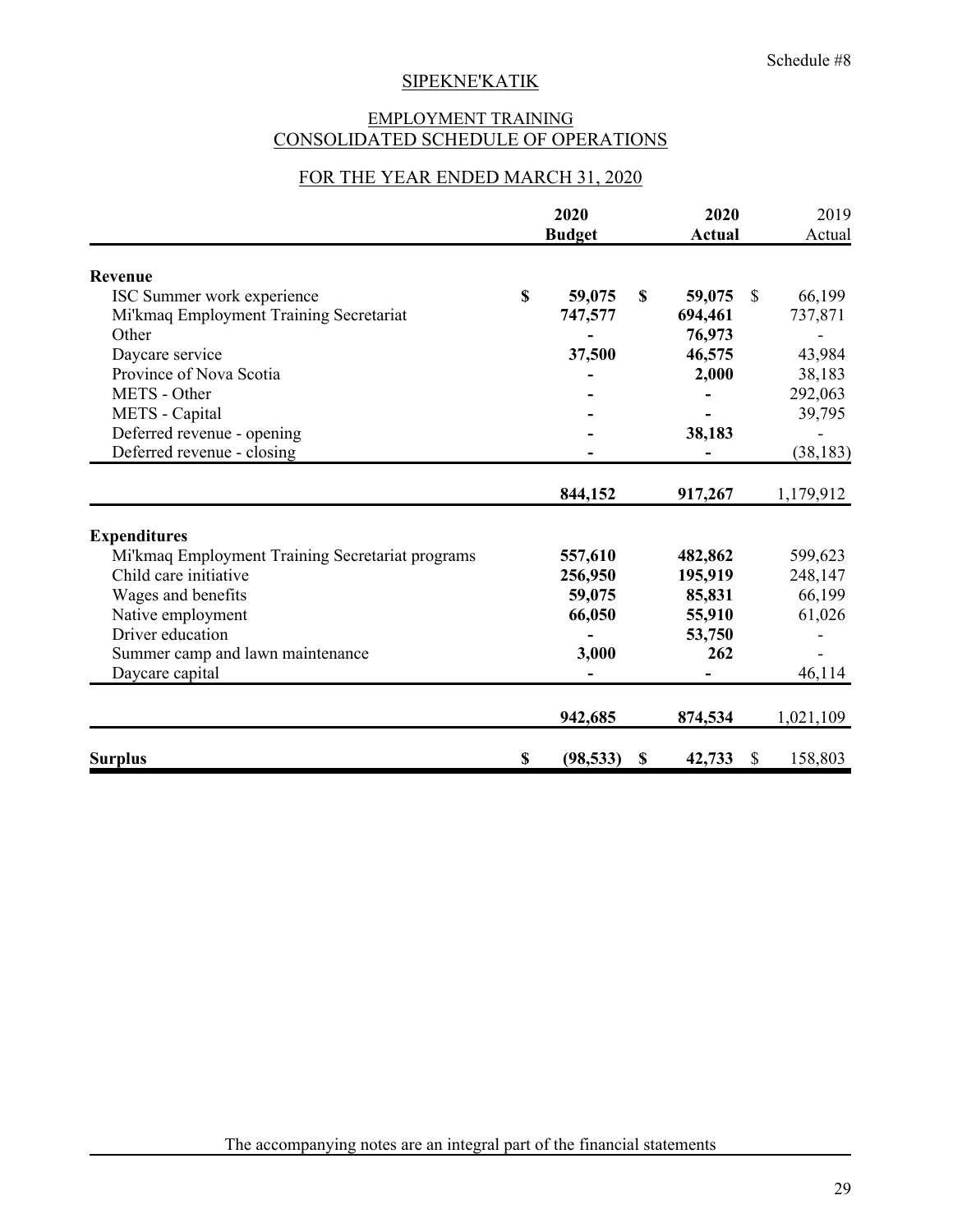## SIPEKNE'KATIK **GAMING** CONSOLIDATED SCHEDULE OF OPERATIONS

## FOR THE YEAR ENDED MARCH 31, 2020

|                                                 | 2020<br><b>Budget</b> |           | 2020<br><b>Actual</b> |           | 2019<br>Actual |           |
|-------------------------------------------------|-----------------------|-----------|-----------------------|-----------|----------------|-----------|
| Revenue                                         |                       |           |                       |           |                |           |
| Gaming commissions - Hammonds Plains VLTs       | \$.                   | 2,125,000 | \$                    | 2,224,375 | $\mathbb{S}$   | 2,177,728 |
| Gaming commissions - Gas Bar #2                 |                       | 1,300,000 |                       | 1,375,877 |                | 1,314,157 |
| Gaming commissions - Water Gate                 |                       | 550,000   |                       | 590,789   |                | 555,445   |
| Province of Nova Scotia gaming agreement        |                       | 225,000   |                       | 257,734   |                | 276,754   |
| Gaming commissions - Gas Bar #1                 |                       | 200,000   |                       | 221,460   |                | 214,896   |
| Other revenue                                   |                       | 26,500    |                       | 39,800    |                | 39,458    |
| Insurance proceeds                              |                       |           |                       |           |                | 50,257    |
|                                                 |                       | 4,426,500 |                       | 4,710,035 |                | 4,628,695 |
|                                                 |                       |           |                       |           |                |           |
| <b>Expenditures</b>                             |                       |           |                       |           |                |           |
| Wages and benefits                              |                       | 686,750   |                       | 630,588   |                | 629,180   |
| <b>Atlantic Lottery Corporation commissions</b> |                       | 612,000   |                       | 601,830   |                | 619,788   |
| Security wages                                  |                       | 255,000   |                       | 283,346   |                | 268,995   |
| Rent                                            |                       | 120,000   |                       | 84,000    |                | 120,000   |
| Materials, maintenance and supplies             |                       | 118,200   |                       | 90,307    |                | 92,480    |
| Heat and lights                                 |                       | 34,000    |                       | 35,812    |                | 37,331    |
| Interest and bank charges                       |                       | 14,700    |                       | 10,556    |                | 11,563    |
| Advertising                                     |                       | 18,150    |                       | 9,929     |                | 4,026     |
| Telephone and internet                          |                       | 22,800    |                       | 9,807     |                | 8,224     |
| Travel                                          |                       | 5,600     |                       | 3,008     |                | 3,232     |
| Employee appreciation                           |                       | 2,000     |                       | 2,500     |                |           |
| Cash short (over)                               |                       |           |                       | (57)      |                | 1,632     |
|                                                 |                       | 1,889,200 |                       | 1,761,626 |                | 1,796,451 |
| <b>Surplus</b>                                  | \$                    | 2,537,300 | \$                    | 2,948,409 | $\mathbb{S}$   | 2,832,244 |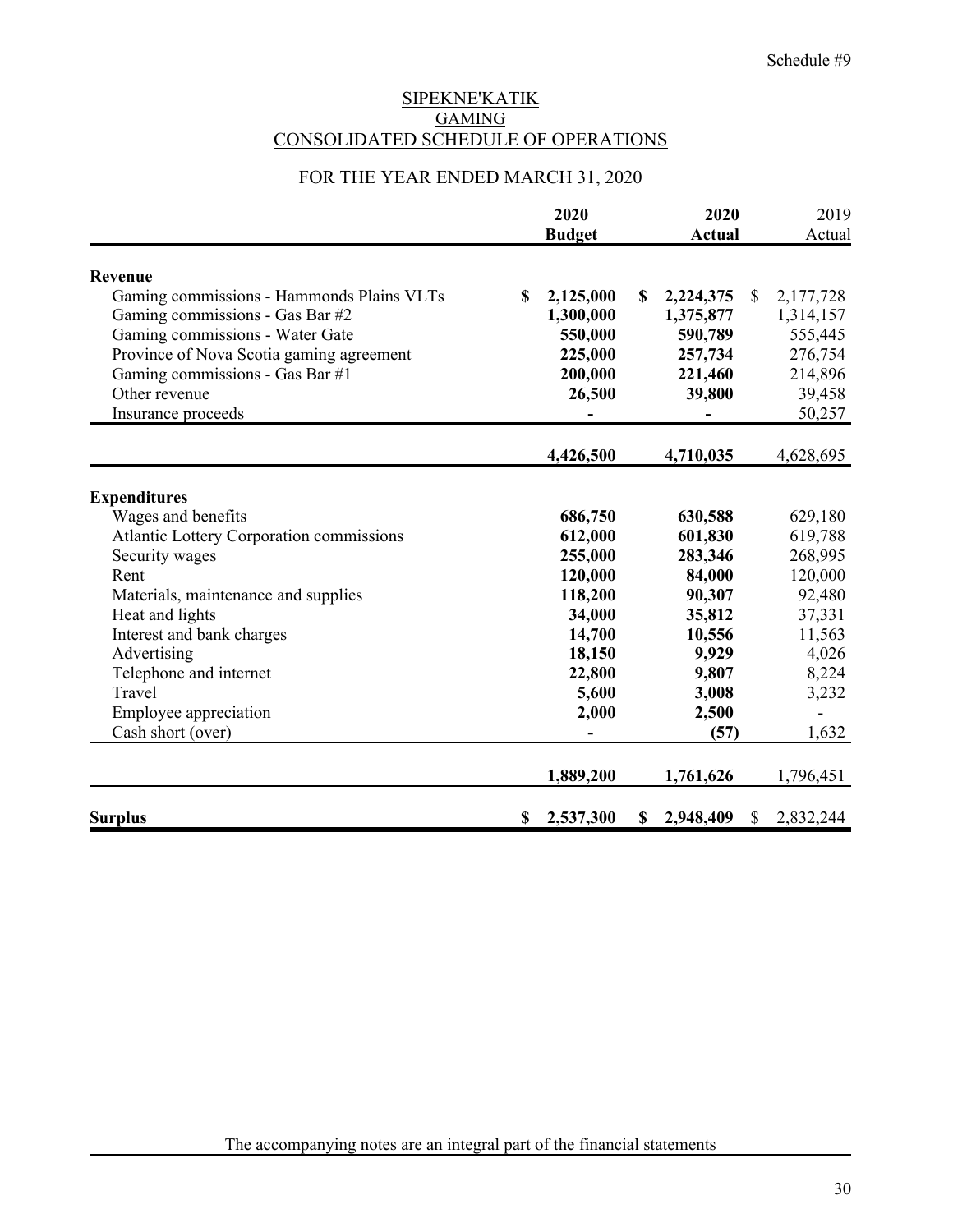## TOBACCO STORE CONSOLIDATED SCHEDULE OF OPERATIONS

## FOR THE YEAR ENDED MARCH 31, 2020

|                                    |    | 2020<br><b>Budget</b> |    |           | 2020<br><b>Actual</b> |             |  |
|------------------------------------|----|-----------------------|----|-----------|-----------------------|-------------|--|
| Revenue                            |    |                       |    |           |                       |             |  |
| Tobacco sales                      | \$ | 9,200,000             | \$ | 9,580,381 | $\mathbb{S}$          | 9,274,399   |  |
| Cost of goods sold                 |    | 7,050,000             |    | 7,523,250 |                       | 7,127,026   |  |
| <b>Gross profit</b>                |    | 2,150,000             |    | 2,057,131 |                       | 2, 147, 373 |  |
| <b>Expenditures</b>                |    |                       |    |           |                       |             |  |
| Donations to senior assistance     |    | 405,000               |    | 486,039   |                       | 458,146     |  |
| Donations to band members          |    | 279,750               |    | 395,985   |                       | 375,252     |  |
| Wages and benefits                 |    | 91,750                |    | 175,928   |                       | 90,614      |  |
| Bass derby/Pow Wow/Cultural/Church |    | 88,000                |    | 71,416    |                       | 72,336      |  |
| Office                             |    | 19,600                |    | 11,578    |                       | 15,949      |  |
| Bank charges                       |    | 7,500                 |    | 6,634     |                       | 7,703       |  |
| Employee appreciation              |    | 200                   |    | 200       |                       |             |  |
| Ball field                         |    | 10,000                |    |           |                       | 9,000       |  |
| Security alarms                    |    | 5,000                 |    |           |                       |             |  |
|                                    |    | 906,800               |    | 1,147,780 |                       | 1,029,000   |  |
| <b>Surplus</b>                     | \$ | 1,243,200             | \$ | 909,351   | <sup>\$</sup>         | 1,118,373   |  |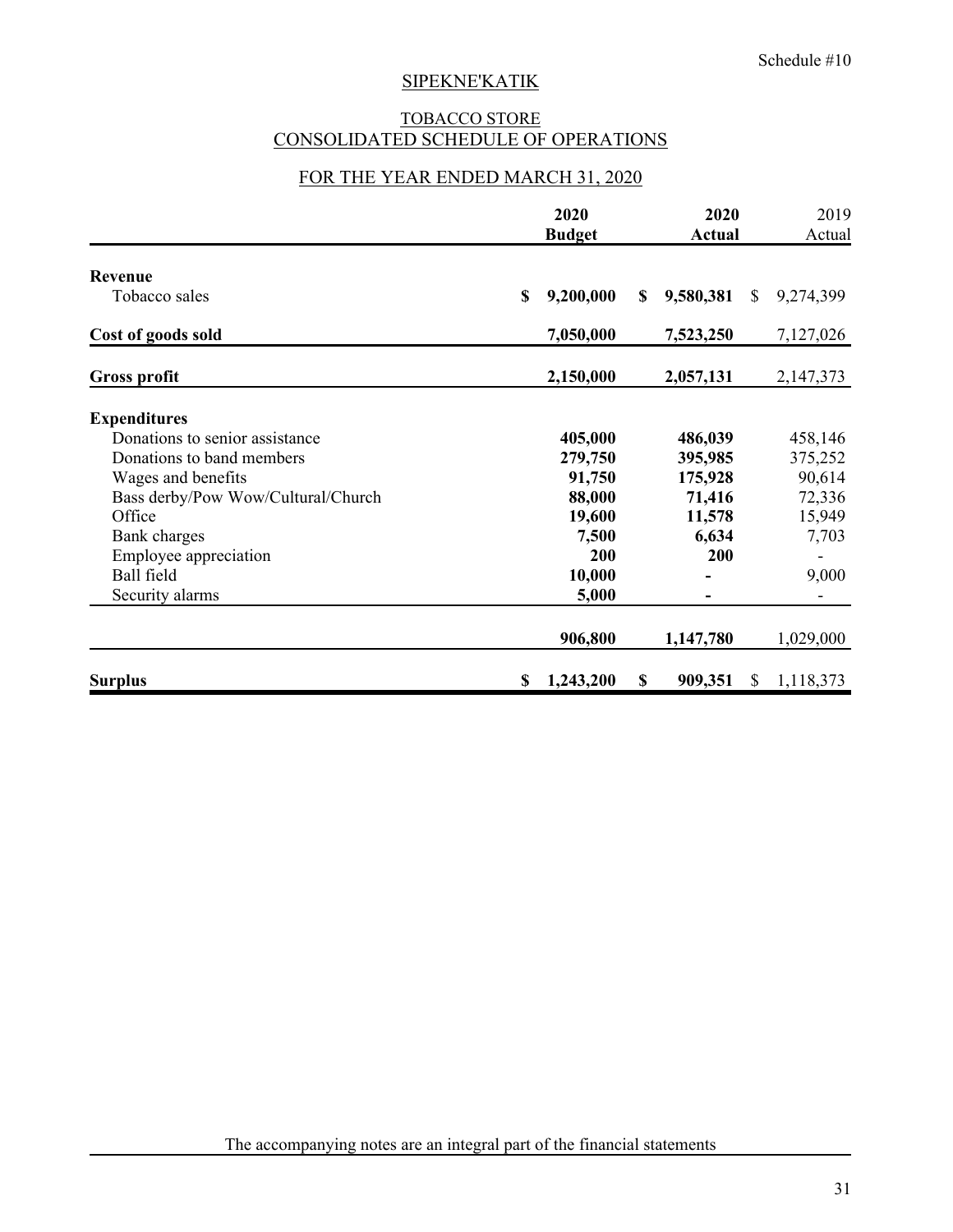## SIPEKNE'KATIK **FISHERIES** CONSOLIDATED SCHEDULE OF OPERATIONS

## FOR THE YEAR ENDED MARCH 31, 2020

|                                               | 2020        |               | 2020 |           | 2019                      |           |
|-----------------------------------------------|-------------|---------------|------|-----------|---------------------------|-----------|
|                                               |             | <b>Budget</b> |      | Actual    |                           | Actual    |
| Revenue                                       |             |               |      |           |                           |           |
| Lobster                                       | $\mathbf S$ | 1,475,000     | \$   | 2,001,440 | $\mathcal{S}$             | 2,190,431 |
| Snow crab                                     |             | 825,000       |      | 989,361   |                           | 899,574   |
| Lobster - leases                              |             | 405,000       |      | 437,679   |                           | 356,500   |
| Department of Fisheries and Oceans - Guardian |             |               |      | 172,000   |                           | 172,000   |
| Scallops                                      |             |               |      | 111,486   |                           | 92,460    |
| Department of Fisheries and Oceans (AICFI)    |             |               |      | 101,000   |                           | 99,775    |
| Other                                         |             | 120,000       |      | 12,015    |                           | 6,750     |
| Deferred revenue, closing                     |             |               |      | (19, 800) |                           |           |
|                                               |             | 2,825,000     |      | 3,805,181 |                           | 3,817,490 |
| <b>Expenditures</b>                           |             |               |      |           |                           |           |
| Band owned boats - Lobster                    |             | 718,800       |      | 1,094,203 |                           | 1,290,522 |
| Community member disbursements                |             | 580,000       |      | 806,700   |                           | 567,100   |
| Wages and benefits - Lobster                  |             | 223,500       |      | 291,103   |                           | 224,918   |
| Band owned boat - Snow Crab                   |             | 249,800       |      | 223,896   |                           | 209,423   |
| Guardian Program                              |             | 172,000       |      | 137,990   |                           | 172,876   |
| <b>AICFI</b> wages                            |             | 127,750       |      | 97,184    |                           | 152,137   |
| Fisheries building                            |             | 109,050       |      | 94,875    |                           | 102,827   |
| Travel                                        |             | 35,500        |      | 21,434    |                           | 37,448    |
| Office and supplies                           |             | 11,700        |      | 16,335    |                           | 3,717     |
| Professional fees                             |             | 25,000        |      | 11,360    |                           | 17,565    |
| Traps, buoys, ropes                           |             | 2,000         |      | 6,830     |                           | 637       |
| <b>Food Fisheries</b>                         |             | 9,600         |      | 6,824     |                           | 795       |
| Bank charges and interest on long term debt   |             | 500           |      | 5,971     |                           | 7,705     |
| Professional development                      |             | 6,000         |      | 5,850     |                           | 35,786    |
| <b>Employee testing</b>                       |             | 2,000         |      | 3,446     |                           | 3,177     |
| Advertising                                   |             | 4,000         |      | 3,042     |                           | 2,113     |
| Swordfish expenses                            |             | 27,500        |      | 1,809     |                           | 4,118     |
| Vehicle and equipment lease/rental            |             |               |      |           |                           | 16,200    |
|                                               |             | 2,304,700     |      | 2,828,852 |                           | 2,849,064 |
| <b>Surplus</b>                                | \$          | 520,300       | \$   | 976,329   | $\boldsymbol{\mathsf{S}}$ | 968,426   |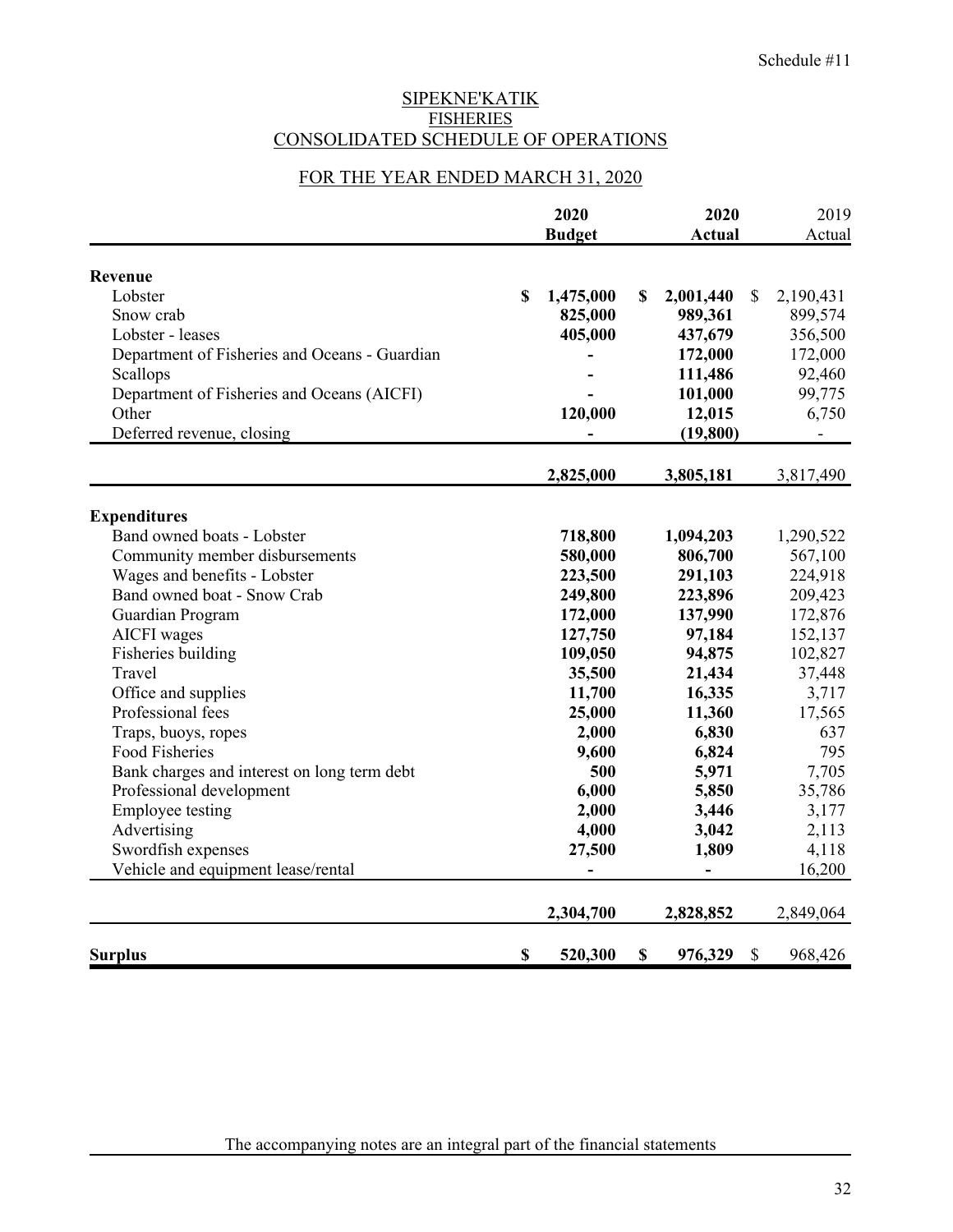## HOUSING PROJECTS CONSOLIDATED SCHEDULE OF OPERATIONS

## FOR THE YEAR ENDED MARCH 31, 2020

|                                                    | 2020 |               | 2020 |               | 2019 |            |
|----------------------------------------------------|------|---------------|------|---------------|------|------------|
|                                                    |      | <b>Budget</b> |      | <b>Actual</b> |      | Actual     |
| Revenue                                            |      |               |      |               |      |            |
| ISC - Housing construction/Lot Development         | \$   |               | \$   | 175,000       | \$   | 400,000    |
| <b>ISC</b> - Renovations                           |      |               |      | 115,000       |      | 118,369    |
| ISC - Innovation - Housing Authority Feasibility   |      |               |      | 25,000        |      | 25,000     |
| Canada Mortgage and Housing Corporation subsidies  |      | 130,000       |      | 145,878       |      | 211,445    |
| <b>CMHC - HIIFNIY</b>                              |      |               |      | 15,193        |      | 46,000     |
| <b>CMHC</b> - Enhanced Assistance                  |      |               |      |               |      | 122,665    |
| CMHC - RRAP revenue                                |      |               |      |               |      | 42,549     |
| <b>CMHC</b> - Capacity Development                 |      |               |      |               |      | 8,000      |
| Rental Income                                      |      | 140,000       |      | 89,078        |      | 169,990    |
| Other revenue                                      |      |               |      |               |      | 1,797      |
| Deferred revenue - prior year                      |      | 168,369       |      | 518,369       |      | 167,000    |
| Deferred revenue - current year                    |      |               |      | (250,000)     |      | (518, 369) |
|                                                    |      | 438,369       |      | 833,518       |      | 794,446    |
|                                                    |      |               |      |               |      |            |
| <b>Expenditures</b>                                |      |               |      |               |      |            |
| Repairs and maintenance                            |      | 284,269       |      | 345,236       |      | 470,763    |
| <b>RRAP</b> renovations                            |      |               |      | 89,780        |      | 296,705    |
| Interest on long-term debt                         |      | 86,000        |      | 60,498        |      | 51,397     |
| Insurance                                          |      | 47,000        |      | 52,455        |      | 49,277     |
| <b>CMHC - HIIFNIY</b>                              |      |               |      | 44,713        |      | 50,097     |
| Utilities and administration                       |      |               |      | 42,000        |      | 42,000     |
| Capacity Development - training & needs assessment |      |               |      | 8,109         |      | 33,000     |
| Professional fees                                  |      |               |      | 4,500         |      | 4,500      |
| <b>Enhanced Assistance</b>                         |      |               |      |               |      | 175,209    |
|                                                    |      | 417,269       |      | 647,291       |      | 1,172,948  |
| Surplus (deficit)                                  | \$   | 21,100        | \$   | 186,227       | \$   | (378, 502) |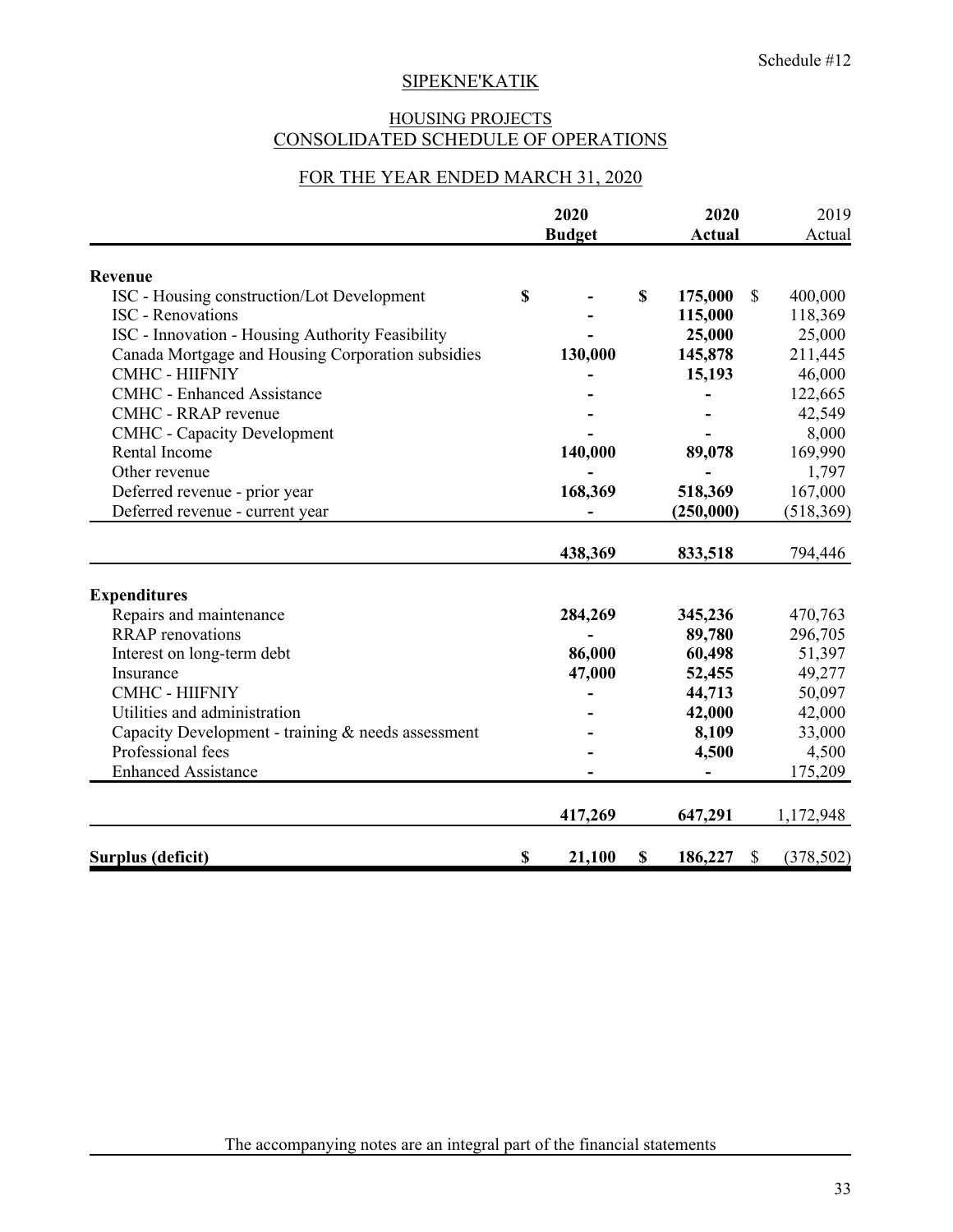#### GAS BAR CONSOLIDATED SCHEDULE OF OPERATIONS

## FOR THE YEAR ENDED MARCH 31, 2020

|                                     | 2020<br><b>Budget</b> | 2020<br><b>Actual</b> |           | 2019<br>Actual |           |
|-------------------------------------|-----------------------|-----------------------|-----------|----------------|-----------|
| Revenue                             |                       |                       |           |                |           |
| Fuel sales                          | \$<br>1,400,000       | S                     | 1,378,934 | <sup>\$</sup>  | 1,342,899 |
| Tobacco sales                       | 480,000               |                       | 657,437   |                | 508,919   |
| Rent charged to Gaming              | 60,000                |                       | 60,000    |                | 60,000    |
|                                     | 1,940,000             |                       | 2,096,371 |                | 1,911,818 |
| Cost of goods sold - fuel & tobacco | 1,723,400             |                       | 1,885,691 |                | 1,692,021 |
| <b>Gross profit</b>                 | 216,600               |                       | 210,680   |                | 219,797   |
| <b>Expenditures</b>                 |                       |                       |           |                |           |
| Wages and benefits                  | 171,500               |                       | 158,160   |                | 159,580   |
| Interest and bank charges           | 11,000                |                       | 13,298    |                | 11,531    |
| Utilities and telephone             | 12,700                |                       | 8,977     |                | 9,176     |
| Travel                              | 4,000                 |                       | 5,157     |                | 4,220     |
| Garbage and waste removal           | 5,000                 |                       | 4,886     |                | 6,029     |
| Repairs and maintenance             | 6,000                 |                       | 2,756     |                | 2,350     |
| <b>Employee Appreciation</b>        |                       | 500                   | 213       |                |           |
| Computer software and office        | 5,900                 |                       |           |                | 3,410     |
|                                     | 216,600               |                       | 193,447   |                | 196,296   |
| <b>Surplus</b>                      | \$                    | \$                    | 17,233    | <sup>\$</sup>  | 23,501    |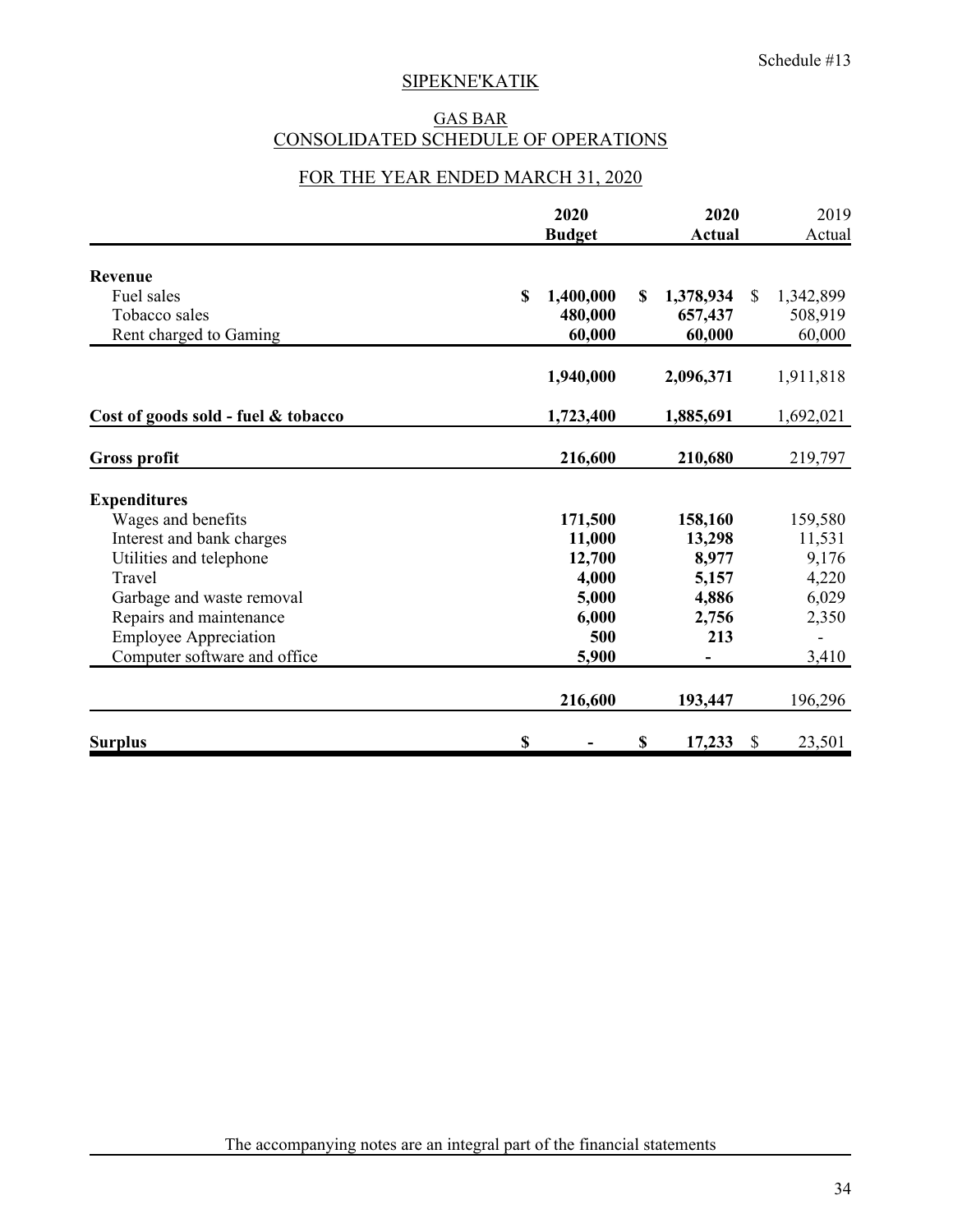## COVID-19 EMERGENCY FUNDING CONSOLIDATED SCHEDULE OF OPERATIONS

## FOR THE YEAR ENDED MARCH 31, 2020

|                                               | 2020<br><b>Budget</b> | 2020<br><b>Actual</b> | 2019<br>Actual |  |
|-----------------------------------------------|-----------------------|-----------------------|----------------|--|
| Revenue<br>ISC - COVID-19                     | \$<br>۰               | \$<br>$350,144$ \$    | -              |  |
| <b>Expenditures</b><br>Supplies and materials |                       | 350,144               |                |  |
| <b>Surplus</b>                                | \$<br>۰.              | \$<br>۰               |                |  |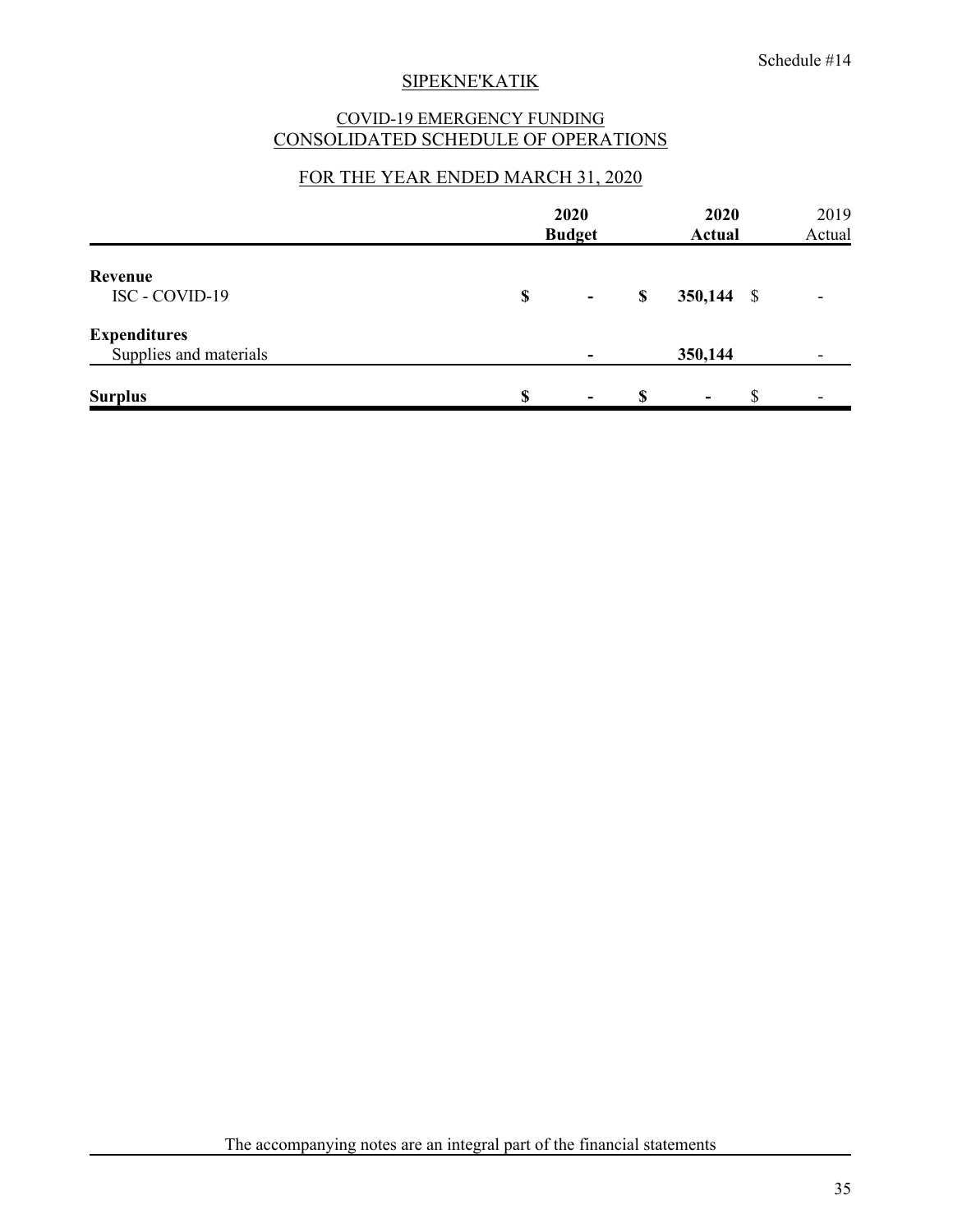#### SCHEDULE OF SEGMENT DISCLOSURE

#### YEAR ENDED MARCH 31, 2020

|                                      | <b>Social development</b>     | <b>Band administration</b>           | <b>Education</b>                   | Capital and housing                                  | <b>Operating and maintenance</b>                     | <b>Economic development</b>     | <b>Community health</b>       |                                   |
|--------------------------------------|-------------------------------|--------------------------------------|------------------------------------|------------------------------------------------------|------------------------------------------------------|---------------------------------|-------------------------------|-----------------------------------|
|                                      | 2020<br><b>Budget 2020</b>    | 2020<br><b>Budget 2020</b>           | 2020<br><b>Budget 2020</b>         | 2020<br><b>Budget 2020</b>                           | 2020<br><b>Budget 2020</b>                           | 2020<br><b>Budget 2020</b>      | 2020<br><b>Budget 2020</b>    |                                   |
| <b>Revenues</b>                      |                               |                                      |                                    |                                                      |                                                      |                                 |                               |                                   |
| <b>Federal Government</b>            | 6,047,182<br>5,852,494        | 1,093,867<br>723,013                 | 8,139,627<br>7,476,712             | 556,852<br>350,843                                   | 935,274<br>997,979                                   | 157,492<br>174,417              | 2,659,289<br>1,485,507        |                                   |
| <b>Provincial Government</b>         |                               | 60,000<br>$\sim$                     | 37,613<br>$\overline{\phantom{a}}$ | $\overline{\phantom{a}}$<br>$\overline{\phantom{a}}$ | $\overline{\phantom{a}}$                             |                                 |                               |                                   |
| <b>Economic Activities</b>           |                               |                                      | $\overline{\phantom{a}}$<br>$\sim$ | $\overline{\phantom{a}}$<br>$\sim$                   | $\overline{\phantom{a}}$<br>$\overline{\phantom{a}}$ | $\overline{\phantom{a}}$        | $\sim$                        |                                   |
| Other revenue                        | (333.345)                     | 985,625<br>467,114                   | (353, 722)<br>12,000               | 42,000                                               | 382,743<br>453,986                                   | 91,361                          | (591, 553)                    |                                   |
| <b>Total revenue</b>                 | 5,713,837<br>5,852,494        | 2,139,492<br>1,190,127               | 7,823,518<br>7,488,712             | 598,852<br>350,843                                   | 1,318,017<br>1,451,965                               | 265,778<br>157,492              | 2,067,736<br>1,485,507        |                                   |
| <b>Expenses</b>                      |                               |                                      |                                    |                                                      |                                                      |                                 |                               |                                   |
| Salaries and benefits                | 189,627<br>197,750            | 1,364,875<br>1,561,455               | 3,871,275<br>4,105,830             | 687,396<br>742,100                                   | 774,222<br>785,400                                   | 111,300<br>110,234              | 1,068,168<br>995,355          |                                   |
| Amortization                         |                               |                                      |                                    |                                                      |                                                      |                                 |                               |                                   |
| Debt servicing                       | 12,793<br>18,000              | 96,040<br>27,500                     | 61                                 | $\overline{\phantom{a}}$                             | 574                                                  |                                 |                               |                                   |
| Cost of goods sold<br>Other expenses | 5,511,417<br>5,535,853        | 1,149,951<br>1,141,225               | 3,957,066<br>3,693,264             | 1,075,970<br>614,700                                 | 1,329,991<br>1,402,300                               | 171,572<br>233,600              | 821,660<br>511,547            |                                   |
| <b>Total expenses</b>                | 5,713,837<br>5,751,603        | 2,730,180<br>2,610,866               | 7,828,402<br>7,799,094             | 1,763,366<br>1,356,800                               | 2,104,787<br>2,187,700                               | 281,806<br>344,900              | 1,889,828<br>1,506,902        |                                   |
| Annual surplus (deficit)             | 100,891<br>$-$ \$             | $(471,374)$ \$ $(1,540,053)$<br>- \$ | $(4,884)$ \$<br>(310, 382)<br>-8   | $(1,164,514)$ \$ $(1,005,957)$                       | $(786,770)$ \$<br>(735, 735)<br>-S                   | $(16,028)$ \$ $(187,408)$<br>-8 | 177,908 \$<br>(21, 395)<br>-S |                                   |
|                                      | <b>Employment training</b>    | Gaming                               | <b>Tobacco store</b>               | <b>Fisheries</b>                                     | <b>Housing projects</b>                              | <b>Gas Bar</b>                  | COVID-19                      | <b>Consolidated totals</b>        |
|                                      | 2020<br><b>Budget 2020</b>    | 2020<br><b>Budget 2020</b>           | 2020<br><b>Budget 2020</b>         | 2020<br><b>Budget 2020</b>                           | 2020<br>Budget 2020                                  | 2020<br>Budget 2020             | 2020<br><b>Budget 2020</b>    | 2020<br><b>Budget 2020</b>        |
| <b>Revenues</b>                      |                               |                                      |                                    |                                                      |                                                      |                                 |                               |                                   |
| <b>Federal Government</b>            | 753,536<br>806,652            |                                      | $\overline{\phantom{a}}$           | 273,000                                              | 476,071<br>298,369                                   |                                 | 350,144                       | 21,459,259<br>18,149,061          |
| <b>Provincial Government</b>         | 2,000<br>$\sim$               | 257,734<br>225,000                   |                                    |                                                      |                                                      |                                 |                               | 225,000<br>357,347                |
| <b>Economic Activities</b>           | $\sim$                        | 4,452,301<br>4,201,500               | 9,580,381<br>9,200,000             | 3,539,966<br>2,705,000                               | $\sim$<br>$\sim$                                     | 2,036,371<br>1,880,000          |                               | 19,609,019<br>17,986,500          |
| Other revenue                        | 37,500<br>161,731             |                                      |                                    | (7,785)<br>120,000                                   | 357,447<br>140,000                                   | 60,000<br>60,000                |                               | 794,502<br>1,290,600              |
| <b>Total revenue</b>                 | 844,152<br>917,267            | 4,710,035<br>4,426,500               | 9,580,381<br>9,200,000             | 3,805,181<br>2,825,000                               | 833,518<br>438,369                                   | 1,940,000<br>2,096,371          | 350,144                       | 42,220,127<br>37,651,161          |
| <b>Expenses</b>                      |                               |                                      |                                    |                                                      |                                                      |                                 |                               |                                   |
| Salaries and benefits                | 557,902<br>616,685            | 913,933<br>941,750                   | 175,928<br>91,750                  | 1,164,797<br>1,036,000                               | 41,743<br>$\overline{\phantom{a}}$                   | 158,160<br>171,500              |                               | 11,078,260<br>11,356,875          |
| Amortization                         |                               | $\overline{\phantom{a}}$             | $\overline{\phantom{a}}$           |                                                      | $\overline{\phantom{a}}$                             |                                 |                               | 1,782,202<br>1,500,000            |
| Debt servicing                       |                               | 10,556<br>14,700                     | 6,634<br>7,500                     | 5,971<br>500                                         | 60,498<br>86,000                                     | 13,298<br>11,000                |                               | 324,898<br>280,200                |
| Cost of goods sold                   |                               |                                      | 7,523,250<br>7,050,000             |                                                      |                                                      | 1,885,691<br>1,723,400          |                               | 8,773,400<br>9,408,941            |
| Other expenses                       | 316,632<br>326,000            | 837,137<br>932,750                   | 965,218<br>807,550                 | 1,658,084<br>1,268,200                               | 545,050<br>331,269                                   | 21,989<br>34,100                | 350,144                       | 18,711,881<br>16,832,358          |
| <b>Total expenses</b>                | 874.534<br>942,685            | 1,761,626<br>1,889,200               | 8,671,030<br>7,956,800             | 2,828,852<br>2,304,700                               | 647,291<br>417,269                                   | 1,940,000<br>2,079,138          | 350,144                       | 41,306,182<br>38,742,833          |
| Annual surplus (deficit)             | $42.733$ \$<br>(98.533)<br>S. | \$ 2,948,409 \$ 2,537,300            | 909.351 \$<br>1.243.200<br>S.      | 976.329 \$<br>520,300<br>$\mathbf{s}$                | 186,227 \$<br>21.100<br>-8                           | 17,233<br>S.<br>- \$            | - \$<br>$- S$                 | 913,945 \$<br>(1,091,672)<br>- \$ |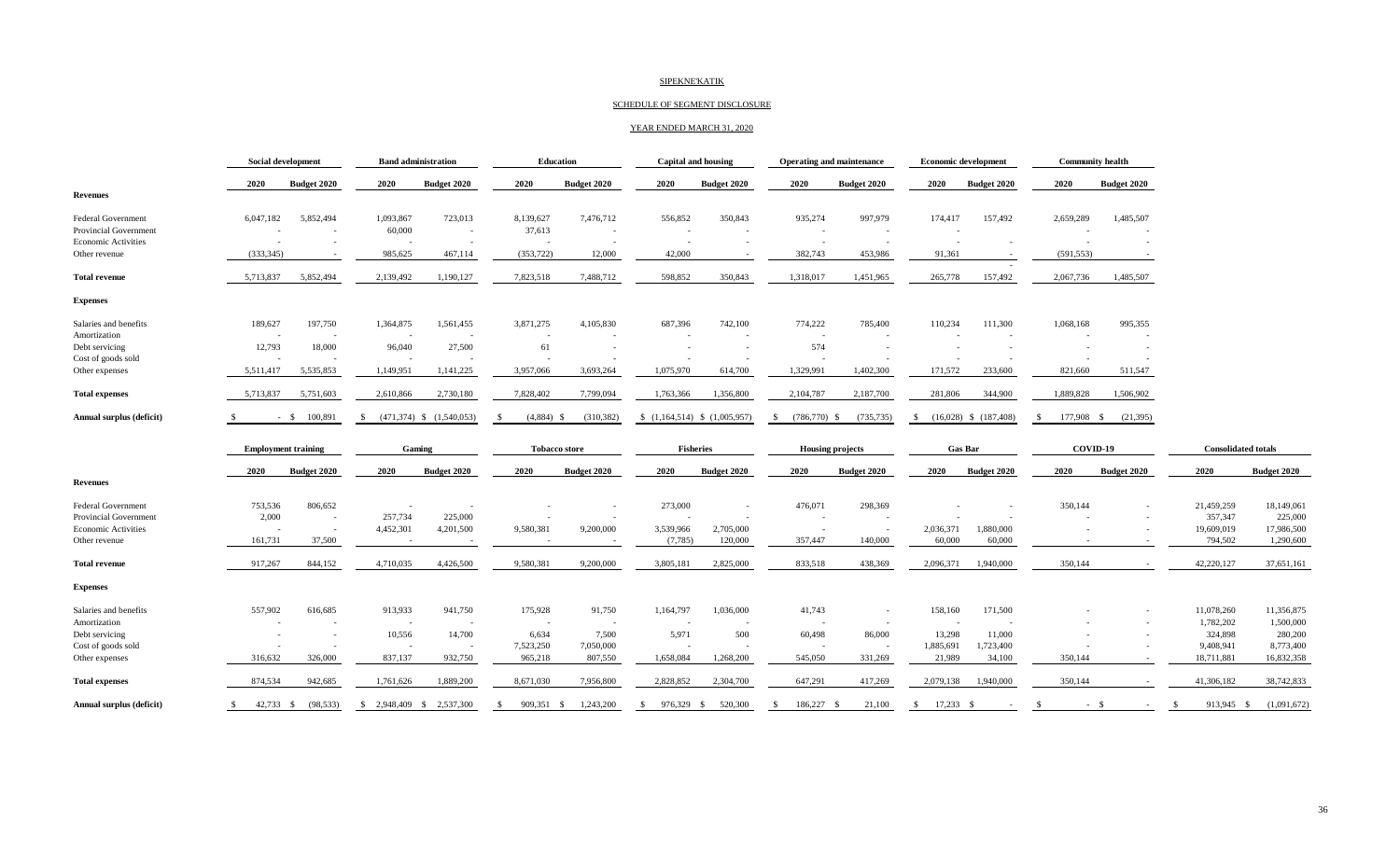#### SCHEDULE OF SEGMENT DISCLOSURE

#### YEAR ENDED MARCH 31, 2019

|                            | <b>Social development</b>  |                    | <b>Band administration</b>       |                    | <b>Education</b>     |                    | <b>Capital and housing</b> |                    | <b>Operating and maintenance</b> |                    |                          | <b>Economic development</b> | <b>Community health</b>    |                          |  |
|----------------------------|----------------------------|--------------------|----------------------------------|--------------------|----------------------|--------------------|----------------------------|--------------------|----------------------------------|--------------------|--------------------------|-----------------------------|----------------------------|--------------------------|--|
|                            | 2019                       | Budget 2019        | 2019                             | Budget 2019        | 2019                 | Budget 2019        | 2019                       | <b>Budget 2019</b> | 2019                             | Budget 2019        | 2019                     | Budget 2019                 | 2019                       | Budget 2019              |  |
| <b>Revenues</b>            |                            |                    |                                  |                    |                      |                    |                            |                    |                                  |                    |                          |                             |                            |                          |  |
| <b>Federal Government</b>  | 5,852,495                  | 5,804,679          | 1,011,467                        | 717,131            | 8,433,133            | 7,559,968          | 362,843                    | 347,988            | 1,021,076                        | 1,284,707          | 186,210                  | 206,211                     | 3,158,042                  | 2,315,299                |  |
| Provincial Government      |                            |                    | $\overline{\phantom{a}}$         | $\sim$             | 21,048               | $\sim$             | $\overline{\phantom{a}}$   |                    | $\overline{\phantom{a}}$         | $\sim$             | 6,951                    |                             |                            |                          |  |
| <b>Economic Activities</b> |                            |                    | $\overline{\phantom{a}}$         |                    |                      |                    |                            |                    | $\overline{\phantom{a}}$         |                    |                          |                             | $\overline{\phantom{a}}$   | $\overline{\phantom{a}}$ |  |
| Other revenue              | (92, 269)                  | ۰.                 | 600,569                          | 406,900            | 26,485               | 12,000             | 56,984                     |                    | 470,577                          | 462,090            |                          |                             | 22,500                     |                          |  |
| <b>Total revenue</b>       | 5,760,226                  | 5,804,679          | 1,612,036                        | 1,124,031          | 8,480,666            | 7,571,968          | 419,827                    | 347,988            | 1,491,653                        | 1,746,797          | 193,161                  | 206,211                     | 3,180,542                  | 2,315,299                |  |
| <b>Expenses</b>            |                            |                    |                                  |                    |                      |                    |                            |                    |                                  |                    |                          |                             |                            |                          |  |
| Salaries and benefits      | 286,679                    | 465,326            | 1,399,187                        | 1,226,025          | 4,378,652            | 3,858,230          | 596,162                    | 378,000            | 749,595                          | 750,550            | 100,620                  | 99,015                      | 1,047,767                  | 983,244                  |  |
| Amortization               |                            |                    | 1,760,221                        | 1,500,000          |                      |                    |                            |                    |                                  |                    |                          |                             |                            |                          |  |
| Debt servicing             | 23,841                     | 18,000             | 148,412                          | 30,000             |                      |                    | 193                        | $\sim$             | 6,307                            | 4,800              |                          |                             |                            |                          |  |
| Cost of goods sold         |                            |                    |                                  |                    |                      |                    |                            |                    |                                  |                    |                          |                             |                            |                          |  |
| Other expenses             | 5,449,706                  | 5,321,353          | 878,922                          | 985,179            | 4,200,463            | 3,458,456          | 1,347,313                  | 629,700            | 1,431,211                        | 1,522,950          | 153,355                  | 356,850                     | 1,130,371                  | 616,277                  |  |
| <b>Total expenses</b>      | 5,760,226                  | 5,804,679          | 4,186,742                        | 3,741,204          | 8,579,115            | 7,316,686          | 1,943,668                  | 1,007,700          | 2,187,113                        | 2,278,300          | 253,975                  | 455,865                     | 2,178,138                  | 1,599,521                |  |
| Annual surplus (deficit)   | <sup>\$</sup>              | - \$               | $(2,574,706)$ \$<br>$\mathbb{S}$ | (2,617,173)        | -S<br>$(98, 449)$ \$ | 255,282            | $(1,523,841)$ \$           | (659, 712)         | <sup>\$</sup><br>(695, 460)      | (531, 503)<br>- \$ | $(60, 814)$ \$<br>-S     | (249, 654)                  | 1,002,404<br>$\mathbb{S}$  | - S<br>715,778           |  |
|                            | <b>Employment training</b> |                    | Gaming                           |                    | <b>Tobacco store</b> |                    | <b>Fisheries</b>           |                    | <b>Housing projects</b>          |                    |                          | <b>Gas Bar</b>              | <b>Consolidated totals</b> |                          |  |
|                            | 2019                       | <b>Budget 2019</b> | 2019                             | <b>Budget 2019</b> | 2019                 | <b>Budget 2019</b> | 2019                       | <b>Budget 2019</b> | 2019                             | Budget 2019        | 2019                     | <b>Budget 2019</b>          | 2019                       | <b>Budget 2019</b>       |  |
| <b>Revenues</b>            |                            |                    |                                  |                    |                      |                    |                            |                    |                                  |                    |                          |                             |                            |                          |  |
| <b>Federal Government</b>  | 1,135,928                  | 796,006            |                                  |                    |                      |                    | 271,775                    |                    | 622,659                          | 550,594            |                          |                             | 22,055,628                 | 19,582,583               |  |
| Provincial Government      |                            |                    | 276,764                          | 225,000            |                      |                    |                            |                    |                                  |                    |                          |                             | 304,763                    | 225,000                  |  |
| <b>Economic Activities</b> |                            |                    | 4,351,931                        | 4,545,500          | 9,274,399            | 8,500,000          | 3,538,965                  | 3,137,000          |                                  | $\sim$             | 1,851,818                | 1,700,000                   | 19,017,113                 | 17,882,500               |  |
| Other revenue              | 43,984                     | 37,500             |                                  |                    |                      |                    | 6,750                      | 10,000             | 171,787                          | 85,000             | 60,000                   | 60,000                      | 1,367,367                  | 1,073,490                |  |
| <b>Total revenue</b>       | 1,179,912                  | 833,506            | 4,628,695                        | 4,770,500          | 9,274,399            | 8,500,000          | 3,817,490                  | 3,147,000          | 794,446                          | 635,594            | 1,911,818                | 1,760,000                   | 42,744,871                 | 38,763,573               |  |
| <b>Expenses</b>            |                            |                    |                                  |                    |                      |                    |                            |                    |                                  |                    |                          |                             |                            |                          |  |
|                            |                            |                    |                                  |                    |                      |                    |                            |                    |                                  |                    |                          |                             |                            |                          |  |
| Salaries and benefits      | 572,897                    | 488,839            | 898,173                          | 924,450            | 90,614               | 89,850             | 1,283,976                  | 1,048,200          | 49,337                           | ÷,                 | 159,580                  | 163,800                     | 11,613,239                 | 10,475,529               |  |
| Amortization               |                            |                    | $\overline{\phantom{a}}$         |                    |                      |                    |                            |                    | $\overline{\phantom{a}}$         |                    | $\overline{\phantom{a}}$ | $\sim$                      | 1,760,221                  | 1,500,000                |  |
| Debt servicing             |                            |                    | 11,563                           | 13,200             | 7,703                | 7,500              | 7,705                      | 500                | 51,397                           | 86,000             | 11,531                   | 8,500                       | 268,652                    | 168,500                  |  |
| Cost of goods sold         |                            |                    |                                  |                    | 7,127,026            | 6,750,000          |                            |                    |                                  |                    | 1,692,021                | 1,530,000                   | 8,819,047                  | 8,280,000                |  |
| Other expenses             | 448.212                    | 468,060            | 886,715                          | 967,700            | 930,683              | 750,550            | 1,557,383                  | 1,219,700          | 1,072,214                        | 838,900            | 25,185                   | 28,350                      | 19,511,734                 | 17,164,025               |  |
| <b>Total expenses</b>      | 1,021,109                  | 956,899            | 1,796,451                        | 1,905,350          | 8,156,026            | 7,597,900          | 2,849,064                  | 2,268,400          | 1,172,948                        | 924,900            | 1,888,317                | 1,730,650                   | 41,972,893                 | 37,588,054               |  |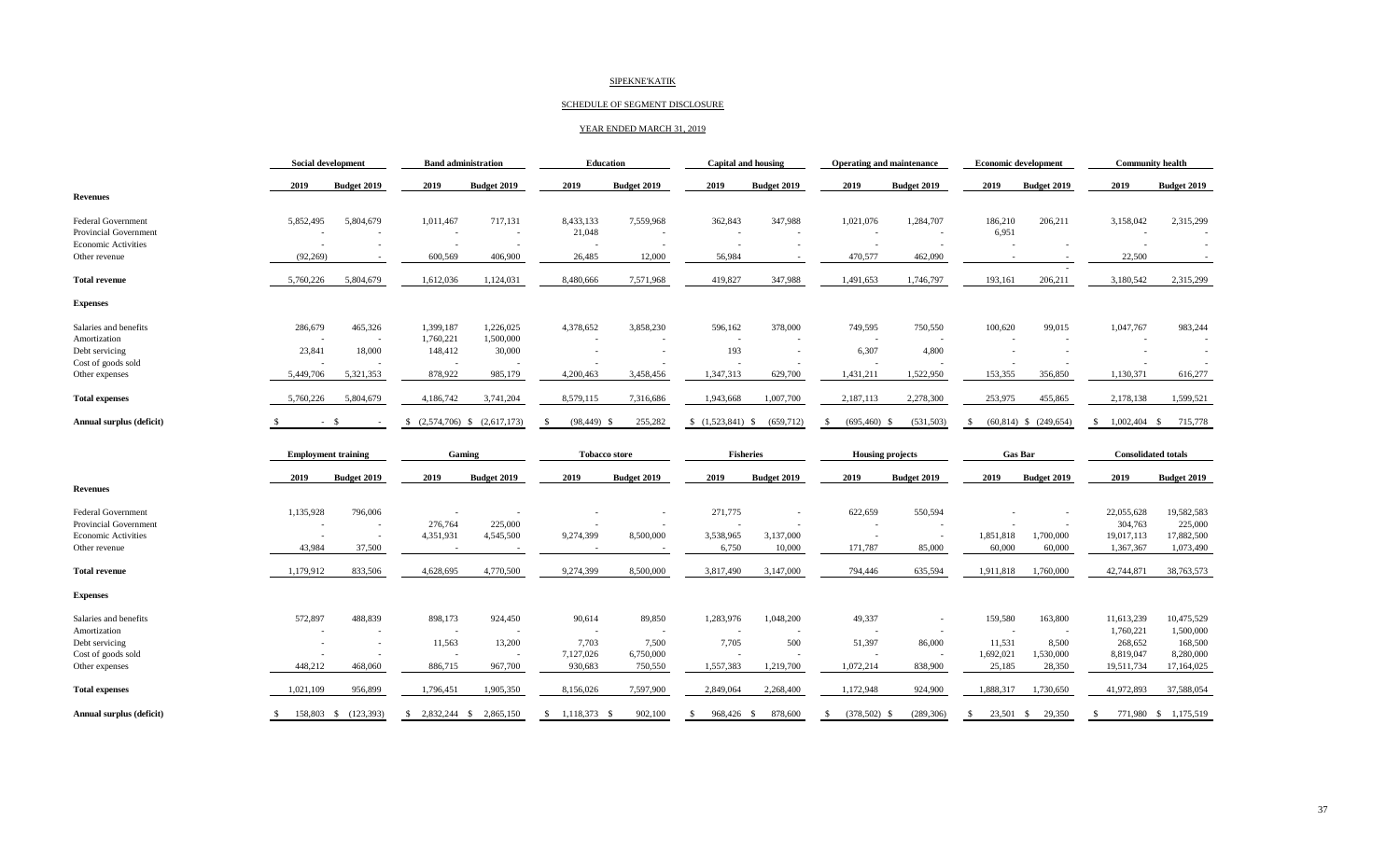# SIPEKNE'KATIK<br>SCHEDULES TO CONSOLIDATED FINANCIAL STATEMENTS<br>SC BLOCK FIXED AND FLEXIBLE FUNDING AND EXPENDITURES<br>YEAR ENDED MARCH 31, 2020

|                                            |           |                                         |            |           |                          |           |                          |            |            |          |           |                                     |                          | Interest and |              |           |            |            |                          |            |          |                |
|--------------------------------------------|-----------|-----------------------------------------|------------|-----------|--------------------------|-----------|--------------------------|------------|------------|----------|-----------|-------------------------------------|--------------------------|--------------|--------------|-----------|------------|------------|--------------------------|------------|----------|----------------|
|                                            | Funding   | Deferred rev, Deferred rev, Net funding |            |           |                          | Wages and | Legal and                | Office and |            |          |           | Travel and Repairs and Supplies and |                          | Bank         | Telephone    |           | Garbage    | Fire       |                          | Total      | Capital  | <b>Surplus</b> |
| <b>Expense type</b>                        | amount    | opening                                 | closing    | amount    | <b>Basic Needs</b>       | benefits  | Consulting               | Admin      | Prof. fees | training | Maint.    | Equipment                           | Insurance                | Charges      | and internet | Utilities | Collection | Protection | Other                    | expenses   | Addition | (deficit)      |
| <b>Funding description</b>                 |           |                                         |            |           |                          |           |                          |            |            |          |           |                                     |                          |              |              |           |            |            |                          |            |          |                |
| Income assistance                          | 5,761,403 |                                         |            | 5.761.403 | 5,443,102                | 189,627   |                          | 4,565      |            | 4.304    |           | 1,000                               |                          | 12,792       | 794          |           |            |            | 300                      | 5,656,484  |          | 104,919        |
| Assisted living                            | 285,779   |                                         |            | 285,779   | $\overline{\phantom{a}}$ | 57,353    |                          |            |            |          |           |                                     |                          |              |              |           |            |            |                          | 57,353     |          | 228,426        |
| Indian government support                  | 681,942   |                                         |            | 681,942   |                          | 1,106,333 | 282,726                  | 116,980    | 63.241     | 9,325    |           |                                     | 10,742                   | 96,040       | 15.634       |           |            |            | 154,922                  | 1,855,943  |          | (1,174,001)    |
| Membership                                 | 68,598    |                                         |            | 68,598    | $\overline{\phantom{a}}$ | 43,427    |                          | 454        |            | 40       |           |                                     |                          |              | 188          |           |            |            |                          | 44,109     |          | 24,489         |
| Capital                                    | 711,547   |                                         |            | 711,547   |                          | 645,396   | $\overline{\phantom{a}}$ | 14,637     | 6.773      | 27,814   | 535,814   | 808                                 | 164,550                  |              |              | 47,406    |            |            |                          | 1,443,198  | 54,343   | (785,994       |
| Facilities O&M                             | 301,312   |                                         |            | 301,312   | $\overline{\phantom{a}}$ | 395,382   | 1.688                    |            |            | 22,395   | 310,635   | 164,478                             | 91,281                   |              |              | 232,789   | 118,805    | 14,800     | 17,206                   | 1,369,459  |          | (1,068,147)    |
| Econonic development                       | 159,947   |                                         |            | 159,947   | . .                      | 43,630    | $\overline{\phantom{a}}$ | 2.872      |            | 2.834    | 2,138     |                                     |                          |              |              |           |            |            | 113,214                  | 164,688    | 22,000   | (26,741)       |
| <b>Block and Grant Subtotal</b>            | 7,970,528 |                                         |            | 7,970,528 | 5,443,102                | 2,481,148 | 284,414                  | 139,508    | 70.014     | 66,712   | 848,587   | 166,286                             | 266,573                  | 108,832      | 16.616       | 280.195   | 118,805    | 14.800     | 285,642                  | 10,591,234 | 76,343   | (2,697,049)    |
| Fin Mgmt Gov Cap Dev (P&ID)                | 287,007   | 60,824                                  |            | 347,831   | $\sim$                   | 295,393   | 20,700                   |            |            |          |           | 31,738                              |                          |              |              |           |            |            |                          | 347,831    |          |                |
| Summer work experience                     | 59,075    |                                         |            | 59,075    |                          | 59,804    |                          |            |            |          |           |                                     |                          |              |              |           |            |            |                          | 59,804     |          | (729)          |
| Comm Opport Readiness Prg                  |           | 51,433                                  |            | 51,433    |                          |           | 68.878                   |            |            |          |           |                                     |                          |              |              |           |            |            |                          | 68,878     |          | (17, 445)      |
| Renovations                                | 115,000   | 118,369                                 |            | 233,369   |                          |           |                          |            |            |          | 233.369   |                                     |                          |              |              |           |            |            |                          | 233,369    |          |                |
| Lot servicing                              | 25,000    | 50,000                                  | (75,000)   |           |                          |           |                          |            |            |          |           |                                     |                          |              |              |           |            |            |                          |            |          |                |
| RLEMP - Non-Core Alloc                     | 14,470    | . .                                     |            | 14,470    |                          | 14.070    |                          |            |            |          |           |                                     |                          |              |              |           |            |            |                          | 14,470     |          |                |
| A&C water                                  |           | 78,558                                  | (54, 481)  | 24,077    |                          |           | 24.077                   |            |            |          |           |                                     |                          |              |              |           |            |            |                          | 24,077     |          |                |
| <b>Water Systems</b>                       | 103,189   |                                         |            | 103,189   |                          |           |                          |            |            |          | 246.999   |                                     |                          |              |              |           |            |            |                          | 246,999    |          | (143, 810)     |
| Vulnerable systems                         | 175,000   |                                         | (175,000)  |           |                          |           |                          |            |            |          |           |                                     |                          |              |              |           |            |            |                          |            |          |                |
| Construction                               | 175,000   | 350,000                                 | (175,000)  | 350,000   |                          |           |                          |            |            |          |           |                                     |                          |              |              |           |            |            |                          |            | 350,000  |                |
| Diversion centre                           |           | 84.575                                  | (50, 856)  | 33,719    |                          |           | 33,719                   |            |            |          |           |                                     |                          |              |              |           |            |            |                          | 33,719     |          |                |
| <b>Fixed Subtotal</b>                      | 953,741   | 793,759                                 | (530, 337) | 1,217,163 | $\sim$                   | 369,267   | 147.374                  | 400        |            |          | 480.368   | 31,738                              |                          |              |              |           |            |            | $\overline{\phantom{a}}$ | 1,029,147  | 350,000  | (161,984)      |
| FNWWAP water                               |           | 349,838                                 | (349, 838) |           |                          |           |                          |            |            |          |           |                                     |                          |              |              |           |            |            |                          |            |          |                |
| Response                                   | 56,320    |                                         |            | 56,320    |                          |           |                          |            |            |          | 56,320    |                                     |                          |              |              |           |            |            |                          | 56,320     |          |                |
| Response                                   | 350,144   |                                         |            | 350,144   |                          |           |                          | 6.833      |            |          |           | 343,311                             |                          |              |              |           |            |            |                          | 350,144    |          |                |
| Recovery                                   | 75,735    |                                         |            | 75,735    |                          |           |                          |            |            |          | 75,735    |                                     |                          |              |              |           |            |            |                          | 75,735     |          |                |
| Recovery                                   | 125,343   |                                         |            | 125,343   |                          |           |                          |            |            |          | 125,343   |                                     |                          |              |              |           |            |            |                          | 125,343    |          |                |
| Land feasibility and environmental assess. |           | 39.928                                  |            | 39.928    | $\overline{\phantom{a}}$ | 6.200     | 33,728                   |            |            |          |           |                                     |                          |              |              |           |            |            |                          | 39.928     |          |                |
| <b>Flexible subtotal</b>                   | 607,542   | 389,766                                 | (349, 838) | 647,470   | $\sim$                   | 6,200     | 33,728                   | 6,833      |            |          | 257,398   | 343,311                             | $\overline{\phantom{a}}$ |              |              |           |            |            | $\overline{\phantom{a}}$ | 647,470    |          |                |
| <b>Totals</b>                              | 9,531,811 | 1,183,525                               | (880.175)  | 9,835,161 | 5,443,102                | 2,856,615 | 465,516                  | 146,741    | 70,014     | 66,712   | 1,586,353 | 541,335                             | 266,573                  | 108,832      | 16.616       | 280,195   | 118,805    | 14,800     | 285,642                  | 12,267,851 | 426,343  | (2,859,033)    |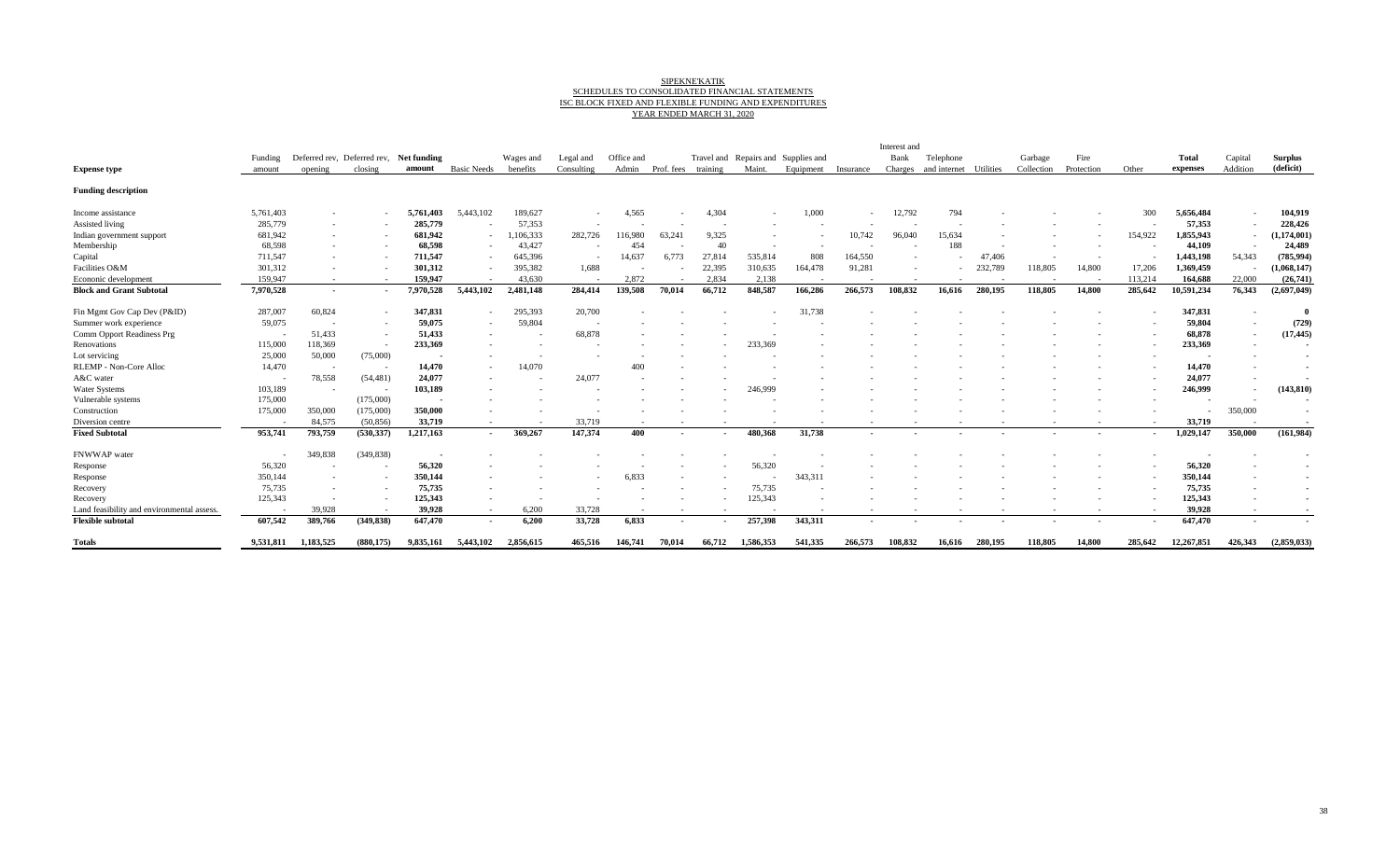#### SIPEKNE'KATIK SCHEDULES TO CONSOLIDATED FINANCIAL STATEMENTS HEALTH CANADA FLEXIBLE AND SET FUNDING AND EXPENDITURES YEAR ENDED MARCH 31, 2020

|                                  | Funding                  | Deferred                  | Deferred                 | <b>Net funding</b> Wages and |                          |                          |        | Training<br>$&$ prof | Repairs &                |                      | Telephone Office and | Program                  |                          | Misc/tfrs/               | Tangible                 | <b>Total</b> |                          |
|----------------------------------|--------------------------|---------------------------|--------------------------|------------------------------|--------------------------|--------------------------|--------|----------------------|--------------------------|----------------------|----------------------|--------------------------|--------------------------|--------------------------|--------------------------|--------------|--------------------------|
| <b>Expense type</b>              | amount                   | rev, opening rev, closing |                          | amount                       | benefits                 | Insurance                | Travel | dev                  | maint.                   | & utilities supplies |                      | Supplies                 | Admin fees               | other                    | capital assets           | expenses     | Surplus (deficit)        |
| <b>Funding description</b>       |                          |                           |                          |                              |                          |                          |        |                      |                          |                      |                      |                          |                          |                          |                          |              |                          |
| Can Pren'tl NutrProg             | 1,141                    |                           | $\overline{\phantom{a}}$ | 1,141                        |                          |                          |        |                      |                          |                      |                      | 1,027                    | 114                      |                          |                          | 1,141        |                          |
| Abor HeadStart Res.              | 1,212                    |                           |                          | 1,212                        |                          |                          |        |                      |                          |                      | $\sim$               | 1,091                    | 121                      |                          |                          | 1,212        |                          |
| <b>Bldg Hlthy Comm</b>           | 3,640                    |                           | $\overline{\phantom{a}}$ | 3,640                        |                          |                          |        |                      |                          |                      | 3,276                | $\sim$                   | 364                      |                          |                          | 3,640        |                          |
| <b>Brighter Futures</b>          | 3,627                    |                           | $\overline{\phantom{a}}$ | 3,627                        | $\sim$                   |                          | 1,379  |                      |                          |                      |                      | 1,884                    | 364                      |                          |                          | 3,627        |                          |
| <b>NYSAP Treatment Centres</b>   | 150,753                  | $\overline{\phantom{a}}$  | (88, 530)                | 62,223                       | 57,328                   |                          | 2,811  |                      |                          |                      |                      | 565                      | 1,519                    | $\overline{\phantom{a}}$ |                          | 62,223       |                          |
| Youth Slvnt Abuse Prog           | $\overline{\phantom{a}}$ | 111,917                   | (67, 434)                | 44,483                       |                          |                          | 4,800  | 524                  |                          |                      |                      | 27,967                   | 11,192                   |                          |                          | 44,483       |                          |
| Abor Diabetes Init               | 24,521                   |                           |                          | 24,521                       | 20,447                   |                          | 1,322  | 300                  |                          |                      |                      | $\sim$                   | 2,452                    |                          |                          | 24,521       |                          |
| Pub Health NS & CHRs             | 7,225                    |                           |                          | 7,225                        |                          |                          | 1,096  |                      |                          |                      |                      | 5,407                    | 722                      |                          |                          | 7,225        |                          |
| Health Plan Mgmt                 | 3,491                    | $\overline{\phantom{a}}$  |                          | 3,491                        |                          |                          | 72     |                      |                          |                      |                      | 3,070                    | 349                      |                          |                          | 3,491        |                          |
| Jordan's Principle               | 402,422                  | 42,390                    | (110,096)                | 334,716                      | 81,680                   |                          |        |                      |                          |                      |                      | $\overline{a}$           | 35,259                   | 9,542                    | 241,267                  | 367,748      | (33, 032)                |
| Education                        | 39,896                   |                           | $\overline{a}$           | 39,896                       | 35,906                   |                          |        |                      |                          |                      |                      | $\overline{\phantom{a}}$ | 3,990                    |                          |                          | 39,896       |                          |
| Capital Investments              | 51,225                   | $\overline{\phantom{a}}$  | (51,225)                 |                              |                          |                          |        |                      |                          |                      |                      |                          |                          |                          |                          |              |                          |
| Comm Facilities O&M              | 12,425                   |                           |                          | 12,425                       |                          |                          |        |                      |                          |                      |                      | 11,182                   | 1,243                    |                          |                          | 12,425       |                          |
| <b>Flexible Subtotal</b>         | 701,578                  | 154,307                   | (317, 285)               | 538,600                      | 195,361                  |                          | 11,480 | 824                  |                          |                      | 3,276                | 52,193                   | 57,689                   | 9,542                    | 241,267                  | 571,632      | (33, 032)                |
| <b>Community Oral Health</b>     | 22,608                   |                           |                          | 22,608                       |                          |                          |        |                      |                          |                      |                      | 20,334                   | 2,274                    |                          |                          | 22,608       |                          |
| Mental Wellness                  | 520,643                  |                           |                          | 520,643                      | 344,223                  |                          |        | 1,197                |                          |                      |                      | 123,155                  | 52,068                   |                          |                          | 520,643      |                          |
| <b>Healthy Living</b>            | 299,188                  | $\overline{\phantom{a}}$  | (243, 402)               | 55,786                       | $\overline{a}$           | 2,654                    | 1,061  | 4,192                |                          |                      | 3,140                | 13,249                   | 31,490                   |                          |                          | 55,786       |                          |
| Home & Community Care            | 450,137                  |                           |                          | 450,137                      | 387,075                  |                          | 6,751  |                      |                          |                      |                      | 11,297                   | 45,014                   |                          | $\overline{\phantom{a}}$ | 450,137      |                          |
| <b>Healthy Child Development</b> | 168,060                  |                           |                          | 168,060                      | 10,934                   |                          |        |                      |                          |                      |                      | 155,446                  | 1,680                    |                          |                          | 168,060      |                          |
| Comm Dis Control&Mgmt            | 14,160                   |                           | $\overline{\phantom{a}}$ | 14,160                       | $\overline{\phantom{a}}$ | $\overline{\phantom{a}}$ | 108    |                      |                          |                      |                      | 12,645                   | 1,407                    |                          |                          | 14,160       |                          |
| <b>Health Facilities</b>         | 54,670                   |                           |                          | 54,670                       | 34,784                   |                          | $\sim$ |                      | 23,679                   | 20,516               | 1,193                | 84                       | $\overline{\phantom{a}}$ | 4,741                    |                          | 84,997       | (30, 327)                |
| Pla&Qua&Syst.Int                 | 122,256                  |                           | $\overline{\phantom{a}}$ | 122,256                      | 92,917                   | $\sim$                   | 72     | 626                  | $\overline{\phantom{a}}$ | 5,971                | 14,667               | $\sim$                   | 8,003                    |                          | $\overline{\phantom{a}}$ | 122,256      |                          |
| Envir. Public Health             | 17,728                   |                           |                          | 17,728                       |                          |                          |        |                      |                          |                      |                      | $\overline{\phantom{a}}$ | $\overline{\phantom{a}}$ | 17,728                   |                          | 17,728       |                          |
| NFR Grant Subtotal               | 1,669,450                | $\sim$                    | (243, 402)               | 1,426,048                    | 869,933                  | 2,654                    | 7,992  | 6,015                | 23,679                   | 26,487               | 19,000               | 336,210                  | 141,936                  | 22,469                   | $\overline{a}$           | 1,456,375    | (30, 327)                |
| <b>NNADAP</b>                    | 14,069                   |                           |                          | 14,069                       |                          |                          | 3,808  | 508                  |                          |                      |                      | 8,346                    | 1,407                    |                          |                          | 14,069       |                          |
| <b>HCC</b> Service Del           | 9,838                    |                           | $\overline{\phantom{a}}$ | 9,838                        | $\overline{\phantom{a}}$ |                          |        |                      |                          |                      |                      | 8,854                    | 984                      |                          |                          | 9,838        | $\blacksquare$           |
| <b>Medical Transportation</b>    | 69,060                   | $\sim$                    | (56, 658)                | 12,402                       | 2,874                    | $\sim$                   | $\sim$ | $\sim$               | 915                      | $\sim$               | $\sim$               | 1,707                    | 6,906                    | $\sim$                   | $\sim$                   | 12,402       | $\overline{\phantom{a}}$ |
| Set Subtotal                     | 92,967                   |                           | (56, 658)                | 36,309                       | 2,874                    | $\sim$                   | 3,808  | 508                  | 915                      |                      | $\sim$               | 18,907                   | 9,297                    |                          |                          | 36,309       | $\blacksquare$           |
| Totals                           | 2,463,995                | 154,307                   | (617, 345)               | 2,000,957                    | 1,068,168                | 2,654                    | 23,280 | 7,347                | 24,594                   | 26,487               | 22,276               | 407,310                  | 208,922                  | 32,011                   | 241,267                  | 2,064,316    | (63, 359)                |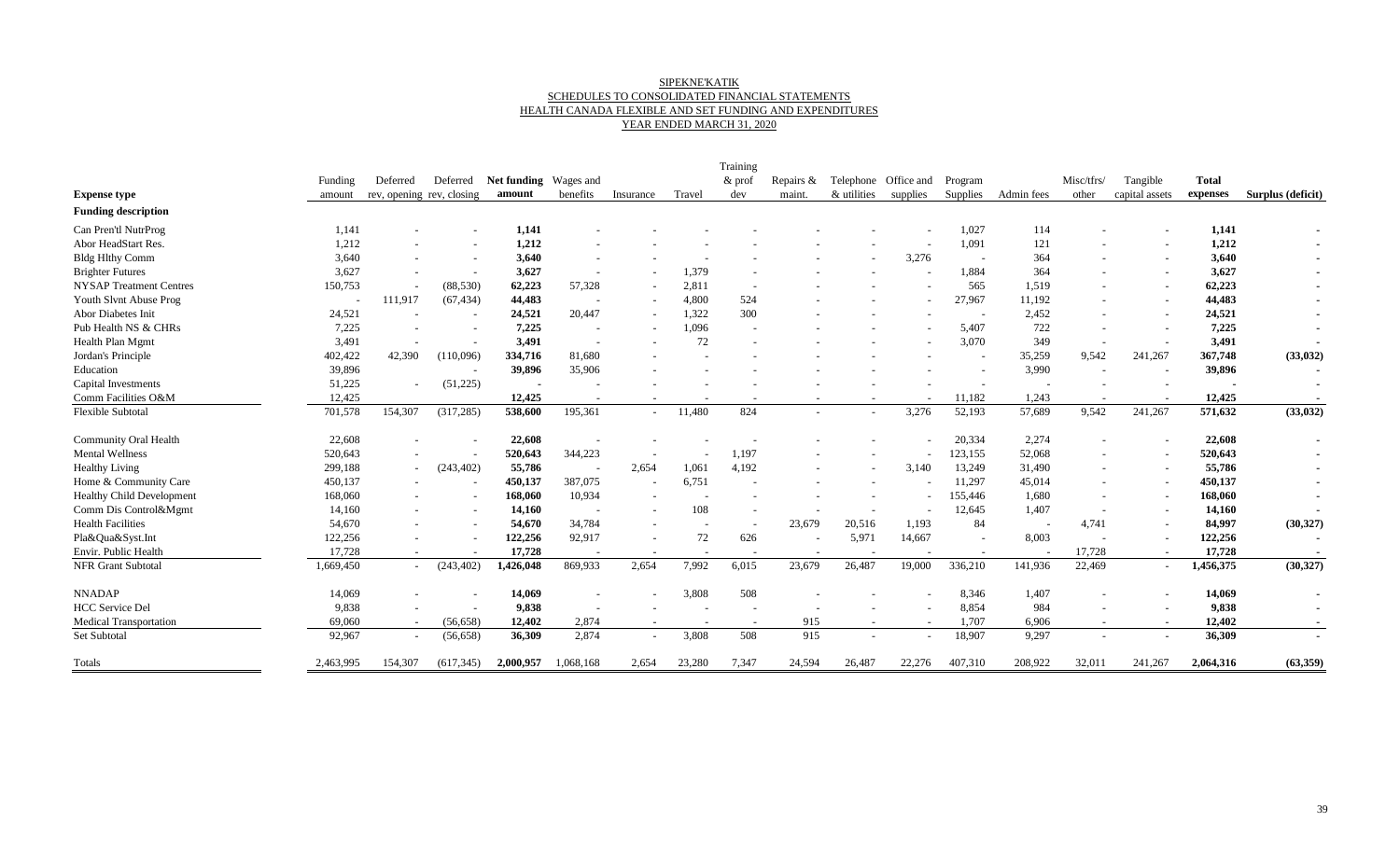## SCHEDULES TO CONSOLIDATED FINANCIAL STATEMENTS

## GOVERNMENT TRANSFERS

## YEAR ENDED MARCH 31, 2020

|                                         | 2020<br>Operating |    | 2020<br>Capital |   | 2020<br>Total |
|-----------------------------------------|-------------------|----|-----------------|---|---------------|
| Direct Federal government transfers:    |                   |    |                 |   |               |
| Indigenous Services Canada              | 9,455,468         |    | 76,343          |   | 9,531,811     |
| Health Canada                           | 2,222,728         |    | 241,267         |   | 2,463,995     |
| Department of Fisheries and Oceans      | 273,000           |    |                 |   | 273,000       |
| Mi'kmaw Kina'matneway                   | 8,028,004         |    | 111,623         |   | 8,139,627     |
| <b>METS</b>                             | 889,755           |    |                 |   | 889,755       |
| Canada Mortgage and Housing Corporation | 161,071           |    |                 |   | 161,071       |
| Federal government transfer total       | 21,030,026        | \$ | 429,233         |   | \$21,459,259  |
|                                         |                   |    |                 |   |               |
| Direct Provincial government transfers: | \$<br>357,347     | S  |                 | S | 357,347       |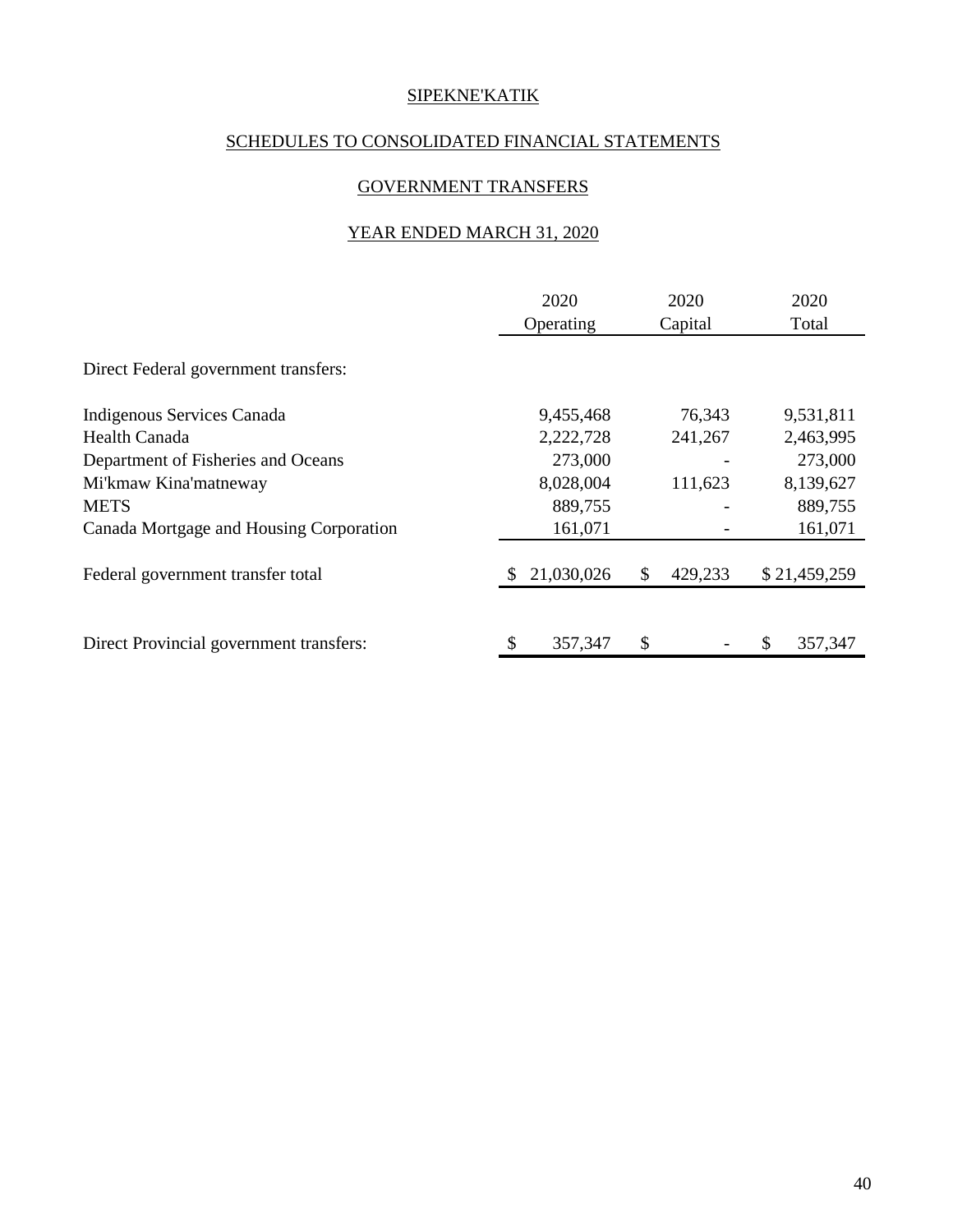## SCHEDULES TO CONSOLIDATED FINANCIAL STATEMENTS

# EXTERNALLY RESTRICTED SURPLUS - EDUCATION CONTINUITY

## YEAR ENDED MARCH 31, 2020

| Externally restricted - Education surplus continuity schedule |               |
|---------------------------------------------------------------|---------------|
| Opening balance, March 31, 2019                               | \$ (811, 413) |
| Add/deduct:<br>Surplus (deficit) from Education (Schedule #3) | \$<br>(4,884) |
| Less:<br>Amounts capitalized as tangible capital assets       | \$(111,623)   |
| Closing balance, March 31, 2020                               | \$ (927, 920) |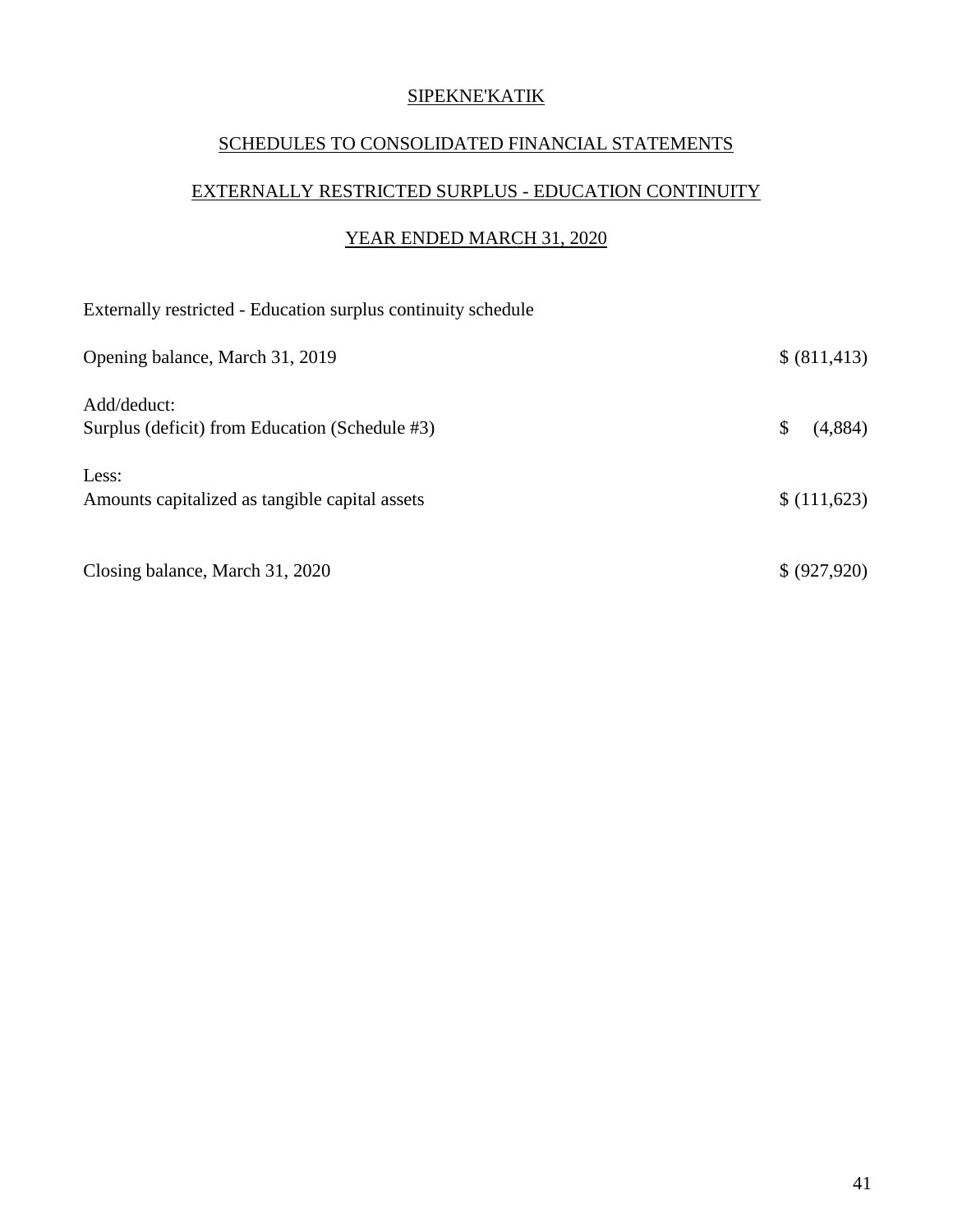#### SCHEDULES TO CONSOLIDATED FINANCIAL STATEMENTS

#### YEAR ENDED MARCH 31, 2020

Salaries, honoraria and travel expenses paid to Chief and Council

|                       |            | # of   |               |                          | Travel        |           |
|-----------------------|------------|--------|---------------|--------------------------|---------------|-----------|
|                       | Position   | months | Honoraria     | Other                    | Total         | Expenses  |
|                       |            |        |               |                          |               |           |
| Michael P. Sack       | Chief      | 12     | \$<br>69,593  |                          | 69,593        | 10,041    |
| Mary Ellen Syliboy    | Councillor | 12     | 44,000        | $\overline{\phantom{a}}$ | 44,000        | 7,782     |
| Thomas Jefferson Howe | Councillor | 12     | 44,000        | $\overline{\phantom{a}}$ | 44,000        | 12,139    |
| <b>Timothy Nevin</b>  | Councillor | 12     | 44,000        | $\overline{\phantom{a}}$ | 44,000        | 7,732     |
| Keith J. Julian       | Councillor | 12     | 44,000        | $\overline{\phantom{a}}$ | 44,000        | 9,099     |
| Doreen Knockwood      | Councillor | 12     | 44,000        | $\overline{\phantom{a}}$ | 44,000        |           |
| Gerry Augustine       | Councillor | 12     | 44,000        | $\overline{\phantom{a}}$ | 44,000        | 11,079    |
| Virginia Peter-Paul   | Councillor | 12     | 44,000        | $\overline{\phantom{a}}$ | 44,000        | 10,866    |
| Derrick Nevin         | Councillor | 12     | 44,000        | $\overline{\phantom{a}}$ | 44,000        | 13,344    |
| Eldon Paul            | Councillor | 12     | 44,000        | $\overline{\phantom{a}}$ | 44,000        | 8,845     |
| Gavin Michael         | Councillor | 12     | 44,000        | $\overline{\phantom{a}}$ | 44,000        | 11,574    |
| Michelle Glasgow      | Councillor | 12     | 44,000        | $\overline{\phantom{a}}$ | 44,000        | 1,348     |
| Lena Knockwood        | Councillor | 12     | 44,000        | $\overline{\phantom{a}}$ | 44,000        | 14,145    |
|                       |            |        | \$<br>597,593 | \$<br>۰.                 | \$<br>597,593 | \$117,994 |